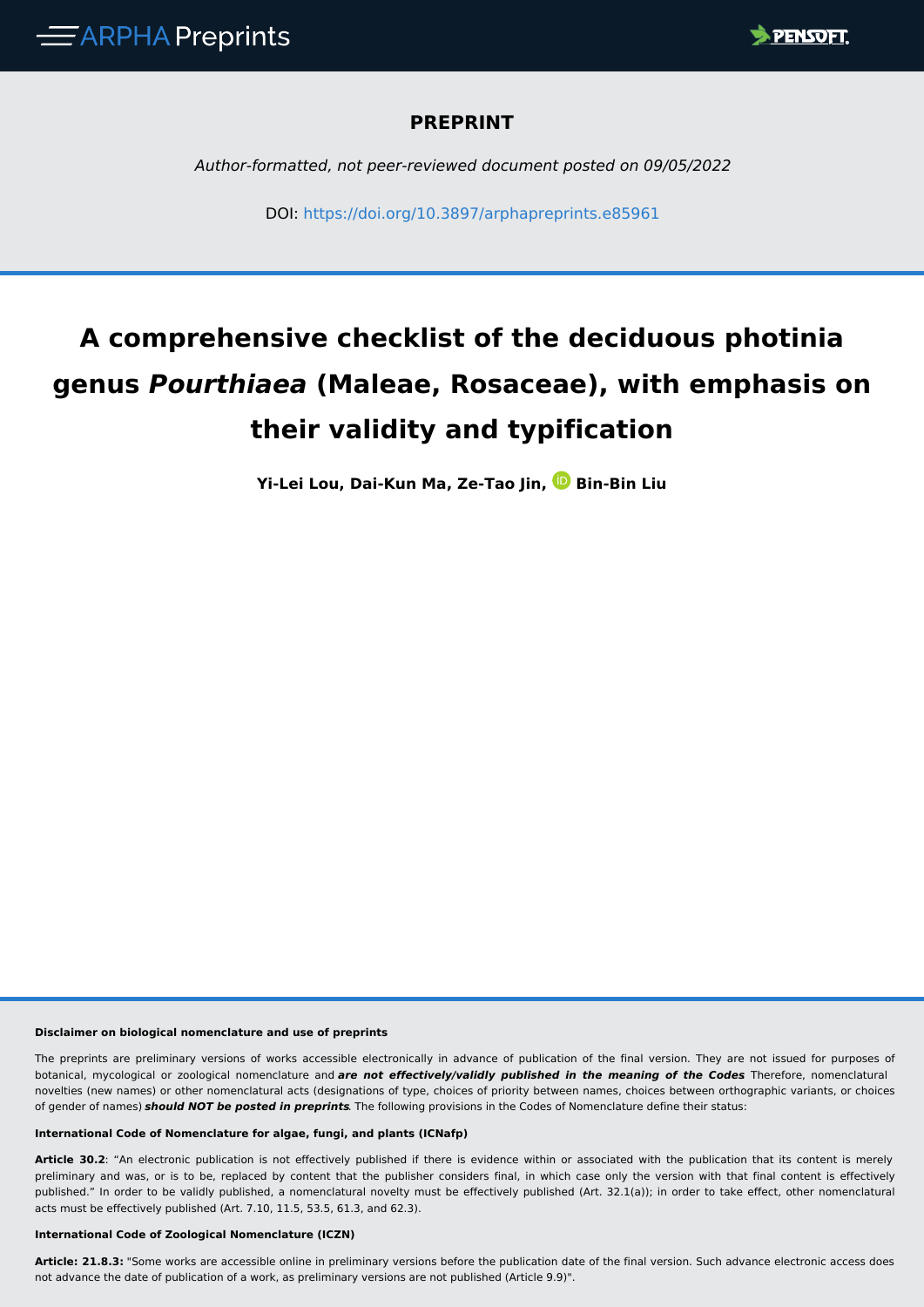- A comprehensive checklist of the deciduous photinia genus *Pourthiaea* (Maleae,
- Rosaceae), with emphasis on their validity and typification
- Yi-Lei Lou<sup>1,2</sup>, Dai-Kun Ma<sup>3</sup>, Ze-Tao Jin<sup>4</sup>, Bin-Bin Liu<sup>3\*</sup>
- running title: A checklist of *Pourthiaea*
- 1. *College of Landscape Architecture, Zhejiang Agriculture and Forestry University, Lin'an,*
- *Hangzhou 311300, China*
- 2. *College of Landscape Architecture, Beijing Forestry University, Beijing 100083, China*
- 3. *State Key Laboratory of Systematic and Evolutionary Botany, Institute of Botany, Chinese*
- *Academy of Sciences, Beijing 100093, China*
- 4. *College of Horticulture, State Key Laboratory of Crop Genetics and Germplasm Enhancement,*
- *Nanjing Agricultural University, Nanjing 210095, Jiangsu, China*
- \*Author for correspondence. Bin-Bin Liu [\(liubinbin@ibcas.ac.cn\)](mailto:liubinbin@ibcas.ac.cn)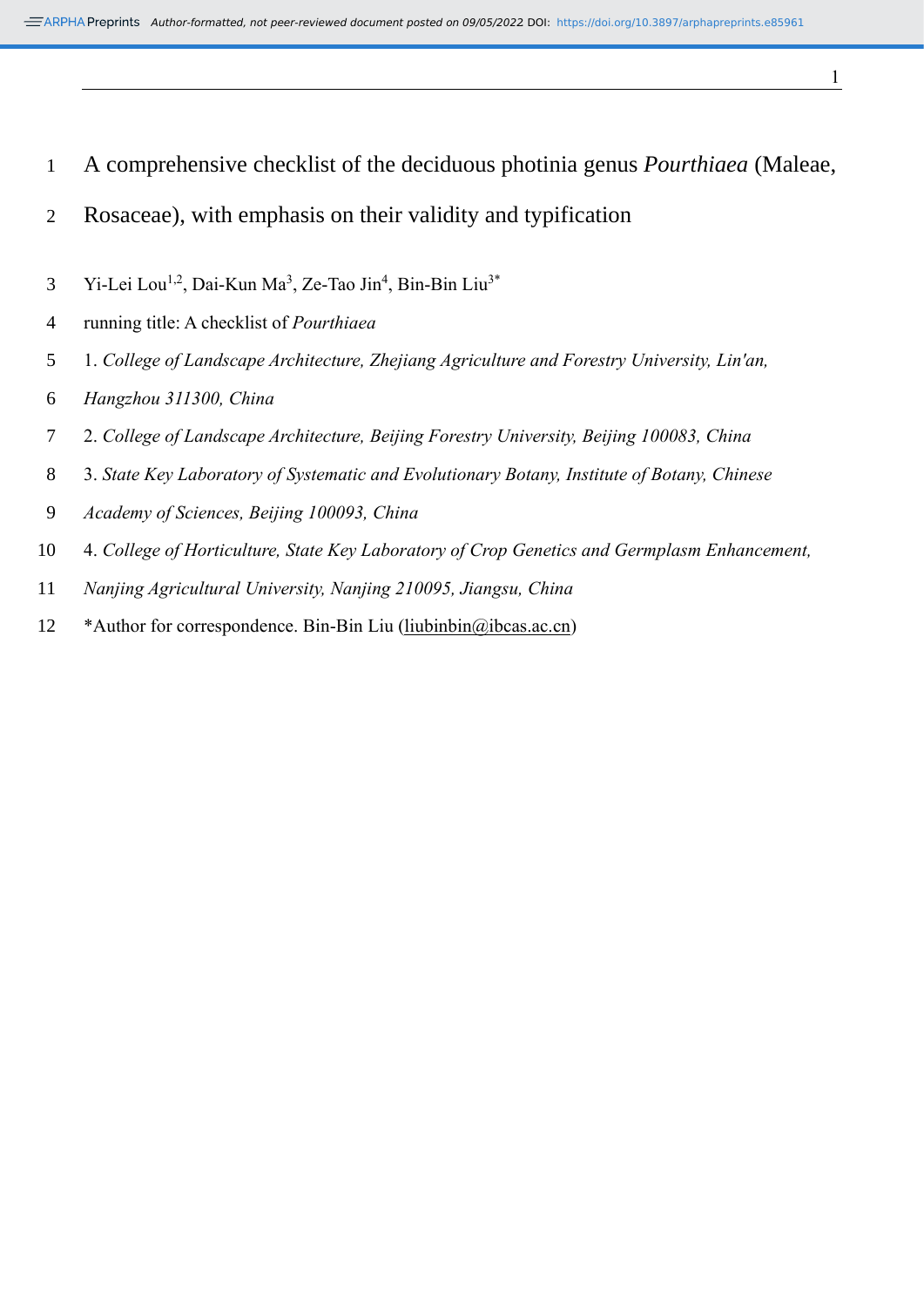**Abstract**: Due to the complicated evolutionary history in *Pourthiaea*, one hundred and two taxa have been described since 1784, and ninety-one of them are legally and validly published taxa, six are naked names, and five are superfluous names. After comprehensively and critically evaluating, 215 names have been published, including new combinations, new status, and new names; this may be due to the controversial taxonomic position of *Pourthiaea* in the apple tribe, Maleae. We herein provided a taxonomic checklist of *Pourthiaea* for further taxonomic and evolutionary studies. We also lectotypified four taxa: *Stranvaesia digyna*, *Photinia amphidoxa* var. *stylosa*, *P. glabra* var. *fokienensis*, and *Viburnum komarovii*.

**Keywords:** lectotype, nomenclature, *Photinia*, *Stranvaesia*, taxonomy, typification

# **Introduction**

 *Pouthiaea* Decne. (Maleae, Rosaceae) is a small genus of deciduous shrubs or trees distributed from East Asia to Southeast Asia (Kuan & Yu, 1974; Gu & Spongberg, 2003). The taxonomic identity of *Pourthiaea* has been controversial for decades, either as a section of *Photinia* Lindl. (Kuan & Yu, 1974; Robertson et al., 1991; Lu & Songberg, 2003; Campbell et al., 2007; Potter et al., 2007), or a synonym of *Aronia* Medik. (Kalkman, 2004), or a separate genus *Pourthiaea* (Iketani & Ohashi, 1991). The controversial taxonomic status of *Pourthiaea* makes the published names unstable for the genus to which they belong. According to our comprehensively reviewing in this study, nearly 215 names, including new combinations, new status, and new names, have been published for the 91 legally published taxa. For example, a deciduous shrub endemic to South China was published as *Photinia benthamiana* Hance in 1866. This taxon was then transferred either to *Pourthiaea* as *P. benthamiana* (Hance) Nakai in 1916 or to *Stranvaesia* as *S. benthamiana* (Hance) Merr. in 1917, as well as *Pyrus* as *P. benthamiana* (Hance) M.F.Fay & Christenh. in 2018. Several recent phylogenetic studies have struggled to resolve the phylogenetic relationship between Pourthiaea and its closely related genera. Guo et al. (2011) firstly confirmed the monophyly of *Pourthiaea* using two plastid regions (*trnL-trnF* and *psbA-trnH*) and nuclear ribosomal ITS sequences. Unfortunately, they did not resolve the phylogenetic relationships between *Pourthiaea* and its relatives due to the limited informative sites. Based on transcriptomic data, Xiang et al.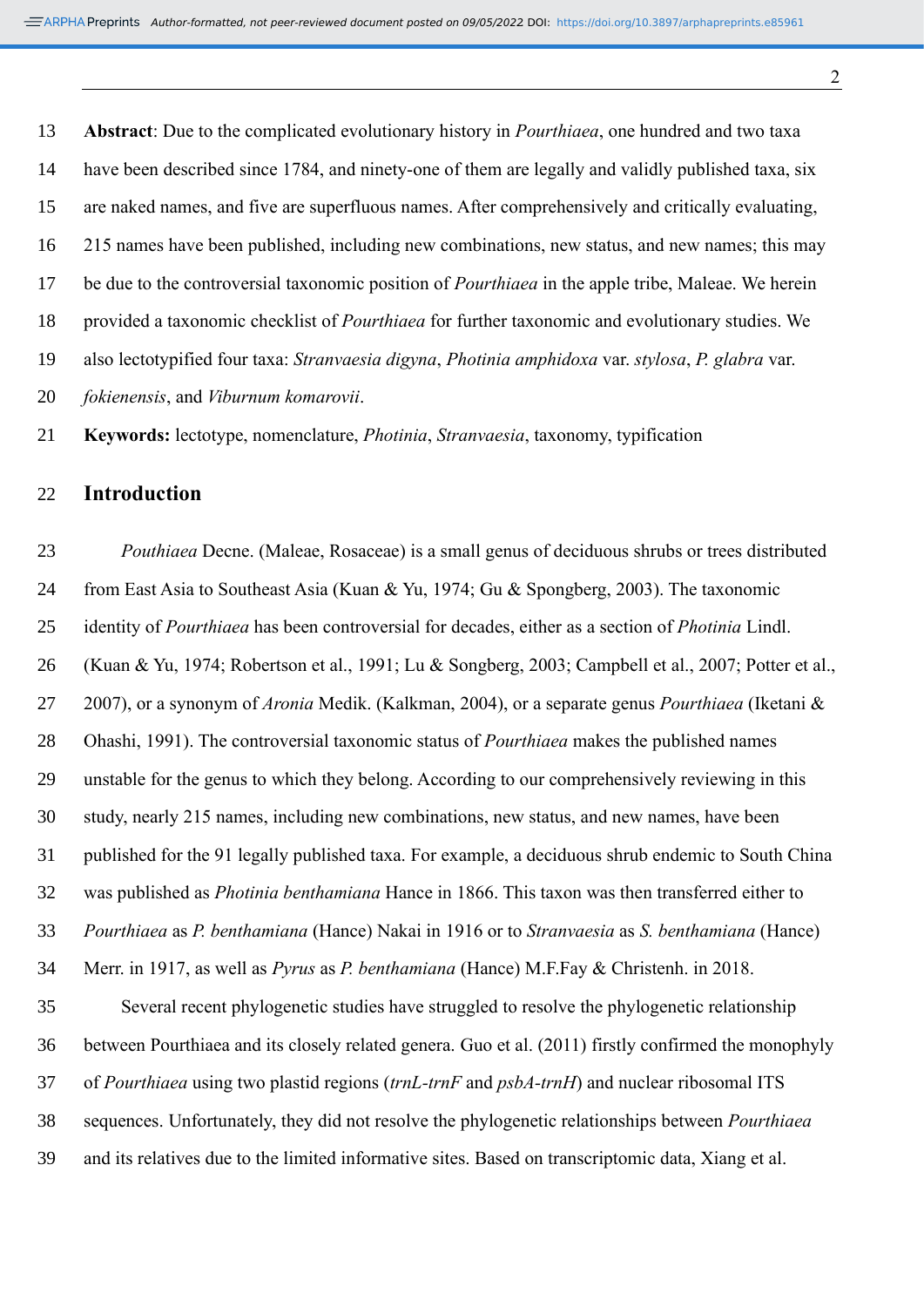(2017) recovered the sister relationship between *Pourthiaea* and a combined clade, including *Chaenomeles* Lindl., *Cydonia* Mill., and *Pseudocydonia* (C.K.Schneid.) C.K.Schneid. Furthermore, the result from the whole plastome and/or the plastid regions (Liu et al., 2019, 2020a, 2020b) supported the close relationship between *Pourthiaea* and part of *Malus* Mill., i.e., the Eastern North American and Mediterranean Europe clade (clade II of Figure 5 in Liu et al., 2022). However, the nuclear phylogeny inferred from 785 single-copy nuclear genes in our recent study supported the close relationship between *Pourthiaea* and a combined clade, *Cydonia* and *Pseudocydonia*, not including *Chaenomeles*, contradicting Xiang et al. (2017)'s result. The discordant phylogenetic position between nuclear and plastid topologies indicated a possible chloroplast capture event that occurred in the evolutionary history of *Pourthiaea*. In these series of phylogenetic and phylogenomic studies, the monophyly and phylogenetic position of *Pourthiaea* have been confidently resolved, and this was also supported by some morphological characters, such as deciduous leaves, warty peduncles and pedicels, Kribs'III–I heterogeneous rays in the wood, and clusters of stone cells surrounded by parenchymatous cells in the flesh of pomes (Iketani & Ohashi, 1991; Lu et al., 1991; Zhang, 1992).

 Liu et al. (2019) provided a robust phylogeny of the *Photinia* complex using the whole plastome and the entire nuclear ribosomal DNA (nrDNA) sequences with a comprehensive taxon sampling. They offered a redefined generic circumscription of *Pourthiaea*, transferring two species and a variety of *Stranvaesia* Lindl. to *Pourthiaea*, i.e., *S. amphidoxa* C.K.Schneid., *S. amphidoxa* var. *amphileia* (Hand.-Mazz.) T.T.Yu, and *S. tomentosa* T.T.Yu & T.C.Ku. Unfortunately, these new taxonomic combinations were made repeatedly by Guo et al. (2020) and resulted in three later homonyms. Nowadays, the refined generic circumscript of *Pourthiaea* includes all the members of the previous *Photinia* sect. *Pourthiaea* C.K.Schneid. and these three newly transferred taxa from *Stranvaesia*. Unfortunately, the species delimitation of *Pourthiaea* has been controversial. Hybridization, allopolyploidy, and apomixis have promoted the diversification of the apple tribe Maleae (Campbell et al, 1991; Robertson et al., 1991; Kalkman, 2004; Liu et al., 2022). The self- incompatibility in the members of Maleae made them hybrid easily. These complex evolutionary precesses promoted the significantly diversified and continuous characters, which greatly challenged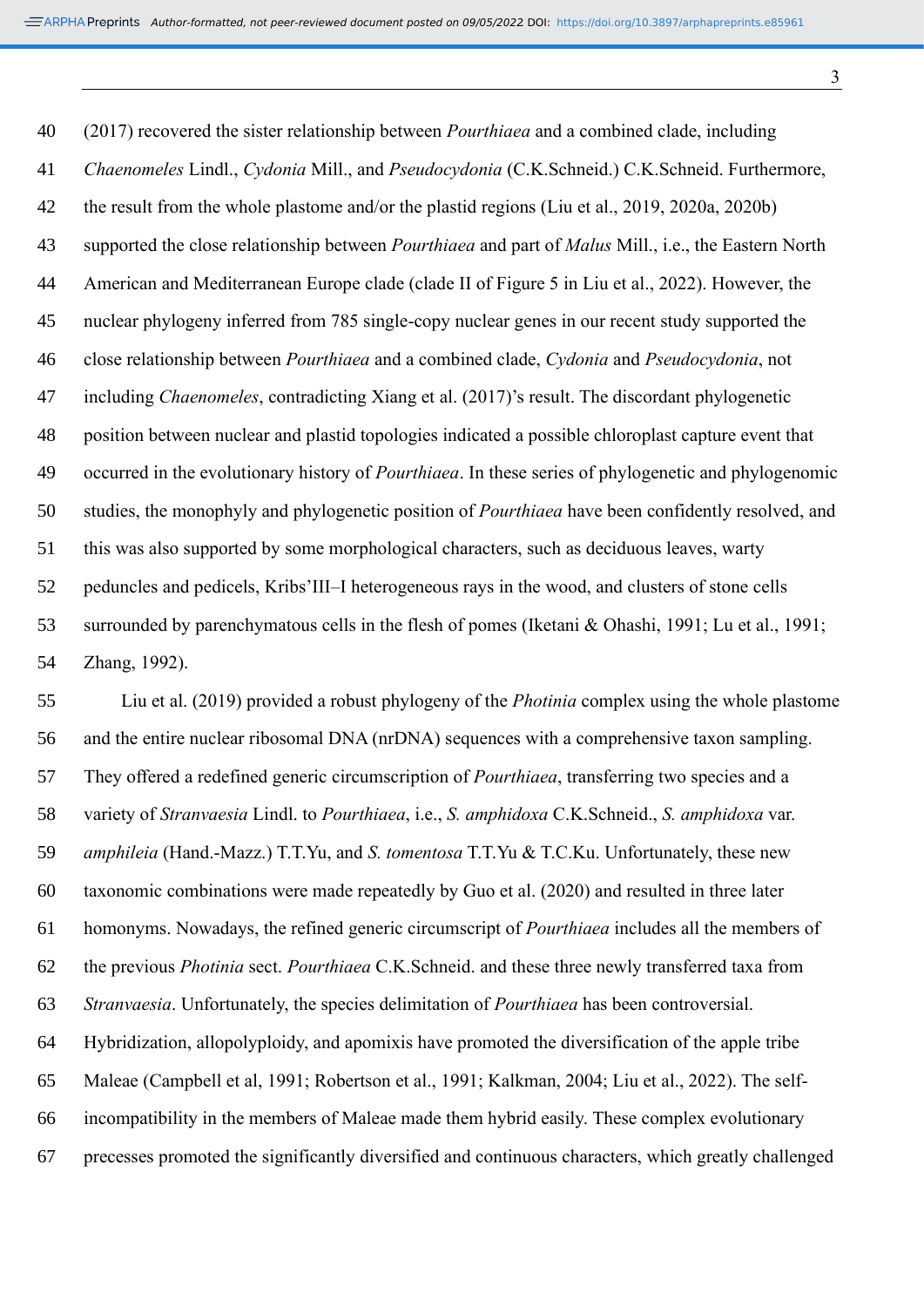the species delimitation of *Pourthiaea*. Although a series of taxonomic studies have been made based on the character analysis statistically at the population level (Liu et al., 2016a, 2016b, 2017), it is still premature to make a confident species delimitation in *Pourthiaea*.

 Evaluating all the names published in *Pourthiaea* will be helpful for further species delimitation. In this study, we made a comprehensive checklist of *Pourthiaea*, and nearly one hundred taxon names have been evaluated. This checklist will provide a solid foundation for future taxonomic and evolutionary studies. In the genomic age, integrating hundreds of nuclear genes, plastomes and morphology make it possible to explore species delimitations in the lineages with complicated evolutionary history (Liu et al., 2021, 2022; Su et al., 2021).

### **Materials and methods**

 To comprehensively explore all the names published under *Pourthiaea* and other related genera, we took over nine years (2013-2021) for this taxonomic study. We reviewed all names in the online databases, such as Tropicos [\(https://www.tropicos.org\)](https://www.tropicos.org/), IPNI [\(https://www.ipni.org/\)](https://www.ipni.org/), The Plant List [\(http://www.theplantlist.org/\)](http://www.theplantlist.org/), as well as all the literature related to *Pourthiaea*. In addition, we evaluated the legality and validity of all names based on the Shenzhen Code (Turland et al. 2018). A total of 568 type specimens were checked; they are from the following 54 herbaria, A, AU, BNU, BM, BO, CDBI, CSFI, E, GH, GXMI, GZAC, HBG, HENU, HGAS, HHBG, HIB, HIMC, HITBC, HTC, HUST, HX, HZU, IBK, IBSC, JJF, JN, JXAU, K, KUN, KYO, L, LBG, M, N, NAS, NKU, NTUF, NY, P, PE, PH, QTPMB, SM, SNU, SYS, SZ, TAI, TI, U, UPS, US, WUK, ZJFC, and ZM, and the herbarium code followed the Index Herbariorum (http://sweetgum.nybg.org/science/ih/) hosted by New York Botanical Garden.

#### **Results**

 We reviewed 215 names published in *Pourthiaea* and its related genera, and they belong to 91 legally and validly published taxa, six naked names, and five superfluous names. We also lectotypified four taxa, i.e., *Stranvaesia digyna*, *Photinia amphidoxa* var. *stylosa*, *P. glabra* var. *fokienensis*, and *Viburnum komarovii*. All these legal names in *Pourthiaea* have been arranged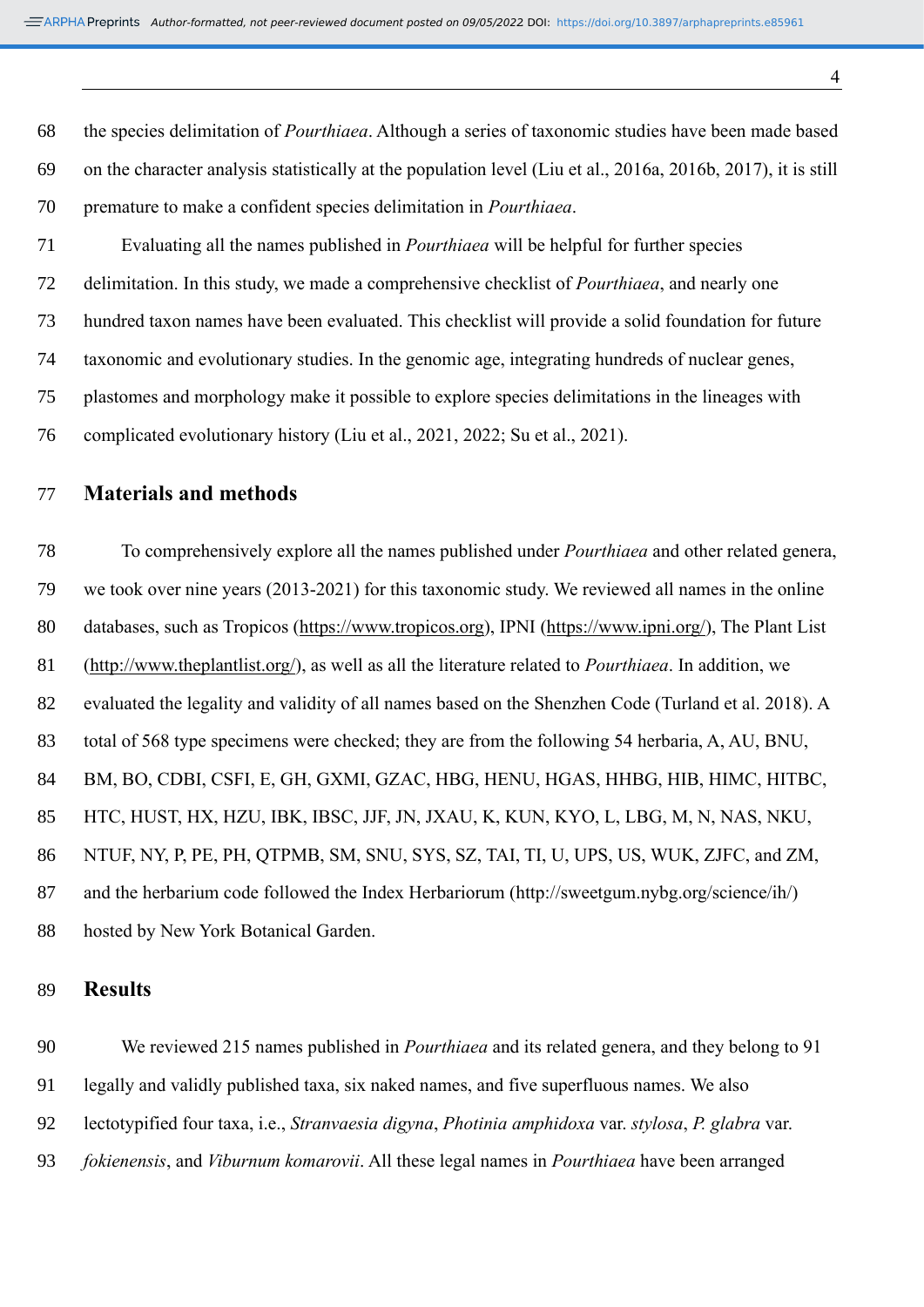|   | ٦ |    |        |  |
|---|---|----|--------|--|
|   |   |    |        |  |
|   |   |    |        |  |
|   |   | I  | I<br>I |  |
| × | v | ۰. |        |  |

| 94 |  |                                        |  |
|----|--|----------------------------------------|--|
|    |  | chronologically in the following text. |  |

## **Taxonomic checklist**

- *Pourthiaea* Decne., Nouv. Arch. Mus. Par. Ser. I, x. 146. 1874.
- Lectotype, designated by Iketani & Ohashi (1991): *Pourthiaea villosa* (Thunb.) Decne. (basionym: *Crataegus villosa* Thunb.).
- **1.** *Crataegus laevis* Thunb., Fl. Jap. (Thunberg) 204. 1784.
- ≡ *Photinia laevis* (Thunb.) DC., Prodr. [A. P. de Candolle] 2: 631. 1825. ≡ *Photinia villosa* (Thunb.)
- DC. var. *laevis* (Thunb.) Dipp. ex C.K.Schneid., Ill. Handb. Laubholzk. i. 710. 1906. ≡
- *Pourthiaea villosa* (Thunb.) Decne. var. *laevis* (Thunb.) Stapf, Bot. Mag. tab. 9275. 1929. ≡
- *Pourthiaea laevis* (Thunb.) Koidz., Fl. Symb. Orient.-Asiat. 52. 1930. Type: JAPAN. *s. loc.*,

*C.P. Thunberg s. n.* (holotype: UPS [accession no. 11864]!).

- 2. *Crataegus villosa* Thunb., Fl. Jap. (Thunberg) 204. 1784.
- ≡ *Photinia villosa* (Thunb.) DC., Prodr. [A. P. de Candolle] 2: 631. 1825. ≡ *Pourthiaea villosa*
- (Thunb.) Decne., Nouv. Arch. Mus. Par. Ser. I, x. 147. 1874. ≡ *Photinia laevis* (Thunb.) DC.
- var. *villosa* (Thunb.) Koidz., Bot. Mag. (Tokyo) 39: 313. 1925. ≡ *Pourthiaea laevis* (Thunb.)
- Koidz. var. *villosa* (Thunb.) Koidz., Fl. Symb. Orient.-Asiat. 52. 1930. Type: JAPAN. *s. loc.*,
- *C.P. Thunberg s. n.* (holotype: UPS [accession no. 11881]!).
- **3.** *Myrtus laevis* Thunb., Fl. Jap. (Thunberg) 198. 1784.
- Type: JAPAN. *s. loc.*, *C.P. Thunberg s. n.* (holotype: UPS [accession no. 11735]!).
- 4. *Photinia arguta* Lindl., Edwards's Bot. Reg. 23: sub t. 1956. 1837.
- ≡ *Pourthiaea arguta* (Lindl.) Decne., Nouv. Arch. Mus. Par. Ser. I, x. 147. 1874. ≡ *Pourthiaea*
- *arguta* (Lindl.) Decne. var. *wallichii* Hook.f., Fl. Brit. India [J. D. Hooker] 2(5): 382. 1878.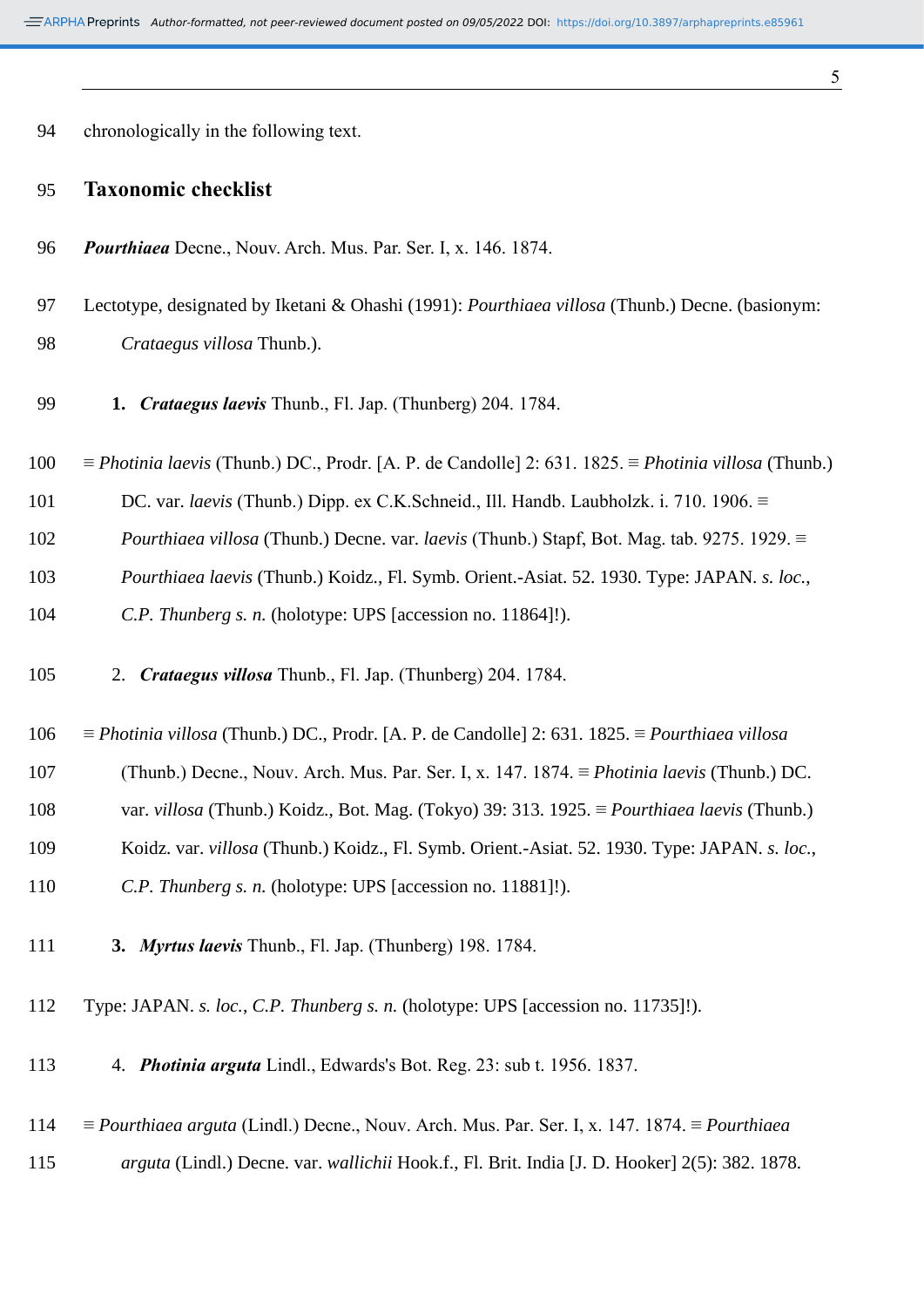| 116 | nom. illeg. $\equiv$ Sorbus arguta (Lindl.) Zabel, Handb. Laubh. Benenn. 200. 1903, non T.T.Yu,                   |
|-----|-------------------------------------------------------------------------------------------------------------------|
| 117 | Acta Phytotax. Sin. viii. 223. 1963. $\equiv Pyrus arguta$ (Lindl.) M.F. Fay & Christenh., Global Fl. 4:          |
| 118 | 95. 2018. Type: INDIA. West Bengal: Pandua, N. Wallich 672 (lectotype, designated by Liu &                        |
| 119 | Hong (2017): K [barcode K000758328]!; isolectotypes: BM [barcode BM000602136,                                     |
| 120 | BM000946990]!, E [barcode E00011328]!, K [barcode K000758327]!, M [barcode M0213888,                              |
| 121 | $M0213889$ ]!).                                                                                                   |
| 122 | 5. Photinia pustulata Lindl., Edwards's Bot. Reg. 23: sub t. 1956. 1837.                                          |
| 123 | $\equiv$ Pourthiaea arguta (Lindl.) Decne. subsp. pustulata (Lindl.) B.B.Liu & D.Y.Hong, Phytotaxa                |
| 124 | 325(1): 21. 2017. Type: CHINA. "China prope Cantonem, Parkes" [Guangdong]. s. coll. s. n.                         |
| 125 | (holotype: K [barcode K000758265]!).                                                                              |
| 126 | 6. Stranvaesia digyna Siebold & Zucc., Abh. Math.-Phys. Cl. Königl. Bayer. Akad. Wiss. 4(2):                      |
| 127 | 129. 1845.                                                                                                        |
| 128 | Type: JAPAN. H. Bürger s. n. (lectotype, designated here: M [barcode M-0154027]!; isolectypes:                    |
| 129 | M [barcode <u>M-0154026</u> ]!, M [barcode <u>M-0154028</u> ]!).                                                  |
| 130 | 7. Photinia benthamiana Hance, Ann. Sci. Nat., Bot. sér. 5, 5: 213. 1866.                                         |
| 131 | $\equiv$ <i>Pourthiaea benthamiana</i> (Hance) Nakai, Bot. Mag. (Tokyo) 30: 24. 1916. $\equiv$ <i>Stranvaesia</i> |
| 132 | <i>benthamiana</i> (Hance) Merr., Philipp. J. Sci., C 12: 105. 1917. $\equiv$ <i>Pyrus benthamiana</i> (Hance)    |
| 133 | M.F.Fay & Christenh., Global Fl. 4: 98. 2018. Type: CHINA. Guangdong: Whampoa                                     |
| 134 | [Huangpu], April 1865, H.F. Hance 1501 (lectotype (selected by Vidal (1968), first step; second                   |
| 135 | step, designated by Liu & Hong (2017)): K [barcode K000758275]!; isolectotypes: K [barcode                        |
| 136 | K000758280]!, P [barcode P02143118, P02143182]!, U [barcode U0005861]!). Whampoa                                  |
| 137 | [Huangpu], May 1860, H. F. Hance 1501 (syntype: K [barcode K000758276]!). ibidem, 20                              |
| 138 | September 1869, H. F. Hance 1501 (syntypes: GH [barcode 00045596]!, K [barcode                                    |
| 139 | K000758277]!).                                                                                                    |
|     |                                                                                                                   |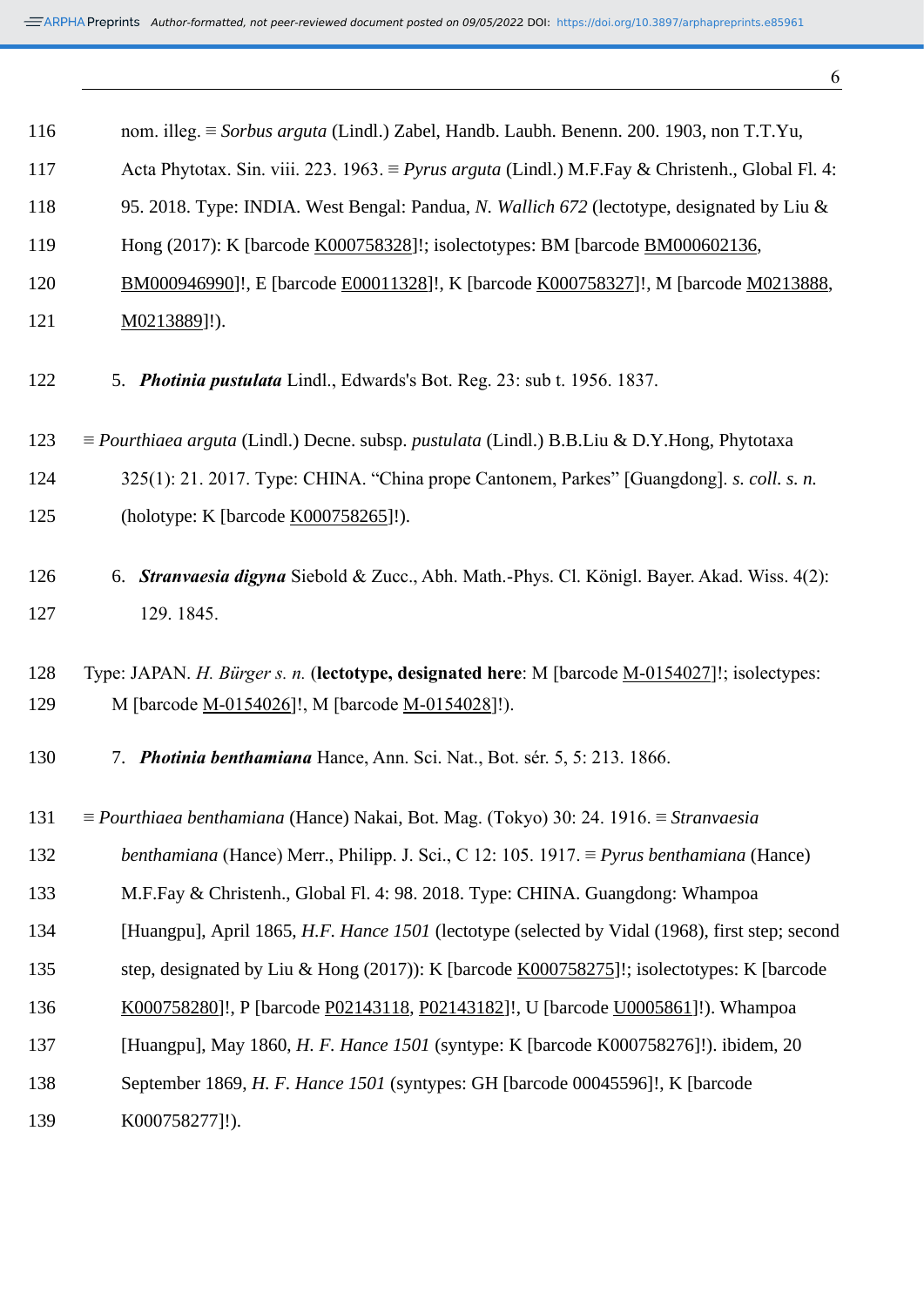| 140 | 8. <i>Photinia villosa</i> (Thunb.) DC. var. <i>formosana</i> Hance, Ann. Sci. Nat., Bot., sér. 5 5: 212.               |
|-----|-------------------------------------------------------------------------------------------------------------------------|
| 141 | 1866.                                                                                                                   |
| 142 | $\equiv$ <i>Pourthiaea formosana</i> (Hance) Koidz., Acta Phytotax. Geobot. 3(3): 147. 1934. Type: CHINA.               |
| 143 | Taiwan: Formosa [Taiwan]: Tamsuy [Danshui District], April 1864, R. Oldham 11060                                        |
| 144 | (holotype: BM [barcode BM000602134]!; isotype: P [barcode P02143147]!).                                                 |
| 145 | 9. Pourthiaea calleryana Decne., Nouv. Arch. Mus. Par. Ser. I, x. 147. 1874.                                            |
| 146 | $\equiv$ <i>Photinia calleryana</i> (Decne.) Cardot, Bull. Mus. Natl. Hist. Nat. xxvi. 568. 1920. $\equiv$ <i>Pyrus</i> |
| 147 | decaisnei M.F.Fay & Christenh., Global Fl. 4: 99. 2018. Type: CHINA. Macao [Aomen], 1844,                               |

- *J. Callery 197* (lectotype, designated by Liu & Hong (2017): P [barcode [P02143186\]](https://plants.jstor.org/stable/10.5555/al.ap.specimen.p02143186?searchUri=filter%3Dfree_text%26so%3Dps_group_by_genus_species%2Basc%26Query%3DP02143186)!;
- isolectotype: P [barcode [P02143187\]](https://plants.jstor.org/stable/10.5555/al.ap.specimen.p02143187?searchUri=filter%3Dfree_text%26so%3Dps_group_by_genus_species%2Basc%26Query%3DP02143187)!).
- **10.** *Pourthiaea coreana* Decne., Nouv. Arch. Mus. Par. Ser. I, x. 148. 1874.
- ≡ *Pourthiaea villosa* (Thunb.) Decne. var. *coreana* (Decne.) Nakai, Bot. Mag. (Tokyo) 30: 25. 1916.
- ≡ *Photinia villosa* (Thunb.) DC. var. *coreana* (Decne.) Rehder, J. Arnold Arbor. 2: 45. 1920.
- Type: JAPAN. "Tsu-sima Island, St. of COREA", 1859, *C. Wilford s. n.* (lectotype, designated
- by Liu & Hong (2016a): P [barcode [P03650663,](https://science.mnhn.fr/institution/mnhn/collection/p/item/p03650663) excluding COREA. Port Chusan, 1859, *C.*
- *Wilford s. n.*]!; isolectotypes: GH [barcode [00026817,](https://plants.jstor.org/stable/10.5555/al.ap.specimen.gh00026817?searchUri=filter%3Dfree_text%26so%3Dps_group_by_genus_species%2Basc%26Query%3DGH00026817) excluding COREA. Port Chusan, 1859,
- *C. Wilford s. n.*]!, P [barcode [P03650621,](https://science.mnhn.fr/institution/mnhn/collection/p/item/p03650621) excluding Japonia. Yokohama, 1862, *s. coll. s. n.*]!).
- **11.** *Pourthiaea cotoneaster* [Decne.,](http://www.ipni.org/ipni/idAuthorSearch.do?id=2063-1&back_page=%2Fipni%2FeditSimplePlantNameSearch.do%3Bjsessionid%3DD9C99A059B8ADF3B4AD65325F1D28382%3Ffind_wholeName%3DPourthiaea%2Bcoreana%26output_format%3Dnormal) Nouv. Arch. Mus. Par. Ser. I, x. 149. 1874.
- ≡ *Photinia cotoneaster* (Decne.) Cardot, Bull. Mus. Natl. Hist. Nat., xxvi. 569. 1920. Type: JAPAN.
- *s. loc.*, *H. Zollinger 549* (lectotype, designated by Liu & Hong (2016a): P[barcode
- [P02143213\]](https://plants.jstor.org/stable/10.5555/al.ap.specimen.p02143213?searchUri=filter%3Dfree_text%26so%3Dps_group_by_genus_species%2Basc%26Query%3DP02143213)!; isolectotype: P[barcode [P03650725\]](https://science.mnhn.fr/institution/mnhn/collection/p/item/p03650725)!).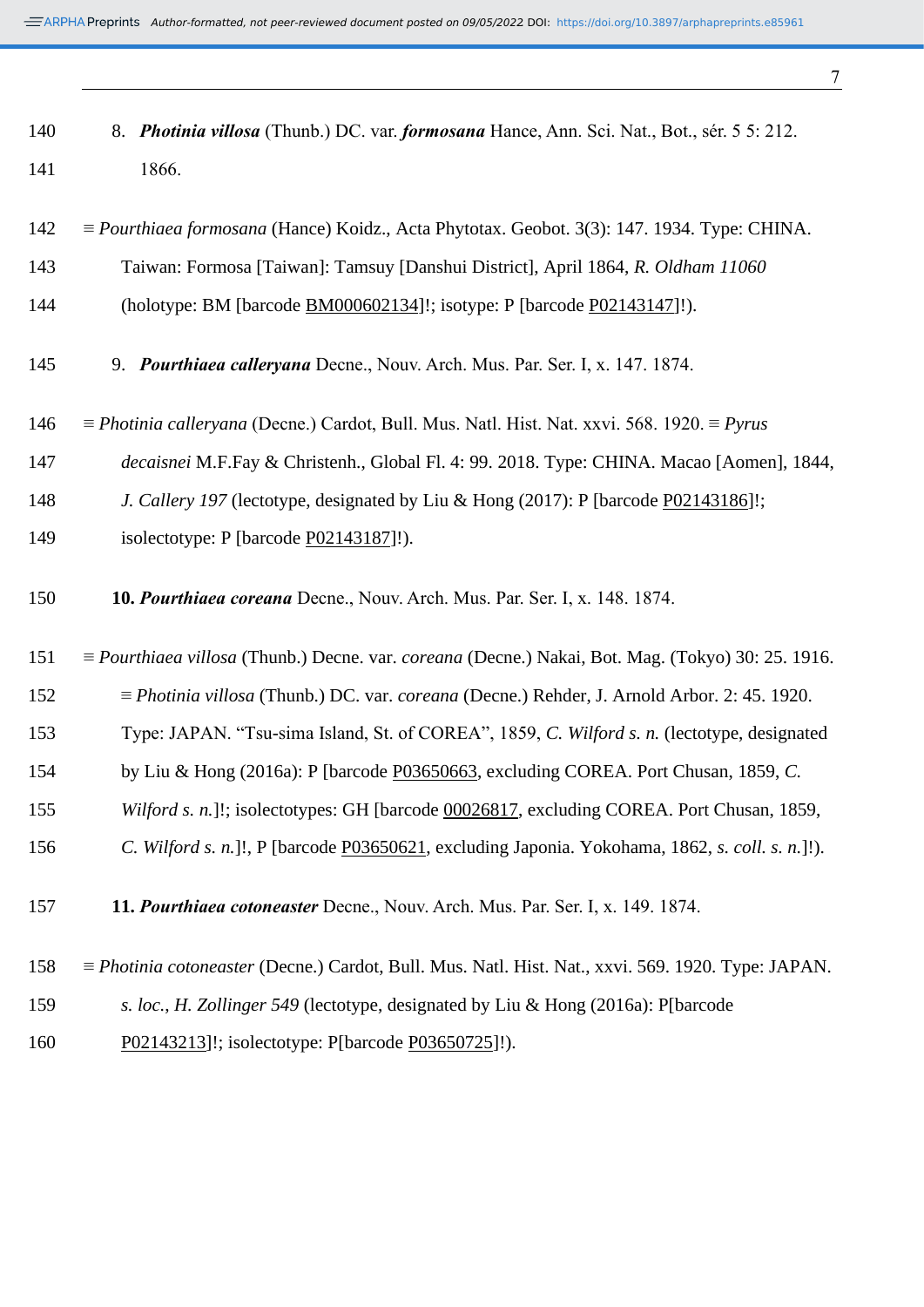| 161 | 12. Pourthiaea hookeri Decne., Nouv. Arch. Mus. Par. Ser. I, x. 148. 1874.                                                   |
|-----|------------------------------------------------------------------------------------------------------------------------------|
| 162 | $\equiv$ Pourthiaea arguta (Lindl.) Decne. var. hookeri (Decne.) Hook.f., Fl. Brit. India [J. D. Hooker]                     |
| 163 | 2(5): 382. 1878. = Photinia hookeri (Decne.) Merr., Brittonia 4: 82. 1941. = Photinia arguta                                 |
| 164 | Lindl. var. hookeri (Decne.) J.E.Vidal, Adansonia, n.s. 5: 229. 1965. Type: INDIA. Sikkim,                                   |
| 165 | 1855, J.D. Hooker & T. Thomson 652 (holotype: P [barcode P02143252]!).                                                       |
| 166 | 13. Pourthiaea lucida Decne., Nouv. Arch. Mus. Par. Ser. I, x. 148. 1874.                                                    |
| 167 | $\equiv$ <i>Photinia lucida</i> (Decne.) C.K.Schneid., Ill. Handb. Laubholzk. i. 710. 1906. $\equiv$ <i>Pyrus pourthiaea</i> |
| 168 | M.F.Fay & Christenh., Global Fl. 4: 116. 2018. Type: CHINA. Formosa [Taiwan]: Tamsuy                                         |
| 169 | [Danshui District], 1864, R. Oldham 99 (lectotype, designated by Liu & Hong (2017): P                                        |
| 170 | [barcode P02143146]!; isolectotypes: P [barcode P02143145, excluding the fruit branches]!, K                                 |
| 171 | [barcode K000758283]!, K[barcode K000758284]!). ibidem, R. Oldham 99 (syntypes: P                                            |
| 172 | [barcode P02143145, excluding the flowering branch]!, K [barcode K000758284]!).                                              |
|     |                                                                                                                              |
| 173 | 14. Pourthiaea oldhamii Decne., Nouv. Arch. Mus. Par. Ser. I, x. 149. 1874.                                                  |
| 174 | Type: JAPAN. Yokohama, 1863, R. Oldham 242 (holotype: P [barcode P02143122]!, isotypes: GH                                   |
| 175 | [barcode 00026818]!, M [barcode M-0213882]!). 1853-56, C. Wright s. n. (syntype: P [barcode                                  |
| 176 | P02143123]!).                                                                                                                |
| 177 | 15. Pourthiaea salicifolia Decne., Nouv. Arch. Mus. Par. Ser. I, x. 148. 1874.                                               |
| 178 | $\equiv$ Pourthiaea arguta (Lindl.) Decne. var. salicifolia (Decne.) Hook.f., Fl. Brit. India [J. D. Hooker]                 |
| 179 | $2(5)$ : 382. 1878. $\equiv$ <i>Photinia salicifolia</i> (Decne.) C.K.Schneid., Ill. Handb. Laubholzk. i. 709.               |
| 180 | 1906. "later homonym", non C.Presl, Abh. Königl. Böhm. Ges. Wiss. ser. 5, 6: 564. 1851. $\equiv$                             |
| 181 | Photinia arguta Lindl. var. salicifolia (Decne.) J.E.Vidal, Adansonia, n.s. 5: 229. 1965. $\equiv$                           |
| 182 | Pourthiaea arguta (Lindl.) Decne. var. salicifolia (Decne.) Iketani & H.Ohashi, J. Jap. Bot.                                 |
| 183 | 66(6): 353. 1991. "later homonym", non (Decne.) Hook.f., Fl. Brit. India [J. D. Hooker] 2(5):                                |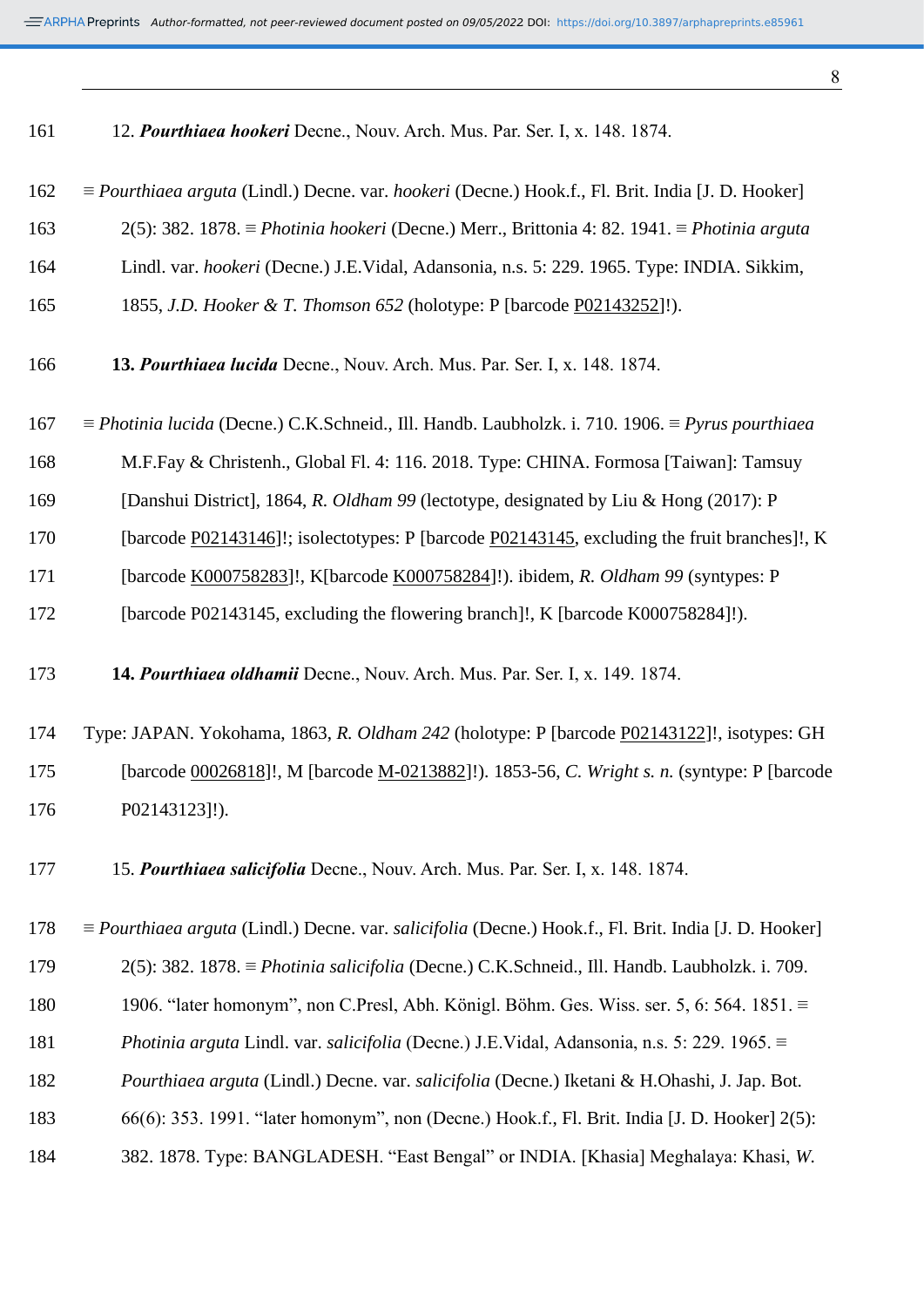*Griffith 2099* (lectotype, designated by Vidal (1968): P [barcode [P02143251\]](https://plants.jstor.org/stable/10.5555/al.ap.specimen.p02143251?searchUri=filter%3Dfree_text%26so%3Dps_group_by_genus_species%2Basc%26Query%3DP02143251)!; isolectotype: K

| 186 | [barcode K000758337]!).                                                                                                    |
|-----|----------------------------------------------------------------------------------------------------------------------------|
| 187 | 16. Pourthiaea thunbergii Decne., Nouv. Arch. Mus. Par. Ser. I, x. 149. 1874.                                              |
| 188 | Type: JAPAN. Nagasaki, 1862, R. Oldham s. n. (holotype: P [barcode P02143124]!).                                           |
| 189 | 17. Pourthiaea zollingeri Decne., Nouv. Arch. Mus. Par. Ser. I, x. 149. 1874.                                              |
| 190 | $\equiv$ <i>Photinia villosa</i> (Thunb.) DC. var. <i>zollingeri</i> (Decne.) C.K.Schneid., Ill. Handb. Laubholzk. i. 710. |
| 191 | 1906. $\equiv$ <i>Pourthiaea villosa</i> (Thunb.) Decne. var. <i>zollingeri</i> (Decne.) Nakai, Bot. Mag. (Tokyo)          |
| 192 | 30: 25. 1916. $\equiv$ <i>Pourthiaea laevis</i> (Thunb.) Koidz. var. <i>zollingeri</i> (Decne.) Koidz., Fl. Symb.          |
| 193 | Orient.-Asiat. 52. 1930. Type: JAPAN. s. loc., H. Zollinger 548 (lectotype, designated by Liu &                            |
| 194 | Hong (2016a): P [barcode P02143126]!; isolectotype: P [barcode P03240057]!).                                               |
| 195 | 18. Stranvaesia calleryana Decne., Nouv. Arch. Mus. Par. Ser. I, x. 179. 1874.                                             |
| 196 | Type: CHINA. Macao [Aomen], 1844, J. Callery 38 (lectotype, designated by Liu & Hong (2017): P                             |
| 197 | [barcode P02143183]!; isolectotypes: P [barcode P02143184]!, P [barcode P02143185]!).                                      |
| 198 | 19. Photinia mollis Hook.f., Fl. Brit. India [J. D. Hooker] 2(5): 381. 1878.                                               |
| 199 | Type: INDIA. Sikkim Himalaya, at lower elevation, J.D. Hooker s. n. (holotype: K [barcode]                                 |
| 200 | K000758335]!). Darjiling [Darjeeling], April 1876, J. S. Gamble 451 (syntype: K [barcode                                   |
| 201 | K000758332]!). ibidem, <i>J. S. Gamble 451A</i> (syntype: K [barcode K000758333]!). ibidem, <i>J. S.</i>                   |
| 202 | Gamble 451E (syntype: K [barcode K000758334]!).                                                                            |
| 203 | 20. Pourthiaea arguta (Lindl.) Decne. var. latifolia Hook.f., Fl. Brit. India [J. D. Hooker] 2(5):                         |
| 204 | 382.1878.                                                                                                                  |
| 205 | Type: MYANMAR. Kachin, Myitkyina, Tanaing, Hookhoom valley [Hukawng valley], 27 March                                      |
| 206 | 1827, W. Griffith 2103 (holotype: K [barcode K000758346]!; isotypes: GH [barcode                                           |
| 207 | 00045582]!, P [barcode P03665952]!).                                                                                       |
|     |                                                                                                                            |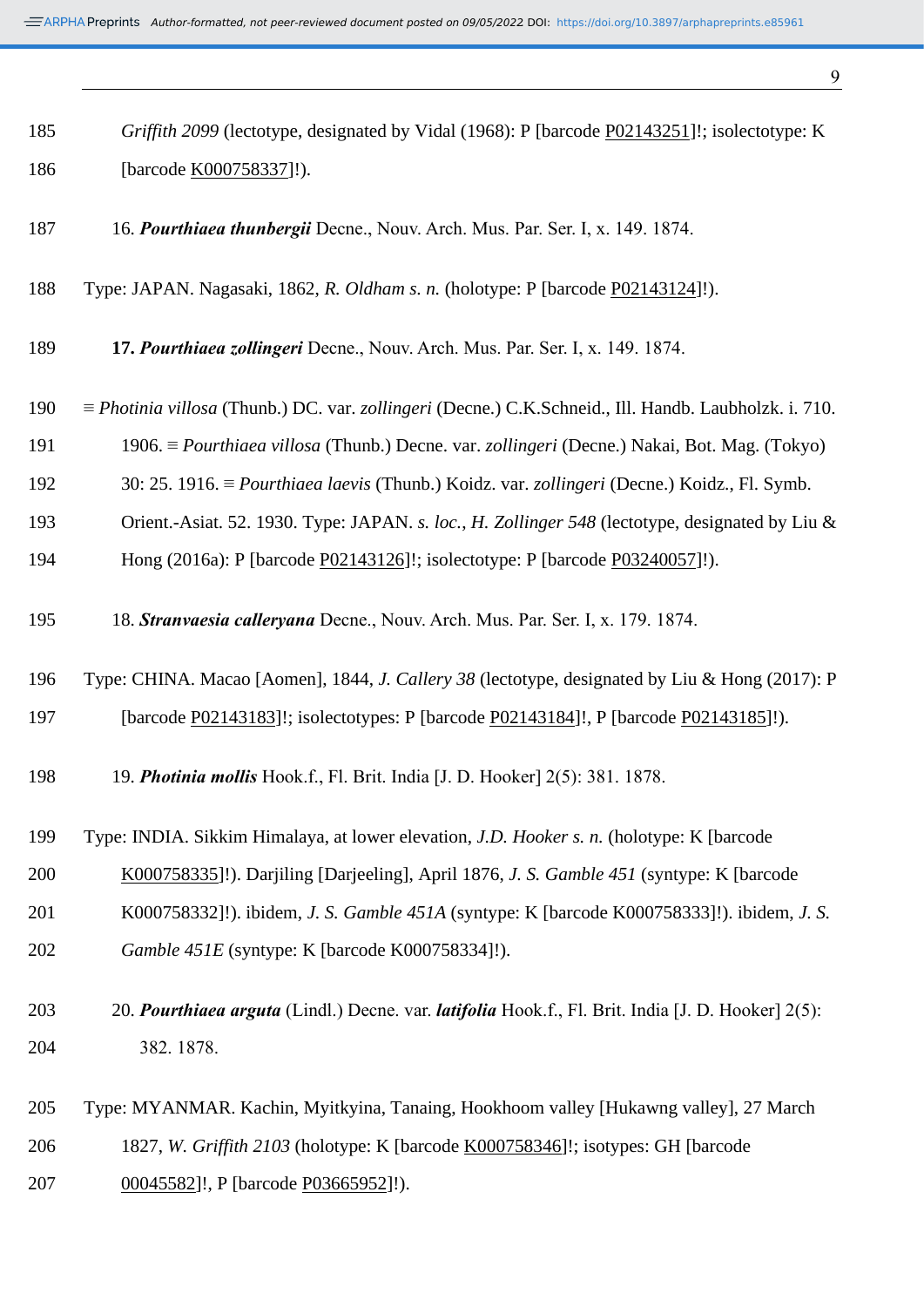21. *Pourthiaea arguta* (Lindl.) Decne. var. *membranacea* Hook.f., Fl. Brit. India [J. D. Hooker] 2(5): 382. 1878. Type: not designated.

- 22. *Pourthiaea arguta* (Lindl.) Decne. var. *parvifolia* Hook.f., Fl. Brit. India [J. D. Hooker] 2(5): 382. 1878. Type: not designated.
- 23. *Photinia glabra* (Thunb.) Maxim. var. *fokienensis* Finet & Franch., Bull. Soc. Bot. France 47: 207. 1899.
- ≡ *Photinia fokienensis* (Finet & Franch.) Franch., Bull. Mus. Natl. Hist. Nat. xxvi. 570. 1920. ≡
- *Pourthiaea fokienensis* (Finet & Franch.) Iketani & H.Ohashi, J. Jap. Bot. 66(6): 353. 1991. ≡
- *Pyrus fokienensis* (Finet & Franch.) M.F.Fay & Christenh., Global Fl. 4: 104. 2018. Type:
- CHINA. Fujian: Wuyishan County, Mount Wuyi, Kuatun [Guadun village], May 1998, *J.D.D.*
- *La Touche s.n.* (**lectotype, designated here**: P [barcode [P02143166\]](https://plants.jstor.org/stable/10.5555/al.ap.specimen.p02143166?searchUri=filter%3Dfree_text%26so%3Dps_group_by_genus_species%2Basc%26Query%3DP02143166)!; isolectotype: A [barcode
- [00026744,](https://plants.jstor.org/stable/10.5555/al.ap.specimen.a00026744?searchUri=filter%3Dfree_text%26so%3Dps_group_by_genus_species%2Basc%26Query%3DA00026744) [00026745,](https://plants.jstor.org/stable/10.5555/al.ap.specimen.a00026745?searchUri=filter%3Dfree_text%26so%3Dps_group_by_genus_species%2Basc%26Query%3DA00026745) [00026746\]](https://plants.jstor.org/stable/10.5555/al.ap.specimen.a00026746?searchUri=filter%3Dfree_text%26so%3Dps_group_by_genus_species%2Basc%26Query%3DA00026746)!, K [barcode [K000758282,](https://plants.jstor.org/stable/10.5555/al.ap.specimen.k000758282?searchUri=filter%3Dfree_text%26so%3Dps_group_by_genus_species%2Basc%26Query%3DK000758282) [K000758354\]](https://plants.jstor.org/stable/10.5555/al.ap.specimen.k000758354?searchUri=filter%3Dfree_text%26so%3Dps_group_by_genus_species%2Basc%26Query%3DK000758354)!, L [barcode
- [L0019504\]](https://plants.jstor.org/stable/10.5555/al.ap.specimen.l0019504?searchUri=filter%3Dfree_text%26so%3Dps_group_by_genus_species%2Basc%26Query%3DL0019504)!, MA [barcode [MA628501,](https://plants.jstor.org/stable/10.5555/al.ap.specimen.ma628501?searchUri=filter%3Dfree_text%26so%3Dps_group_by_genus_species%2Basc%26Query%3DMA628501) [MA631213\]](https://plants.jstor.org/stable/10.5555/al.ap.specimen.ma631213?searchUri=filter%3Dfree_text%26so%3Dps_group_by_genus_species%2Basc%26Query%3DMA631213)!, P [barcode [P02143167,](https://plants.jstor.org/stable/10.5555/al.ap.specimen.p02143167?searchUri=filter%3Dfree_text%26so%3Dps_group_by_genus_species%2Basc%26Query%3DP02143167) [P02143168\]](https://plants.jstor.org/stable/10.5555/al.ap.specimen.p02143168?searchUri=filter%3Dfree_text%26so%3Dps_group_by_genus_species%2Basc%26Query%3DP02143168)!).
- 24. *Pourthiaea parvifolia* E.Pritz. ex Diels, Bot. Jahrb. Syst. 29(3-4): 389. 1900.
- ≡ *Photinia parvifolia* (E.Pritz. ex Diels) C.K.Schneid., Ill. Handb. Laubholzk. i. 711. 1906. ≡
- *Pourthiaea laevis* (Thunb.) Koidz. var. *parvifolia* (E.Pritz. ex Diels) Migo, Bull. Shanghai Sci.
- Inst. 14: 311. 1944. ≡ *Photinia villosa* (Thunb.) DC. var. *parvifolia* (E.Pritz. ex Diels) P.S.Hsu
- & L.Chu Li, Acta Phytotax. Sin. 18(3): 264. 1980. ≡ *Pourthiaea villosa* (Thunb.) Decne. var.
- *parvifolia* (E.Pritz. ex Diels) Iketani & H.Ohashi, J. Jap. Bot. 66(6): 354. 1991. ≡ *Pyrus*
- *fantabulosa* M.F.Fay & Christenh., Global Fl. 4: 103. 2018. Type: CHINA. Prov. de Hupeh.
- [Hubei]: Ichang, 1885-88, *A. Henry 5830* (lectotype, designated by Liu & Hong (2016a): P
- [barcode [P02143150\]](https://plants.jstor.org/stable/10.5555/al.ap.specimen.p02143150?searchUri=filter%3Dfree_text%26so%3Dps_group_by_genus_species%2Basc%26Query%3DP02143150)!; isolectotypes: A [barcode [00045590\]](https://plants.jstor.org/stable/10.5555/al.ap.specimen.a00045590?searchUri=filter%3Dfree_text%26so%3Dps_group_by_genus_species%2Basc%26Query%3DA00045590)!, E [barcode [E00011320,](https://plants.jstor.org/stable/10.5555/al.ap.specimen.e00011320?searchUri=filter%3Dfree_text%26so%3Dps_group_by_genus_species%2Basc%26Query%3DE00011320)
- [E00285981\]](https://plants.jstor.org/stable/10.5555/al.ap.specimen.e00285981?searchUri=filter%3Dfree_text%26so%3Dps_group_by_genus_species%2Basc%26Query%3DE00285981)!, GH [barcode [00045587\]](https://plants.jstor.org/stable/10.5555/al.ap.specimen.gh00045587?searchUri=filter%3Dfree_text%26so%3Dps_group_by_genus_species%2Basc%26Query%3DGH00045587)!, P [barcode [P02143151\]](https://plants.jstor.org/stable/10.5555/al.ap.specimen.p02143151?searchUri=filter%3Dfree_text%26so%3Dps_group_by_genus_species%2Basc%26Query%3DP02143151)!). Szech'uan [Sichuan]:
- nanch'uan [Nanchuan], Tao kuo kou, *C. Bock & A. von Rosthorn 211* (syntype: A [barcode
- 00045589]!); ibidem, 1885–88, *A. Henry 3002* (syntypes: P [barcode P03342556]!; image A
- [barcode 00045569, with fragments from B]!).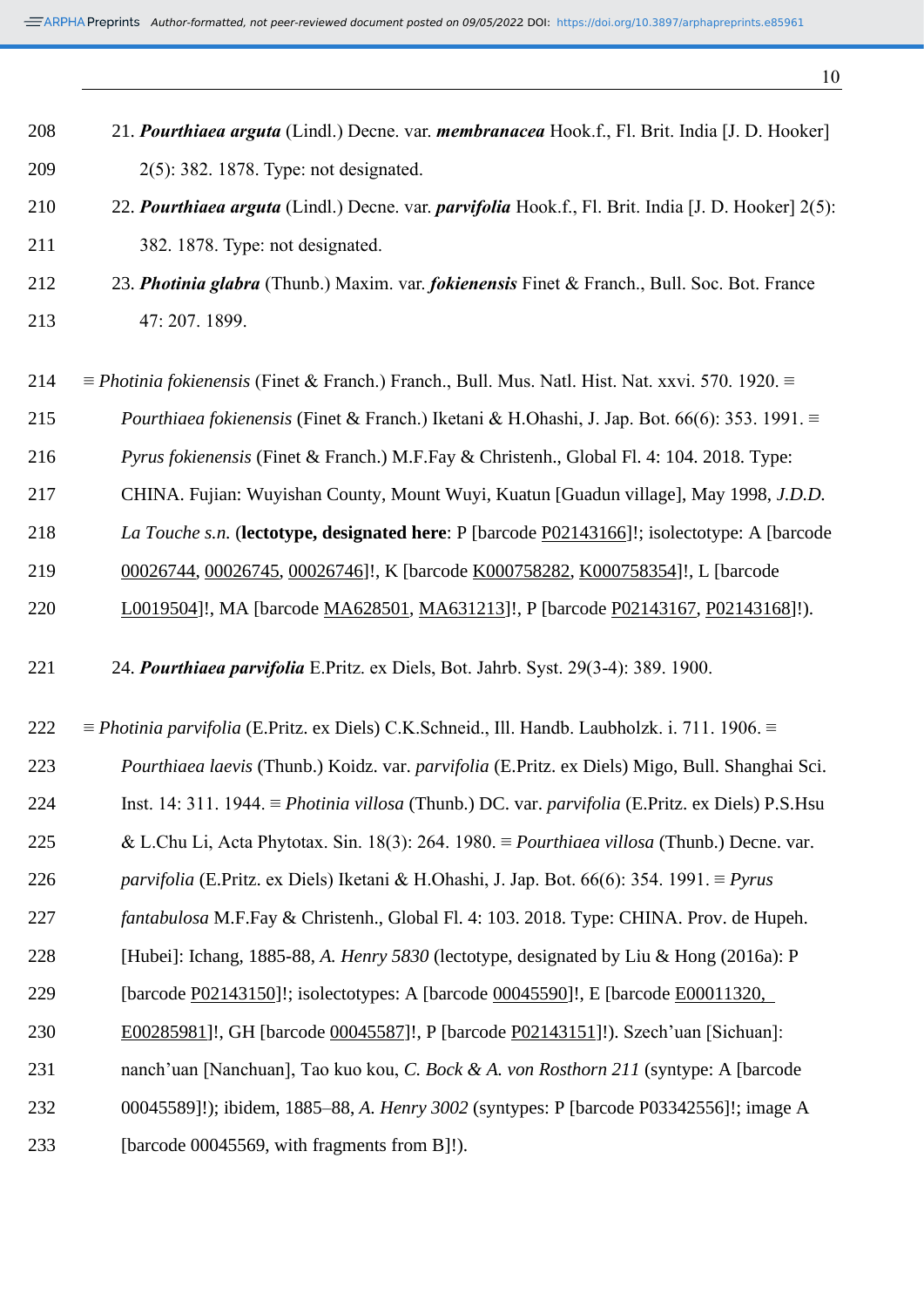| 234 | 25. Photinia beauverdiana C.K.Schneid., Bull. Herb. Boissier Ser. II. vi. 319. 1906. (31 March                |
|-----|---------------------------------------------------------------------------------------------------------------|
| 235 | 1906).                                                                                                        |
|     |                                                                                                               |
| 236 | $\equiv$ Pourthiaea beauverdiana (C.K.Schneid.) Hatus., Bull. Exp. For. Kyushu Univ. 3: 99. 1933. $\equiv$    |
| 237 | Pourthiaea beauverdiana (C.K.Schneid.) Migo, Bull. Shanghai Sci. Inst. 14: 310. 1944, "later                  |
| 238 | homonym". $\equiv$ Pyrus beauverdiana (C.K.Schneid.) M.F.Fay & Christenh., Global Fl. 4: 98.                  |
| 239 | 2018. Type: CHINA. Szetschwan [Sichuan]: S. Wushan County "now belongs to Chongqing",                         |
| 240 | A. Henry 5599 (lectotype, designated by Vidal (1968): K [barcode K000758272]!;                                |
| 241 | isolectotypes: E [barcode E00010993]!, P [barcode P03373765]!).                                               |
|     |                                                                                                               |
| 242 | 26. Photinia bergerae C.K.Schneid., Ill. Handb. Laubholzk. i. 709. 1906. (1 May 1906).                        |
| 243 | $\equiv$ Pourthiaea bergerae (C.K.Schneid.) Iketani & H.Ohashi, J. Jap. Bot. 66(6): 353. 1991. $\equiv$ Pyrus |
|     |                                                                                                               |
| 244 | bergerae (C.K.Schneid.) M.F.Fay & Christenh., Global Fl. 4: 98. 2018. Type: CHINA. W.                         |
| 245 | Hupei [Hubei]: Patung [Badong County], E.H. Wilson 86 (lectotype, designated by Liu & Hong                    |
| 246 | (2017): K [barcode K000758281]!; isolectotypes: A [barcode 00026737]!, NY [barcode                            |
| 247 | 00436111]!).                                                                                                  |
|     |                                                                                                               |
| 248 | 27. Photinia notabilis C.K.Schneid., Ill. Handb. Laubholzk. i. 711. 1906. (1 May 1906).                       |
|     |                                                                                                               |
| 249 | $\equiv$ Photinia beauverdiana C.K.Schneid. var. notabilis (C.K.Schneid.) Rehder & E.H.Wilson, Pl.            |
| 250 | Wilson. 1(2): 188. 1912. $\equiv$ <i>Pourthiaea beauverdiana</i> (C.K.Schneid.) Hatus. var. <i>notabilis</i>  |
| 251 | (C.K.Schneid.) Hatus., Bull. Exp. For. Kyushu Univ. 3: 99. 1933. Type: CHINA. W. Hupei                        |

- [Hubei]: *E.H. Wilson 359* (lectotype, designated by Liu & Hong (2017): K [barcode
- [K000758271,](https://plants.jstor.org/stable/10.5555/al.ap.specimen.k000758271?searchUri=filter%3Dfree_text%26so%3Dps_group_by_genus_species%2Basc%26Query%3DK000758271) excluding the fruit branches]!; isolectotypes: A [barcode [00038570,](https://plants.jstor.org/stable/10.5555/al.ap.specimen.a00038570?searchUri=filter%3Dfree_text%26so%3Dps_group_by_genus_species%2Basc%26Query%3DA00038570) excluding the
- fruit branches]!, E [barcode [E00010995,](https://plants.jstor.org/stable/10.5555/al.ap.specimen.e00010995?searchUri=filter%3Dfree_text%26so%3Dps_group_by_genus_species%2Basc%26Query%3DE00010995) excluding the fruit branches]!, K [barcode
- [K000758270,](https://plants.jstor.org/stable/10.5555/al.ap.specimen.k000758270?searchUri=filter%3Dfree_text%26so%3Dps_group_by_genus_species%2Basc%26Query%3DK000758270) excluding the fruit branches]!, P [barcode [P02143174,](https://plants.jstor.org/stable/10.5555/al.ap.specimen.p02143174?searchUri=filter%3Dfree_text%26so%3Dps_group_by_genus_species%2Basc%26Query%3DP02143174) excluding the fruit
- branches]!, US [barcode [00097501,](https://plants.jstor.org/stable/10.5555/al.ap.specimen.us00097501?searchUri=filter%3Dfree_text%26so%3Dps_group_by_genus_species%2Basc%26Query%3DUS00097501) excluding the fruit branches]!). W. Hupei [Hubei], *E. H.*
- *Wilson 359* (syntypes: A [barcode 00038570, excl. the branch in flowering phase]!, E [barcode
- E00010995, excl. the branch in flowering phase]!, K [barcode K000758270, excl. the branch in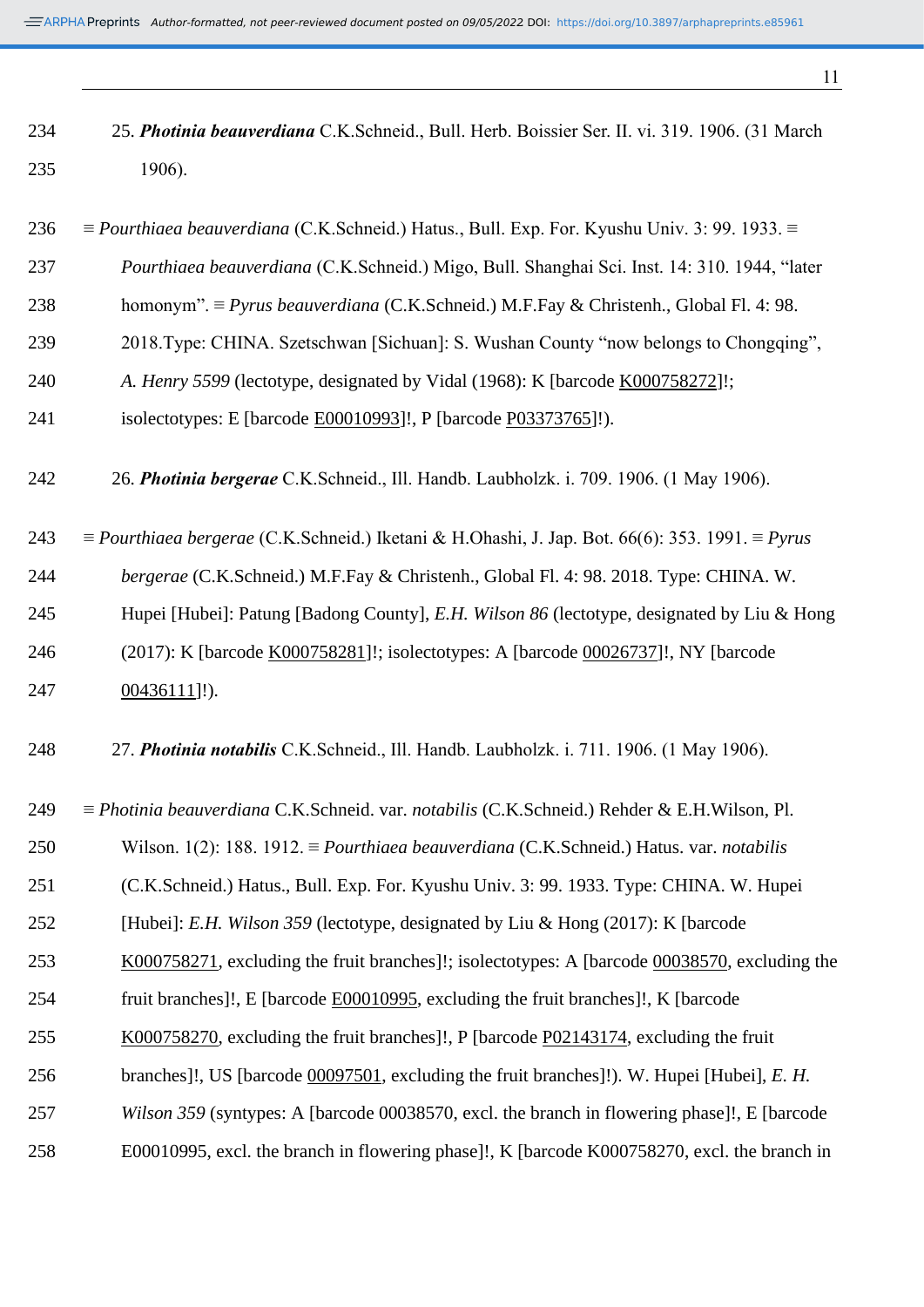| ٠            |
|--------------|
| I<br>I<br>۰. |

| 259 | flowering phase; K000758271, excl. the branch in flowering phase]!, P [barcode P02143174,                     |
|-----|---------------------------------------------------------------------------------------------------------------|
| 260 | excl. the branch in fruiting phase]!, US [barcode 00097501, excl. the branch in flowering                     |
| 261 | phase]!).                                                                                                     |
| 262 | 28. Stranvaesia amphidoxa C.K.Schneid., Bull. Herb. Boissier Ser. II. vi. 319. 1906.                          |
| 263 | $\equiv$ <i>Photinia amphidoxa</i> (C.K.Schneid.) Rehder & E.H.Wilson, Pl. Wilson. (Sargent) 1(2): 190. 1912. |
| 264 | $\equiv$ Pourthiaea amphidoxa (C.K.Schneid.) Stapf, Bot. Mag. 155: sub t. 9275. 1929. $\equiv$ Pyrus          |
| 265 | amphidoxa (C.K.Schneid.) M.F.Fay & Christenh., Global Fl. 4: 95. 2018. Type: CHINA.                           |
| 266 | Szetschwan [Sichuan]: 1885-1888, A. Henry 5565 (holotype: K [barcode K000758302];                             |
| 267 | isotypes: E [barcode E00010990]!, GH [barcode 00033523]!, US [barcode 00097546]!).                            |
| 268 | 29. Photinia cavaleriei H.Lév., Repert. Spec. Nov. Regni Veg. 4: 334. 1907.                                   |
| 269 | Type: CHINA. Kouy-Tchéou [Guizhou]: Ly-Po [Libo County], 10 May 1899, J. Cavalerie 2631                       |
| 270 | (lectotype, designated by Liu & Hong (2017): E [barcode E00010994]!; isolectotypes: image A                   |
| 271 | [barcode 00045601]! with fragments from E [barcode E00010994], P [barcode P02143180]!).                       |
| 272 | 30. Pyrus mokpoensis H.Lév., Repert. Spec. Nov. Regni Veg. 7: 200. 1909. "Pirus".                             |
| 273 | Type: SOUTH KOREA. "Circa Mokpo, Maio 1907", U. Faurie 1556 (holotype: E [barcode]                            |
| 274 | E00011325]!; isotype: A [barcode 00032499]!).                                                                 |
| 275 | 31. Viburnum komarovii H.Lév. & Vaniot, Repert. Spec. Nov. Regni Veg. 9: 78. 1910.                            |
| 276 | $\equiv$ <i>Photinia komarovii</i> (H.Lév. & Vaniot) L.T.Lu & C.L.Li, Acta Phytotax. Sin. 38(3): 278, 2000.   |
| 277 | Type: CHINA. Kouy-Tchéou [Guizhou]: Ma-Jo, 8 October 1908, J. Cavalerie 1303 (lectotype,                      |
| 278 | designated here: E[barcode E00011319]!; isolectotypes: A[barcode 00045609]!, E [barcode                       |
| 279 | E00011318, excluding the flower branches], P[barcode P03342568]!).                                            |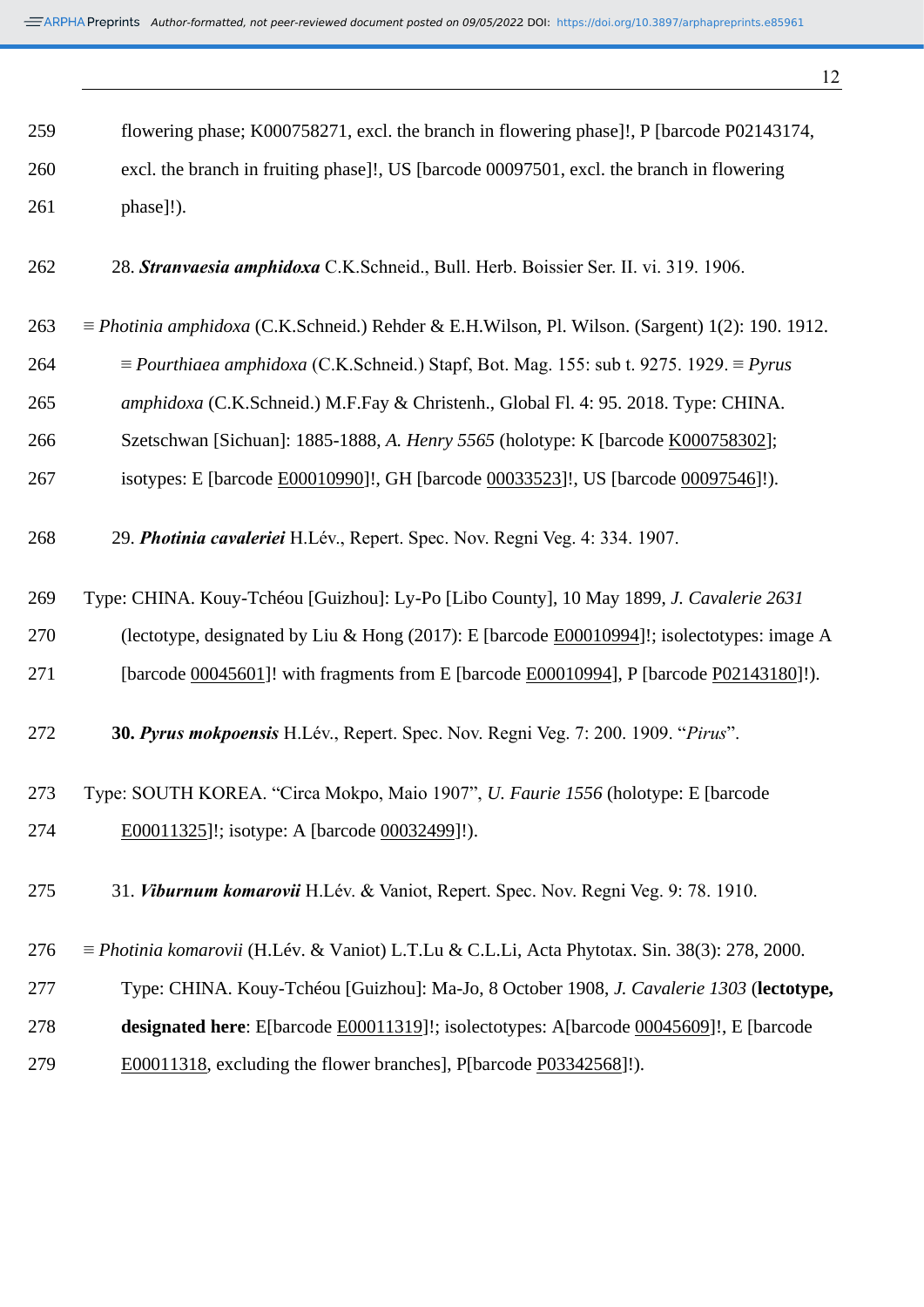32. *Photinia taiwanensis* Hayata, J. Coll. Sci. Imp. Univ. Tokyo xxx. Art. 1, 104. 1911.

- Type: CHINA. Taiwan: Taipei, Taihoku, 15 November 1896, *T. Makino s. n.* (holotype: TI [barcode T00596]!).
- 33. *Photinia lancifolia* Rehder & E.H.Wilson, Pl. Wilson. (Sargent) 1(2): 191. 1912.
- Type: CHINA. Yunnan: Meng-lieh [Menglian County], 1,100 m, *A. Henry 12833* (holotype: A [barcode [00045581\]](https://plants.jstor.org/stable/10.5555/al.ap.specimen.a00045581?searchUri=filter%3Dfree_text%26so%3Dps_group_by_genus_species%2Basc%26Query%3DA00045581)!; isotypes: E [barcode [E00010992\]](https://plants.jstor.org/stable/10.5555/al.ap.specimen.e00010992?searchUri=filter%3Dfree_text%26so%3Dps_group_by_genus_species%2Basc%26Query%3DE00010992)!, K [barcode [K000758269\]](https://plants.jstor.org/stable/10.5555/al.ap.specimen.k000758269?searchUri=filter%3Dfree_text%26so%3Dps_group_by_genus_species%2Basc%26Query%3DK000758269)!, NY [barcode [00436113\]](https://plants.jstor.org/stable/10.5555/al.ap.specimen.ny00436113?searchUri=filter%3Dfree_text%26so%3Dps_group_by_genus_species%2Basc%26Query%3Dny00436113)!, US [barcode [00097498\]](https://plants.jstor.org/stable/10.5555/al.ap.specimen.us00097498?searchUri=filter%3Dfree_text%26so%3Dps_group_by_genus_species%2Basc%26Query%3Dus00097498)!). Puer, Szemao [Simao], 1,300 m, *A. Henry 13412* (paratype: A [barcode 00137805]!).

34. *Photinia schneideriana* Rehder & E.H.Wilson, Pl. Wilson. (Sargent) 1(2): 188. 1912.

 ≡ *Pourthiaea schneideriana* (Rehder & E.H.Wilson) Iketani & H.Ohashi, J. Jap. Bot. 66(6): 354. 1991. ≡ *Pyrus schneideriana* (Rehder & E.H.Wilson) M.F.Fay & Christenh., Global Fl. 4: 120. 2018. Type: CHINA. Western Hupeh [Hubei]: Changyang Hsien, woodlands, 1300-1600m, May 1907, *E.H. Wilson 476* (lectotype, designated by Liu & Hong (2017): A [barcode [00045605\]](https://plants.jstor.org/stable/10.5555/al.ap.specimen.a00045605?searchUri=filter%3Dfree_text%26so%3Dps_group_by_genus_species%2Basc%26Query%3DA00045605)!; isolectotypes: A [barcode [00045585,](https://plants.jstor.org/stable/10.5555/al.ap.specimen.a00045585?searchUri=filter%3Dfree_text%26so%3Dps_group_by_genus_species%2Basc%26Query%3DA00045585) excluding the fruit branches and the material in the packet]!, E [barcode [E00011322,](https://plants.jstor.org/stable/10.5555/al.ap.specimen.e00011322?searchUri=filter%3Dfree_text%26so%3Dps_group_by_genus_species%2Basc%26Query%3DE00011322) excluding the fruit branches and the material in the packet]!, GH [barcode [00038558\]](https://plants.jstor.org/stable/10.5555/al.ap.specimen.gh00038558?searchUri=filter%3Dfree_text%26so%3Dps_group_by_genus_species%2Basc%26Query%3DGH00038558)!, HBG [barcode [HBG511071,](https://plants.jstor.org/stable/10.5555/al.ap.specimen.hbg511071?searchUri=filter%3Dfree_text%26so%3Dps_group_by_genus_species%2Basc%26Query%3DHBG511071) excluding the fruit branches]!, 296 K [barcode [K000758288\]](https://plants.jstor.org/stable/10.5555/al.ap.specimen.k000758288?searchUri=filter%3Dfree_text%26so%3Dps_group_by_genus_species%2Basc%26Query%3DK000758288)!, K [barcode [K000758289,](https://plants.jstor.org/stable/10.5555/al.ap.specimen.k000758289?searchUri=filter%3Dfree_text%26so%3Dps_group_by_genus_species%2Basc%26Query%3DK000758289) excluding the fruit branches and the material in the packet]!, US [barcode [00097503,](https://plants.jstor.org/stable/10.5555/al.ap.specimen.us00097503?searchUri=filter%3Dfree_text%26so%3Dps_group_by_genus_species%2Basc%26Query%3DUS00097503) excluding the fruit branches]!). Changyang, woodlands, October 1907, *E. H. Wilson 476* (syntypes: A [barcode 00045585, excl. the branch in flowering phase]!, E [barcode E00011322, excl. the branch in flowering phase and the inflorescences from packet; E00284666]!, HBG [barcode HBG-511071, excl. the branch in flowering phase]!, K [barcode K000758289, excl. the branch in flowering phase and the inflorescences from packet]!, PE [barcode 01656469]!, SYS [barcode SYS00075135]!, US 303 [barcode 00097503, excl. the branch in flowering phase]!). Chang-lo Hsien, woods, 1,000–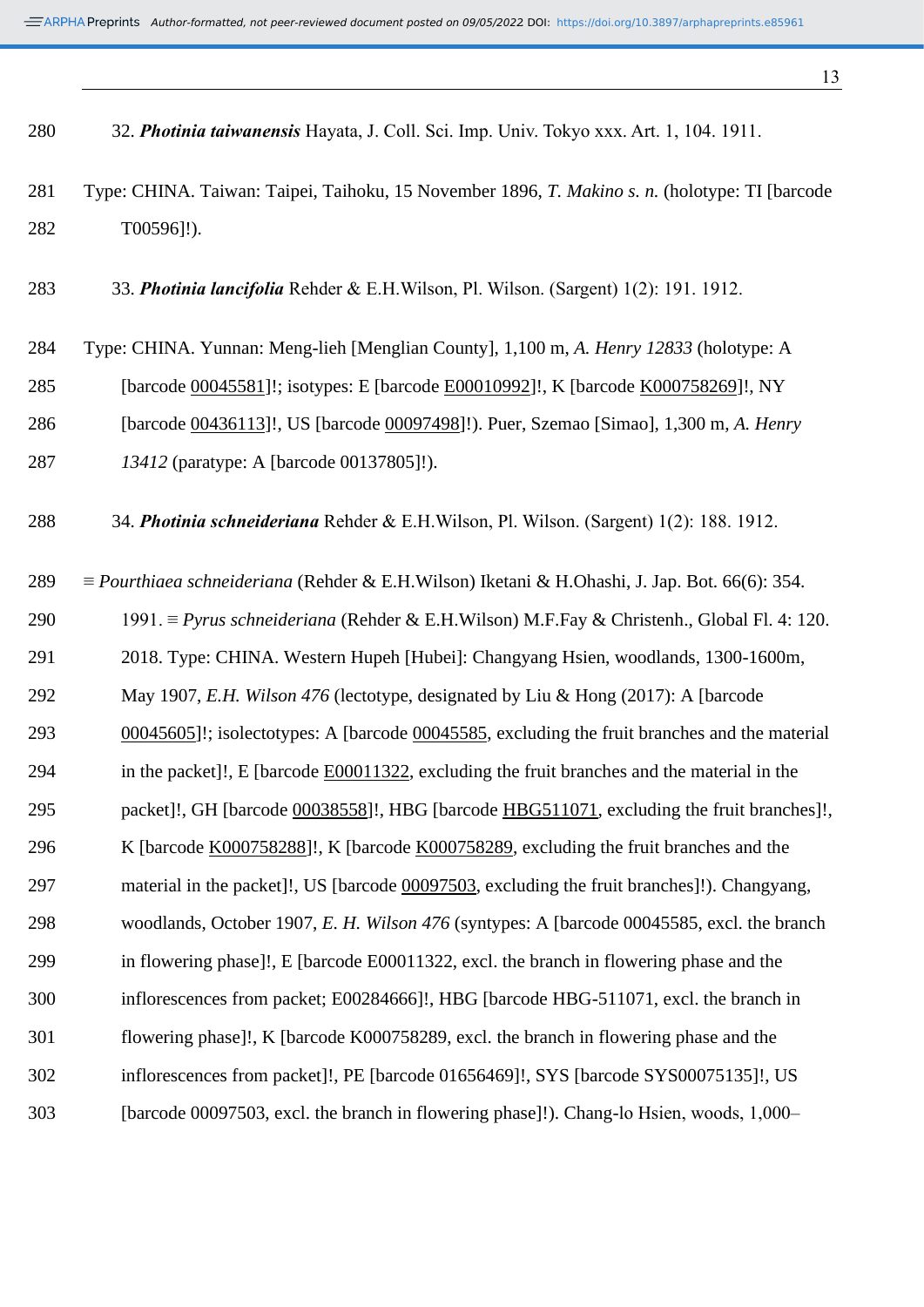1,500 m, May 1907, *E. H. Wilson 2973* (paratypes: HBG [barcode HBG-511072]!, SYS [barcode SYS00075134]!).

35. *Photinia subumbellata* Rehder & E.H.Wilson, Pl. Wilson. (Sargent) 1(2): 189. 1912.

 Type: CHINA. Western Hupeh [Hubei]: Changyang Hsien, 1300m, 7 May 1907, *E.H. Wilson 488* (holotype A[barcode [00038568,](https://plants.jstor.org/stable/10.5555/al.ap.specimen.a00038568?searchUri=filter%3Dname%26so%3Dps_group_by_genus_species%2Basc%26Query%3DPhotinia%2Bsubumbellata) excluding the fruit branches]!; isotypes E[barcode [E00011321,](https://plants.jstor.org/stable/10.5555/al.ap.specimen.e00011321?searchUri=filter%3Dfree_text%26so%3Dps_group_by_genus_species%2Basc%26Query%3DE00011321) excluding the fruit branches]!, HBG [barcode [HBG511074,](https://plants.jstor.org/stable/10.5555/al.ap.specimen.hbg511074?searchUri=filter%3Dname%26so%3Dps_group_by_genus_species%2Basc%26Query%3DPhotinia%2Bsubumbellata) excluding the fruit branches]!, K [barcode [K000758299,](https://plants.jstor.org/stable/10.5555/al.ap.specimen.k000758299?searchUri=filter%3Dfree_text%26so%3Dps_group_by_genus_species%2Basc%26Query%3DK000758299) excluding the fruit branches]!, NY [barcode [00022711\]](https://plants.jstor.org/stable/10.5555/al.ap.specimen.ny00022711?searchUri=filter%3Dname%26so%3Dps_group_by_genus_species%2Basc%26Query%3DPhotinia%2Bsubumbellata)!, US [barcode [00097505,](https://plants.jstor.org/stable/10.5555/al.ap.specimen.us00097505?searchUri=filter%3Dname%26so%3Dps_group_by_genus_species%2Basc%26Query%3DPhotinia%2Bsubumbellata) excluding the fruit branches]!); ibidem, 7 October 1907, *E.H. Wilson 488* (paratypes: A [barcode 00038568, excl. the material collected in 7 May 1907, i.e. the branches in flowering phase]!, E [barcode E00011321, excl. the material collected in 7 May 1907, i.e. the branches in flowering phase]!, HBG [barcode HBG-511074, excl. the material collected in 7 May 1907, i.e. the branches in flowering phase]!, K [barcode K000758299, excl. the material collected in 7 May 1907, i.e. the branches in flowering phase]!, US [barcode 00097505, excl. the material collected in 7 May 1907, i.e. the branches in flowering phase]!); Western Hupeh, side of stream, 1,600–2,000 m, October 1907, *E.H. Wilson 398* (paratype: HBG [barcode HBG-511076]!). *A. Henry 7664* (paratype: P [barcode P03342557]!). Prov. Szech'uan [Sichuan], *A. Henry 5518* (paratype: P [barcode P03342562]!).

36. *Photinia villosa* (Thunb.) DC. var. *sinica* Rehder & E.H.Wilson, Pl. Wilson. 1(2): 186. 1912.

 ≡ *Pourthiaea villosa* (Thunb.) Decne. var. *sinica* (Rehder & E.H.Wilson) Migo, Bull. Shanghai Sci. Inst. 14: 311. 1944. Type: CHINA. Western Hupeh [Hubei]: Fang Hsien, 1300-1600m, 4 June 1907, *E.H. Wilson 610* (lectotype, designated by Liu & Hong (2016a): A [barcode [00045573,](https://plants.jstor.org/stable/10.5555/al.ap.specimen.a00045573?searchUri=filter%3Dfree_text%26so%3Dps_group_by_genus_species%2Basc%26Query%3DA00045573) excluding the seeds in the packet]!; isolectotypes: A [barcode [00045572,](https://plants.jstor.org/stable/10.5555/al.ap.specimen.a00045572?searchUri=filter%3Dfree_text%26so%3Dps_group_by_genus_species%2Basc%26Query%3DA00045572) excluding the fruit branches and the seeds in the packet]!, HBG [barcode [HBG511081,](https://plants.jstor.org/stable/10.5555/al.ap.specimen.hbg511081?searchUri=filter%3Dfree_text%26so%3Dps_group_by_genus_species%2Basc%26Query%3DHBG511081) excluding the fruit branches]!, K [barcode [K000758296\]](https://plants.jstor.org/stable/10.5555/al.ap.specimen.k000758296?searchUri=filter%3Dfree_text%26so%3Dps_group_by_genus_species%2Basc%26Query%3DK000758296)!, US [barcode [00097507,](https://plants.jstor.org/stable/10.5555/al.ap.specimen.us00097507?searchUri=filter%3Dfree_text%26so%3Dps_group_by_genus_species%2Basc%26Query%3DUS00097507) excluding the fruit branches]!); ibidem, November 1907, *E.H. Wilson 610* (paratypes: A [barcode 00045572, excl. the materials collected in 4 June 1907, i.e. the branches in flowering phase]!, A [barcode 00045573, only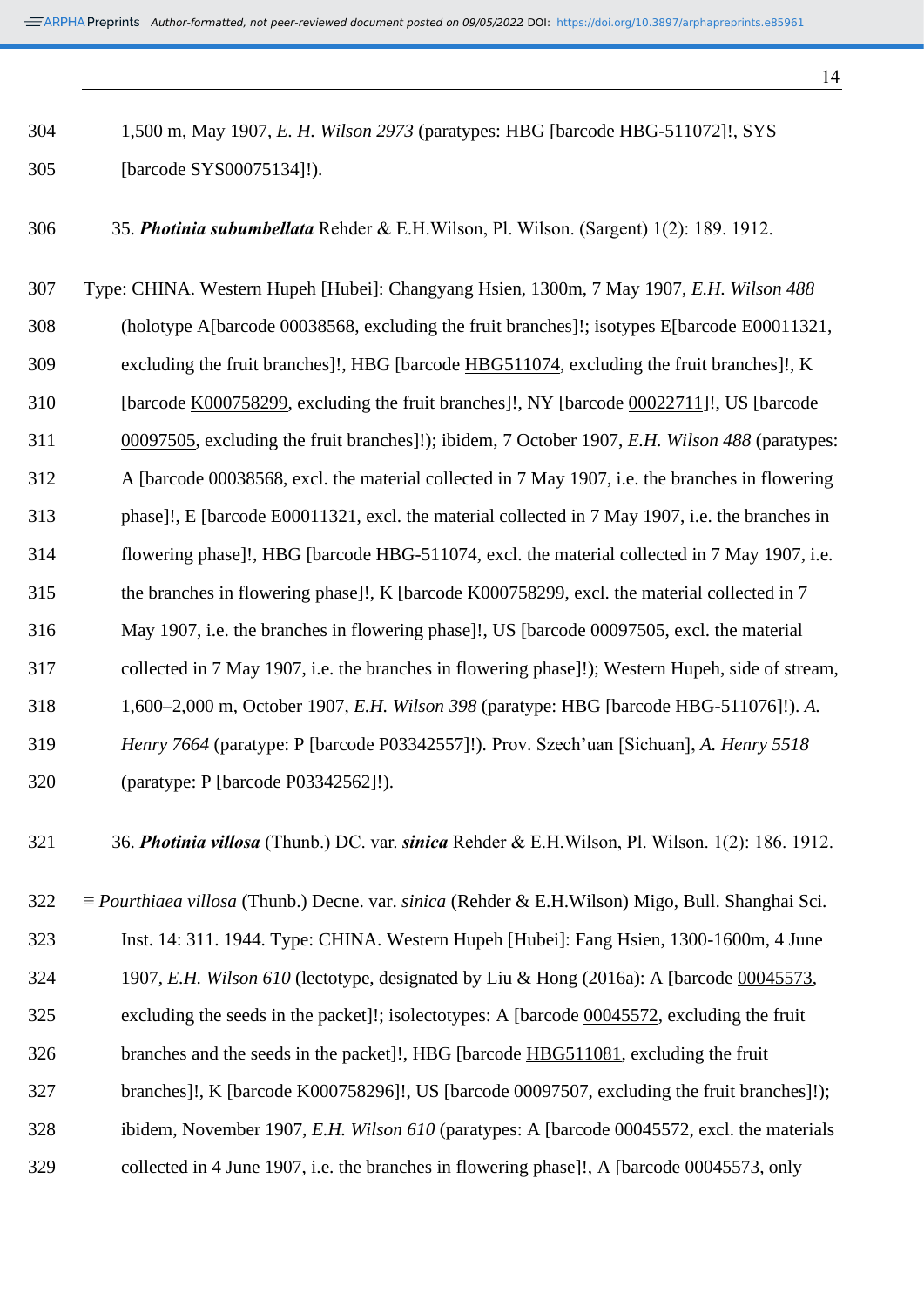| 330        | including the seeds in the packet]!, HBG [barcode HBG-511081, excl. the materials collected in                          |
|------------|-------------------------------------------------------------------------------------------------------------------------|
| 331        | 4 June 1907, i.e. the branches in flowering phase]!, K [barcode K000758295]!, US [barcode]                              |
| 332        | 00097507, excl. the materials collected in 4 June 1907, i.e. the branches in flowering phase]!).                        |
| 333        | Western Hupeh, woods, 1,000–1,300 m, May 1907, E.H. Wilson 2972 (paratype: HBG [barcode]                                |
| 334        | HBG-511084]!). Xingshan, Western Hupeh, 1,000-1,500 m, May and October 1907, E.H.                                       |
| 335        | Wilson 333 (paratype: HBG [barcode HBG-511083]!). W. Hupeh, E.H. Wilson 714 (paratype:                                  |
| 336        | HBG [barcode HBG-511082]!).                                                                                             |
| 337        | 37. Pyrus brunnea H.Lév., Repert. Spec. Nov. Regni Veg. 10: 377. 1912. "Pirus".                                         |
| 338        | $\equiv$ <i>Pourthiaea villosa</i> (Thunb.) Decne. var. <i>brunnea</i> (H.Lév.) Nakai, Bot. Mag. (Tokyo) 30: 25. 1916.  |
| 339        | $\equiv$ Pourthiaea brunnea (H.Lév.) Nakai, Jap. J. Bot. 18: 617. 1942. Type: SOUTH KOREA.                              |
| 340        | "Quelpaert, in silvis Hallaisan, 800m, October 1909", L. Taquet 2819 (holotype: E [barcode]                             |
| 341        | E00011324]!; isotype A [barcode 00045571]!).                                                                            |
| 342<br>343 | 38. Pyrus sinensis Lindl. var. maximowicziana H.Lév., Repert. Spec. Nov. Regni Veg. 10: 377.<br>1912. "Pirus".          |
|            |                                                                                                                         |
| 344        | Type: SOUTH KOREA. "Quelpaert, in silvis Haitchenam, aug. 1909", L. Taquet 2821 (holotype: E                            |
| 345        | [barcode E00011326]!).                                                                                                  |
| 346        | 39. Pyrus spectabilis Aiton var. albescens H.Lév., Repert. Spec. Nov. Regni Veg. 10: 377. 1912.                         |
| 347        | "Pirus".                                                                                                                |
|            |                                                                                                                         |
| 348        | $\equiv$ <i>Pourthiaea laevis</i> (Thunb.) Koidz. var. <i>albescens</i> (H.Lév.) Nakai, Bull. Natl. Sci. Mus. Tokyo 31: |
| 349        | 62. 1952. Type: SOUTH KOREA. "Quelpaert, in silvis Hallaisan, 800m, jun. 1909", L. Taquet                               |
| 350<br>351 | 2815 (holotype: E!; isotypes: A [barcode 00045577]!, image A [barcode 00045578] with a<br>fragment ex E!).              |
|            |                                                                                                                         |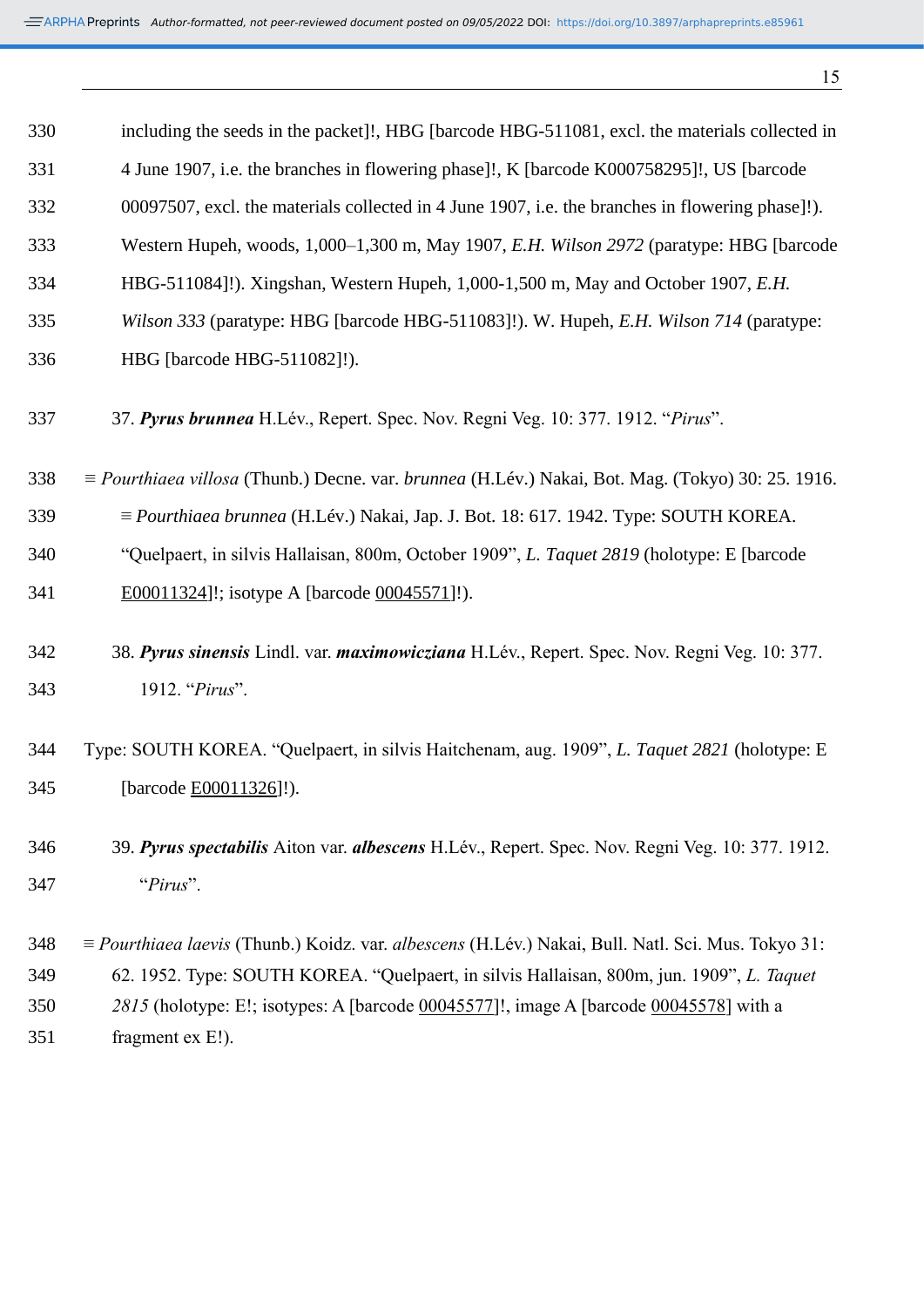| 352 | 40. Pyrus feddei H.Lév., Repert. Spec. Nov. Regni Veg. 12: 189. 1913. "Pirus".                  |
|-----|-------------------------------------------------------------------------------------------------|
| 353 | Type: CHINA. Kouy-Tchéou [Guizhou]: Pin-Fa [Pingfa Village, Guiding County], 8 October 1905,    |
| 354 | J. Cavalerie & Fortunat 2533 (holotype: E [barcode E00010991]!; isotype: P [barcode             |
| 355 | P02143242]!).                                                                                   |
| 356 | 41. Photinia amphidoxa (C.K.Schneid.) Rehder & E.H.Wilson var. stylosa Cardot, Notul. Syst.     |
| 357 | (Paris) 3: 377. 1914.                                                                           |
| 358 | Type: CHINA. Kouy-tcheou [Guizhou]: "Tsin-gai, Kao-po", 8 August 1903, J. Cavalerie &           |
| 359 | Fortunat 1248 (lectotype, designated here: P [barcode P02143239]!).                             |
| 360 | 42. Photinia arguta Lindl. var. sinensis Cardot, Notul. Syst. (Paris) 3: 377. 1914.             |
| 361 | Type: CHINA. Kouy-tcheou [Guizhou]: "bois de Bai-gnin (Xingren County, Baling)", 25 May 1911,   |
| 362 | J. Esquirol 2624 (holotype: P [barcode P02143214]!; isotypes: image A [barcode 00026238]!       |
| 363 | with fragments from E [barcode E00011308], E [barcode E00011308]!).                             |
| 364 | 43. Photinia beauverdiana C.K.Schneid. var. brevifolia Cardot, Notul. Syst. (Paris) 3: 378.     |
| 365 | 1914.                                                                                           |
| 366 | ≡ Pourthiaea beauverdiana (C.K.Schneid.) Hatus. var. brevifolia (Cardot) Iketani & H.Ohashi, J. |
| 367 | Jap. Bot. 66(6): 353. 1991. Type: CHINA. Western Hupeh [Hubei]: C. China, Shing-shan            |
| 368 | [Xingshan County] or Nanto, May 1900, E.H. Wilson 794 (lectotype, designated by Liu & Hong      |
| 369 | (2017): P [barcode P02143175]!; isolectotype: A [barcode 00045593]!). "Su-tchuen oriental:      |
| 370 | district de Tchen-keou-tin" [Chongqing: Chengkou County], R. P. Farges s. n. (syntypes: K       |
| 371 | [barcode K000758274]!, NY [barcode 00436110]!, P [barcode P02143177, P02143178,                 |
| 372 | P02143179]!). C. China, Wushan, June 1900, <i>E. H. Wilson 1056</i> (syntypes: A [barcode       |
| 373 | 00045588]!, P [barcode P02143176]!).                                                            |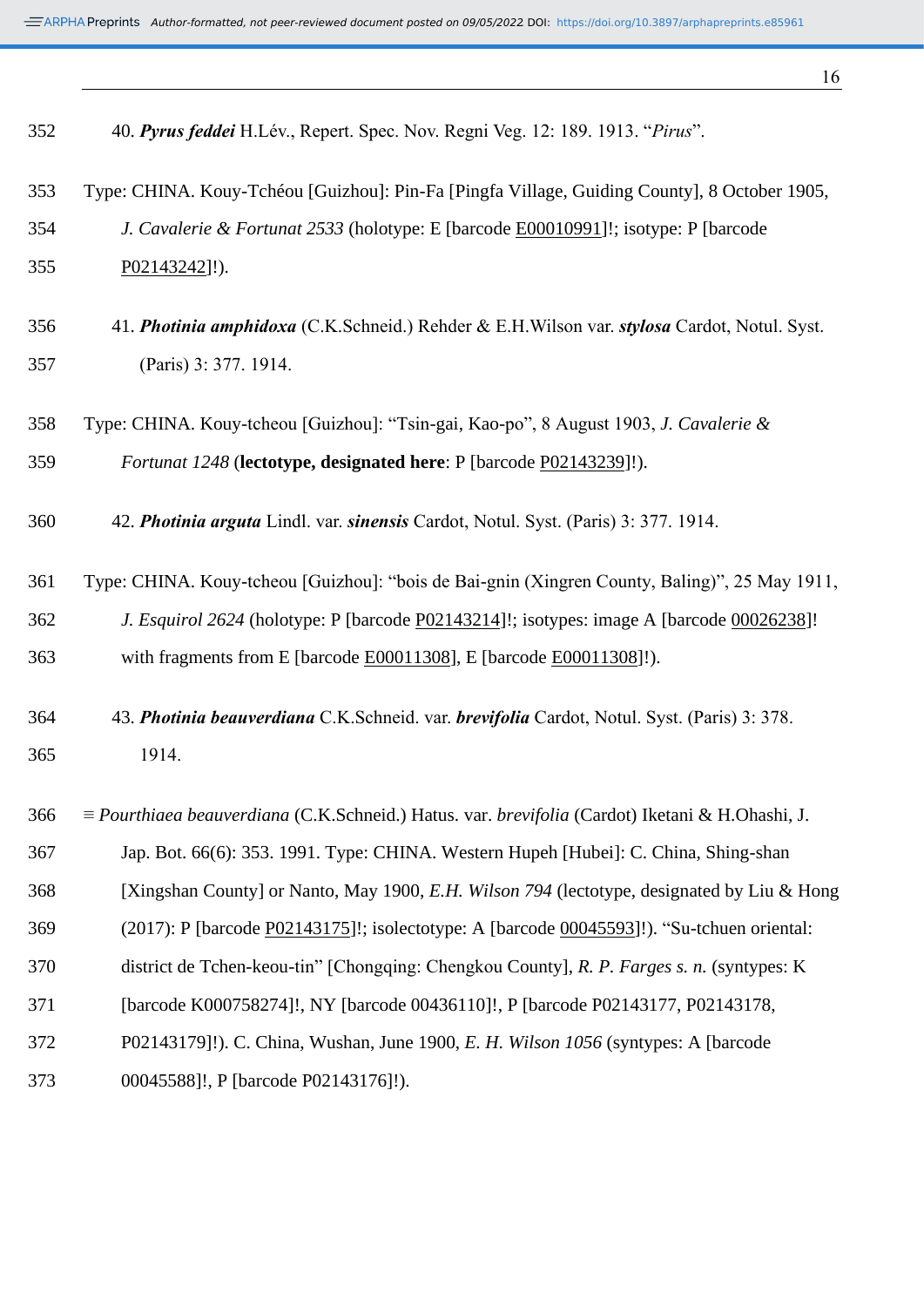*Author-formatted, not peer-reviewed document posted on 09/05/2022*. DOI: https://doi.org/10.3897/arphapreprints.e85961

| 374 | 44. Photinia benthamiana Hance var. glabrescens Cardot, Notul. Syst. (Paris) 3: 375. 1914.               |
|-----|----------------------------------------------------------------------------------------------------------|
| 375 | = Pourthiaea benthamiana (Hance) Nakai var. glabrescens (Cardot) Iketani & H.Ohashi, J. Jap. Bot.        |
| 376 | 66(6): 353. 1991. Type: VIETNAM. "Annam: massif du Lang-bian, entre Klou et Danhim, 900-                 |
| 377 | 1200m", 19 February 1914, A.J.B. Chevalier 30950 (lectotype, designated by Liu & Hong                    |
| 378 | (2017): P [barcode P02143197]!; isolectotypes: P [barcode P02143198, P02143199]!).                       |
| 379 | 45. Photinia benthamiana Hance var. glabrescens Cardot f. angustifolia Cardot, Notul. Syst.              |
| 380 | (Paris) 3: 376. 1914.                                                                                    |
| 381 | Type: VIETNAM. "Annam: massif du Lang-bian, Dalat, alt. 1400m", 12 February 1914, A.J.B.                 |
| 382 | Chevalier 30739 (lectotype, designated by Liu & Hong (2017): P [barcode P02143200]!;                     |
| 383 | isolectotypes: P [barcode P02143201]!, P [barcode P02143202]!).                                          |
| 384 | 46. Photinia benthamiana Hance var. glabrescens Cardot f. latifolia Cardot, Notul. Syst. (Paris)         |
| 385 | 3:376.1914.                                                                                              |
| 386 | Type: VIETNAM. "Annam: Plateau du Lang Bian, prov. du Haut-Donaï, 2500m", Jacquet 626                    |
| 387 | (lectotype, designated by Liu & Hong (2017): P [barcode P02143188]!; isolectotype: P [barcode            |
| 388 | P02143189]!).                                                                                            |
| 389 | 47. Photinia benthamiana Hance var. salicifolia Cardot, Notul. Syst. (Paris) 3: 376. 1914.               |
| 390 | $\equiv$ Pourthiaea benthamiana (Hance) Nakai var. salicifolia (Cardot) Iketani & H.Ohashi, J. Jap. Bot. |
| 391 | 66(6): 353. 1991. Type: VIETNAM. "Annam: province de Thuan-tien, haut bassin du Bo-                      |
| 392 | giang", P.A. Eberhardt 1999 (lectotype, designated by Vidal (1968): P [barcode P02143194]!).             |
| 393 | "Annam: province de Thuan-tien, haut bassin du Bo-giang", P. A. Eberhardt 2738 (syntype: P               |
| 394 | [barcode P02143195, P02143196]!).                                                                        |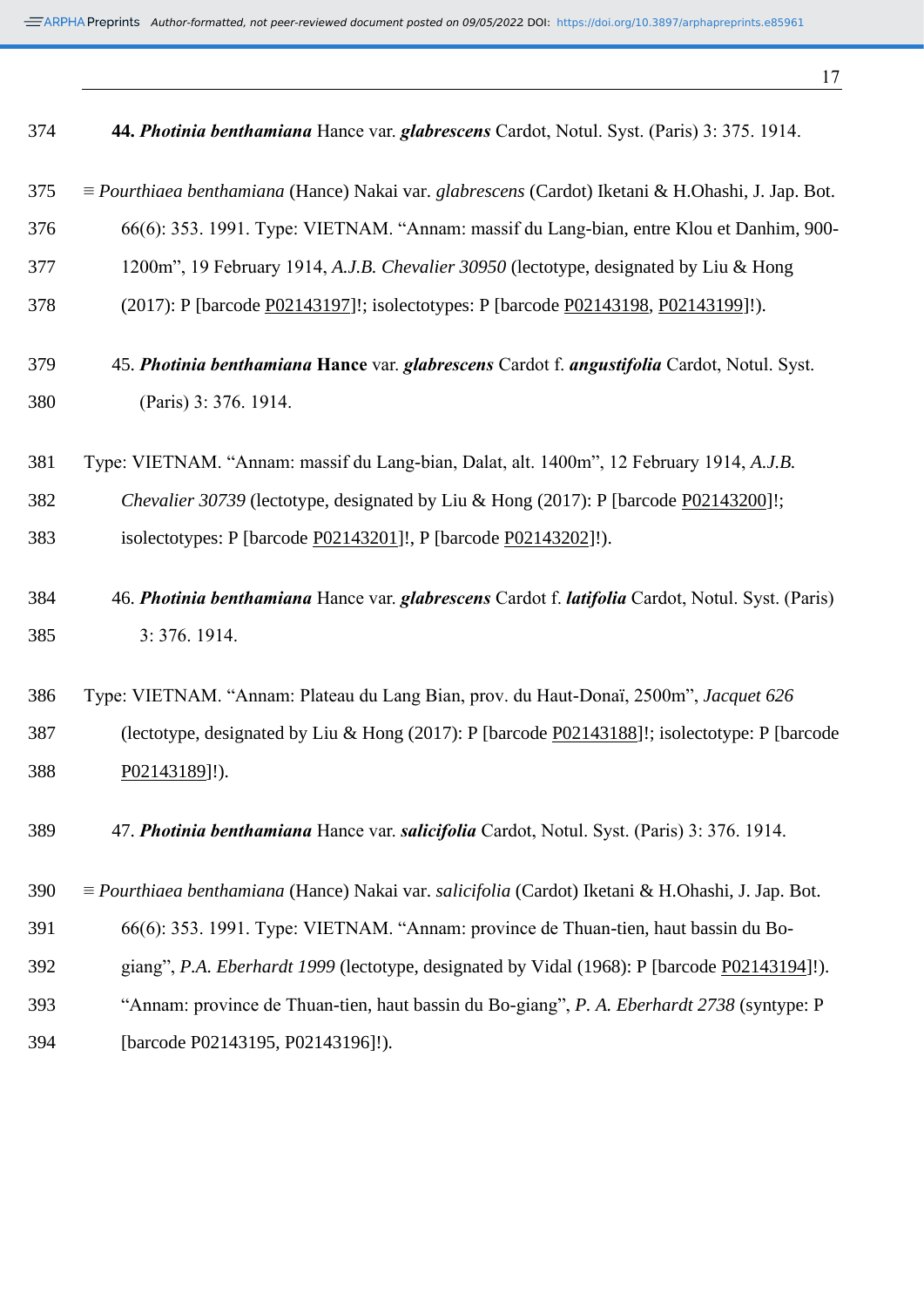| 395 | 48. Photinia brevipetiolata Cardot, Notul. Syst. (Paris) 3: 379. 1914.                                       |
|-----|--------------------------------------------------------------------------------------------------------------|
| 396 | Type: CHINA. "Kouy-tcheou: route de Pin-fa à Kouy-yang, haut plateau" [Guizhou: on the road                  |
| 397 | from Pingfa village, Yunwu, Guiding County to Guiyang], J. Cavalerie & Fortunat 2607                         |
| 398 | (holotype: P [barcode P02143212]!).                                                                          |
| 399 | 49. Photinia calleryana (Decne.) Cardot var. laosensis Cardot, Notul. Syst. (Paris) 3: 377. 1914.            |
| 400 | Type: LAOS. "Bassin d'Attopeu", March 1877, J.H.A.J. Harmand 1131 (lectotype, designated by                  |
| 401 | Liu & Hong (2017): P [barcode P02143190]!; isolectotypes: P [barcode P02143191,                              |
| 402 | P02143192, P02143193]!).                                                                                     |
| 403 | 50. Photinia fauriei Cardot, Notul. Syst. (Paris) 3: 376. 1914.                                              |
| 404 | Type: CHINA. Formosa [Taiwan]: Kelung [Jilong], 1914, U.J. Faurie 81 (lectotype, designated by               |
| 405 | Liu & Hong (2017): P [barcode P02143116]!; isolectotype: BM [barcode BM000629115]!).                         |
| 406 | 51. Photinia parviflora Cardot, Notul. Syst. (Paris) 3: 378. 1914.                                           |
| 407 | $\equiv$ Pourthiaea parviflora (Cardot) Iketani & H.Ohashi, J. Jap. Bot. 66(6): 353. 1991. $\equiv$ Photinia |
| 408 | schneideriana Rehder & E.H.Wilson var. parviflora (Cardot) L.T.Lu & C.L.Li, Acta Phytotax.                   |
| 409 | Sin. 38(3): 277. 2000. $\equiv Pyrus \ evola M.F.Fay \& Christenh., Global Fl. 4: 103. 2018. Type:$          |
| 410 | CHINA. Kouy-tcheou [Guizhou]: "Kin-tchen-hia" [Longli County, Chengxia], 3 May 1907, J.                      |
| 411 | Cavalerie 3080 (holotype: P [barcode P02143181]!).                                                           |
| 412 | 52. Photinia subumbellata Rehder & E.H. Wilson var. villosa Cardot, Notul. Syst. (Paris) 3: 379.             |
| 413 | 1914.                                                                                                        |
| 414 | Type: CHINA. Fu-tschan [probably Ku-shan], 1883, <i>Popow s. n.</i> (holotype: P [barcode]                   |
| 415 | P02143152]!; isotype A [barcode 00045583]!-fragment ex P [barcode P02143152]).                               |
|     |                                                                                                              |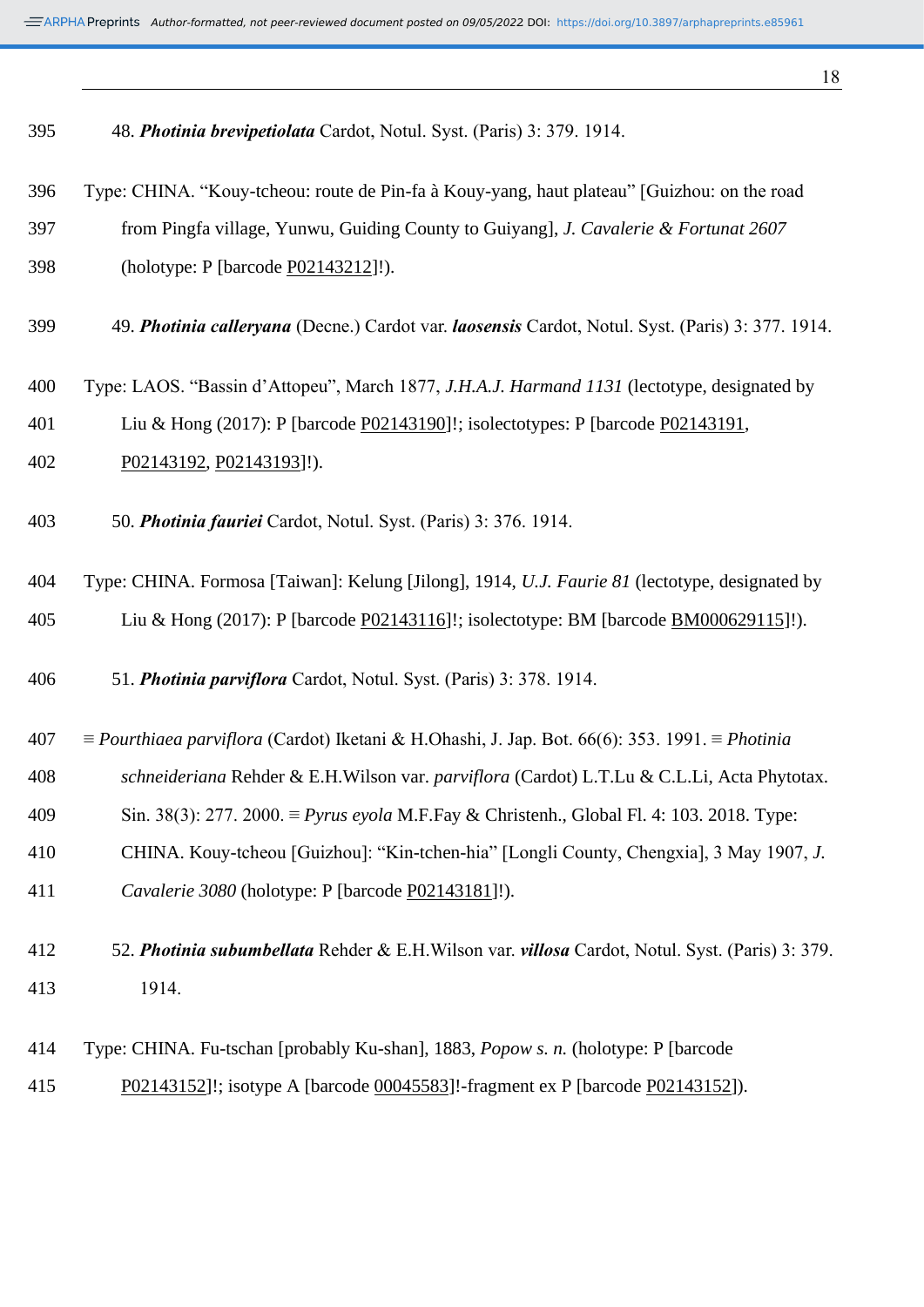| 416 | 53. Photinia villosa (Thunb.) DC. var. emergens Cardot, Notul. Syst. (Paris) 3: 378. 1914.                      |
|-----|-----------------------------------------------------------------------------------------------------------------|
| 417 | Type: JAPAN. "montagne de Hakodate, octobre 1887", <i>U. Faurie 3224</i> (lectotype, designated by              |
| 418 | Liu & Hong (2016a): P [barcode P03650697]!; isolectotype: P [barcode P02143125]!).                              |
| 419 | "Province d'Akita, octobre 1885", U. Faurie 1431 (syntype: P [barcode P03650628]!).                             |
| 420 | 54. Photinia impressivena Hayata, Icon. Pl. Formosan. 5: 67. 1915.                                              |
| 421 | $\equiv$ Stranvaesia impressivena (Hayata) Masam., Ann. Rep. Taihoku Bot. Gard. ii. 127. 1932. $\equiv$         |
| 422 | Pourthiaea impressivena (Hayata) Iketani & H.Ohashi, J. Jap. Bot. 66(6): 353. 1991. $\equiv$ Pyrus              |
| 423 | impressivena (Hayata) M.F.Fay & Christenh., Global Fl. 4: 108. 2018. Type: CHINA. Fokien                        |
| 424 | [Fujian]: Fuzhou, Mt. Kozan, November 1909, Nagasawa s. n. (holotype: TI!; isotypes: A                          |
| 425 | [barcode 00038572, 00038573]!).                                                                                 |
| 426 | 55. Pourthiaea villosa (Thunb.) Decne. var. longipes Nakai, Bot. Mag. (Tokyo) 30: 25. 1916.                     |
| 427 | $\equiv$ <i>Pourthiaea longipes</i> (Nakai) Nakai, Bot. Mag. (Tokyo) 48: 781. 1934. Type: SOUTH KOREA.          |
| 428 | Jeollanam-do: "Hab. in silvis Wangtô et montis Chirisan", 20 June 1913, T. Nakai s. n.                          |
| 429 | (lectotype, designated by Liu & Hong (2016a): TI [barcode T00010502]!). in silvis montis                        |
| 430 | Hakuyôzan, S. Tate s. n. (syntype: TI). in silvis montis Wangto, T. Nakai 11358 (syntype: TI).                  |
| 431 | Shinkinri insulae Gai-Rarôtô, T. Nakai 11354 (syntype: TI). in silvis montis Hakuyôzan, Reisui,                 |
| 432 | T. Nakai 11355 (syntype: TI). in silvis montis Hakuyôzan, T. Nakai 11356 (syntype: TI). in                      |
| 433 | silvis montium Chirisan, T. Nakai 139 (syntype: TI). in silvis montis Wangto, T. Nakai 11358                    |
| 434 | (syntype: TI). Shinkinri insulae Gai-Rarôtô, T. Nakai 11354 (syntype: TI). in silvis montis                     |
| 435 | Hakuyôzan, Reisui, T. Nakai 11355 (syntype: TI); in silvis montis Hakuyôzan, T. Nakai 11356                     |
| 436 | (syntype: TI). in silvis montium Chirisan, T. Nakai 139 (syntype: TI).                                          |
| 437 | 56. Cotoneaster blinii H.Lév., Cat. Pl. Yun-Nan 229. 1917.                                                      |
| 438 | $\equiv$ Photinia blinii (H.Lév.) Rehder J. Arnold Arbor. 17(4): 335. 1936. $\equiv$ Pourthiaea blinii (H.Lév.) |

Iketani & H.Ohashi, J. Jap. Bot. 66(6): 353. 1991. ≡ *Pyrus blinii* (H.Lév.) M.F.Fay &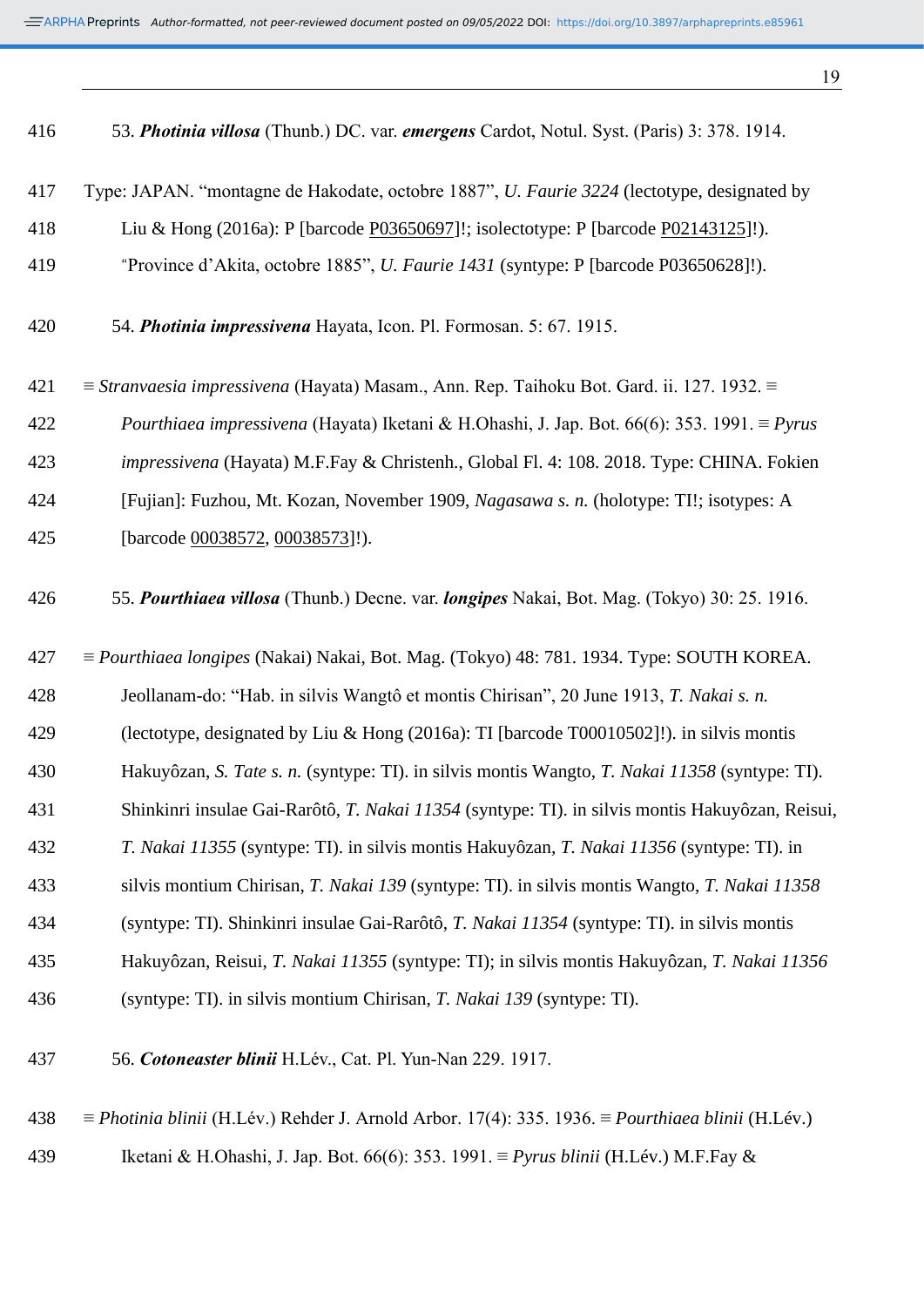| ٠  |              |
|----|--------------|
| ۰. | I<br>×<br>۰. |

| 440 | Christenh., Global Fl. 4: 98. 2018. Type: CHINA. Kouy-tcheou [Guizhou]: "Goui-reou, lit                                     |
|-----|-----------------------------------------------------------------------------------------------------------------------------|
| 441 | même du fleuve", 600m, 2 October 1912, <i>J.Esquirol 3700</i> (holotype E [barcode E00010997]!;                             |
| 442 | isotype: image A [barcode 00026738]! with a fragment ex E [barcode E00010997].                                              |
| 443 | 57. Photinia obliqua Stapf, Bot. Mag. 149: sub t. 9008. 1924.                                                               |
| 444 | $\equiv$ Pourthiaea obliqua (Stapf) Iketani & H.Ohashi, J. Jap. Bot. 66(6): 354. 1991. $\equiv$ Pyrus obliqua               |
| 445 | (Stapf) M.F.Fay & Christenh., Global Fl. 4: 114. 2018. Type: CHINA. Fokien [Fujian]:                                        |
| 446 | Foochow [Fuzhou], W.R. Carles 839 (holotype: K [barcode K000758285]!; isotypes: image A                                     |
| 447 | [barcode 00038559]! with fragments from K [barcode K000758285]).                                                            |
| 448 | 58. Photinia hirsuta Hand.-Mazz., Symb. Sin. Pt. vii. 481. 1933.                                                            |
| 449 | $\equiv$ Pourthiaea hirsuta (Hand.-Mazz.) Iketani & H.Ohashi, J. Jap. Bot. 66(6): 353. 1991. $\equiv$ Pyrus                 |
| 450 | hirsuta (Hand.-Mazz.) M.F.Fay & Christenh., Global Fl. 4: 107. 2018. Type: CHINA. Hunan:                                    |
| 451 | Changsha, "Hartlaubwalde des Yolu-schan bei Tschangcha, str. St., Sandstein, 100-300m", 10                                  |
| 452 | December 1917, H.R.E. Handel-Mazzetti 11416 (holotype: WU [barcode WU0059450]!;                                             |
| 453 | isotype: A [barcode 00045606]!).                                                                                            |
| 454 | 59. Pourthiaea kankoensis Hatus., Bull. Exp. For. Kyushu 3: 99. 1933.                                                       |
| 455 | $\equiv$ <i>Photinia parvifolia</i> (E. Pritz. ex Diels) C.K. Schneid. var. <i>kankoensis</i> (Hatus.) T.T. Yu & K.C. Kuan, |
| 456 | Fl. Reipubl. Popularis Sin. 36: 259. 1974. Type: CHINA. Taiwan: Mt. Rohon, 900m, November                                   |
| 457 | 1932, S. Hatusima 793 (syntype FU).                                                                                         |
| 458 | 60. Pourthiaea zollingeri Decne. var. yesoensis Nakai, Bot. Mag. (Tokyo) 48: 782. 1934.                                     |
| 459 | $\equiv$ <i>Pourthiaea laevis</i> (Thunb.) Koidz. var. <i>yesoensis</i> (Nakai) Nakai, Jap. J. Bot. 18: 618. 1942. Type:    |
| 460 | JAPAN. Prov. Hidaka: Mt. Apoi, August 1928, T. Nakai s. n. (lectotype, designated by Liu &                                  |
| 461 | Hong (2016a): TI [barcode 00002995]!). Prov. Hidaka: Samani, 18 June, K. Miyabe s.n.                                        |
| 462 | (syntype: TI [barcode T00002996]!).                                                                                         |
|     |                                                                                                                             |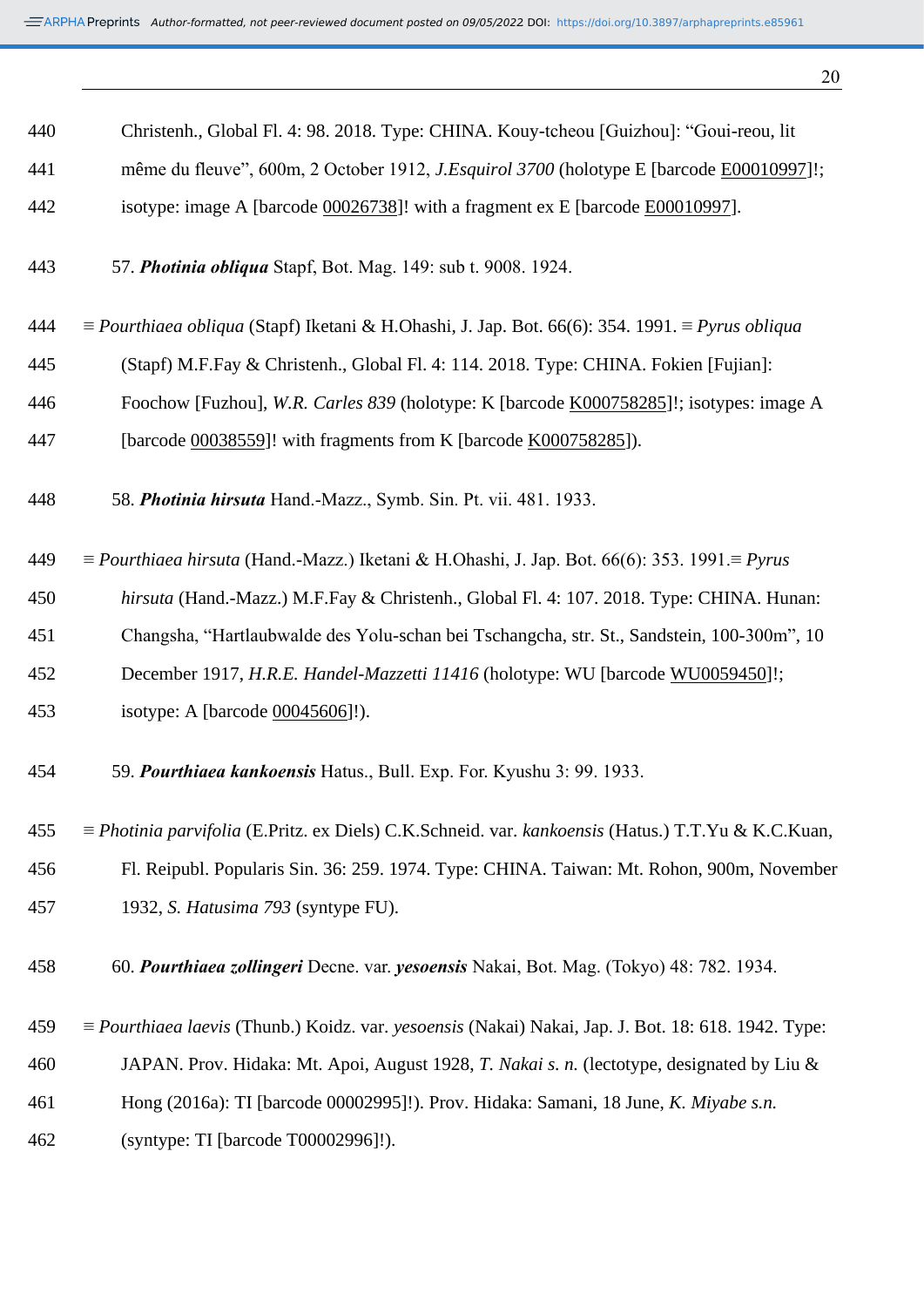| 463 | 61. Photinia euphlebia Merr. & Chun, Sunyatsenia 2: 239. 1935.                                                                    |
|-----|-----------------------------------------------------------------------------------------------------------------------------------|
| 464 | Type: CHINA. Hainan: Qiongzhong, Fanyi village, 24 October 1932, 3000m, N.K. Chun & C.L. Tso                                      |
| 465 | 44134 (holotype: IBSC [barcode 0318867]!; isotypes: A [barcode 00026741]!, F [barcode                                             |
| 466 | f0068223f]!, IBK [barcode IBK00062249]!, IBSC [barcode 0318866]!, KUN [barcode                                                    |
| 467 | 0641709]!, NY [barcode 00436119]!, P [barcode P02143171]!, PE [barcode 00336450]!, SYS                                            |
| 468 | [barcode SYS00095743]!, SZ [barcode 00197141]!, US [barcode 00097495]!, WIS [barcode                                              |
| 469 | $\underline{v0255003WIS}$ ]!).                                                                                                    |
| 470 | 62. Photinia tsaii Rehder, J. Arnold Arbor. 19: 274. 1938.                                                                        |
| 471 | $\equiv$ <i>Pourthiaea tsaii</i> (Rehder) Iketani & H.Ohashi, J. Jap. Bot. 66(6): 354. 1991. $\equiv$ <i>Pyrus tsaii</i> (Rehder) |
| 472 | M.F.Fay & Christenh., Global Fl. 4: 124. 2018. Type: CHINA. Yunnan: Shang-pa-hsien                                                |
| 473 | [Fugong County, Shangpa], 1500 m, 28 September 1933, H.T. Tsai 54959 (holotype: A                                                 |
| 474 | [barcode 00045570]!; isotypes: IBSC [barcode 0004377]!, KUN [barcode 313254]!, NAS                                                |
| 475 | [barcode NAS00071263]!, PE [barcode 00020610, 00020612]!). Shangpa, 1,500 m, 2                                                    |
| 476 | September 1933, H. T. Tsai 54688 (paratypes: IBSC [barcode 0319885]!, KUN [barcode                                                |
| 477 | 0640795, specimen accession no. 0683743]!, NAS [barcode NAS00071262]!, PE [barcode                                                |
| 478 | 00337715, 00337717]!]; ibidem, 2,000 m, 24 October 1934, H. T. Tsai 58945 (paratypes: IBSC                                        |
| 479 | [barcode 0004376]!, KUN [barcode 0640794]!, NAS [barcode NAS00354327]!, PE [barcode                                               |
| 480 | 00337716, 00337718]!).                                                                                                            |
| 481 | 63. Photinia amphidoxa (C.K.Schneid.) Rehder & E.H.Wilson var. kwangsiensis F.P.Metcalf, J.                                       |
| 482 | Arnold Arbor. 20(4): 442. 1939.                                                                                                   |
| 483 | Type: CHINA. Guangxi: Sanjiang County, Lingwang Shan [Yuanbao Shan], 19 September 1933,                                           |
| 484 | 2100m, A.N. Steward & H.C. Cheo 1011 (holotype: A [barcode 00026736]!; isotypes: N                                                |
| 485 | [barcode 126077161, 126077161_1]!).                                                                                               |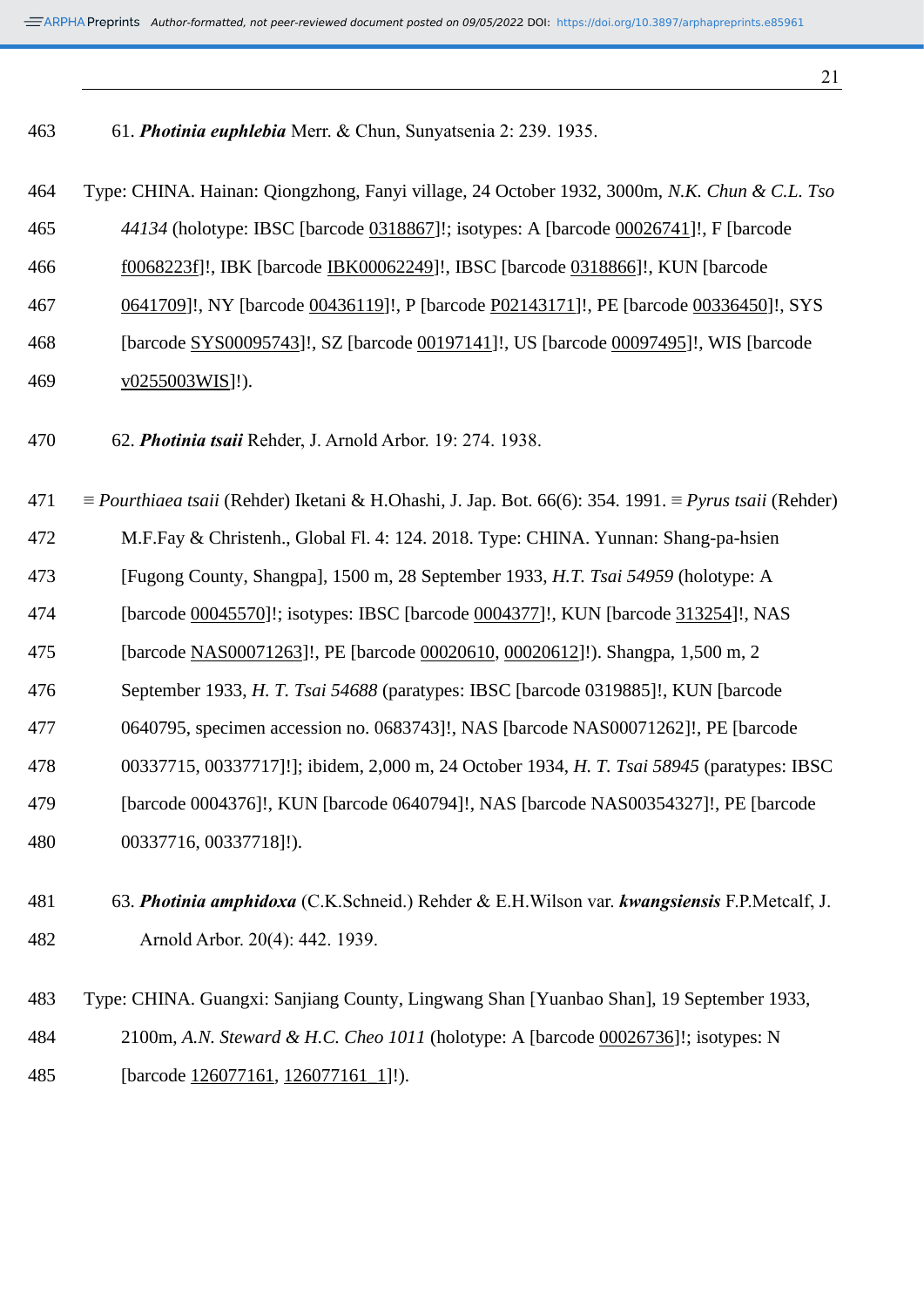| 486 | 64. Photinia beauverdiana C.K.Schneid. var. lohfauensis F.P.Metcalf, J. Arnold Arbor. 20(4):      |
|-----|---------------------------------------------------------------------------------------------------|
| 487 | 440. 1939.                                                                                        |
|     |                                                                                                   |
| 488 | Type: CHINA. Kwantung [Guangdong]: Loh-fau [Luofu Mountain], 14 August 1917, C.O. Levine          |
| 489 | 1377 (holotype: A [barcode 00045595]!). ibidem, C. O. Levine 1381 (paratypes: AU?, A?);           |
| 490 | ibidem, C. O. Levine 1553 (paratype: AU?). Lechang, 29 May 1929, C. L. Tso 20832                  |
| 491 | (paratypes: IBSC [barcode 0004360, 0319644, 0319655]!). Yunan: Lung T'au Shan [Longtang]          |
| 492 | Shan], 18 June 1924, <i>Lingnan (To and Ts'ang) 12503</i> (pratypes: PE [barcode 00337413,        |
| 493 | 00337414]!); ibidem, 7 June 1924, <i>Lingnan (To and Ts'ang)</i> 12432 (IBSC [barcode 0319637]!). |
| 494 | Xiamen: H. H. Chung 6399 (paratypes: AU [barcode 010130, 010132]!).                               |
| 495 | 65. Photinia mollis Hook.f. var. angustifolia C.E.C.Fisch., Bull. Misc. Inform. Kew 7: 335.       |
| 496 | 1939.                                                                                             |
|     |                                                                                                   |
| 497 | Type: MYANMAR. Myitkyina District: Tanpangkha, about 3 miles from Seniku, on rocks beside the     |
| 498 | stream, 300m, 22 March 1938, C.W.D. Kermode 16608 (holotype: K (barcode K000758336)!).            |
|     |                                                                                                   |
| 499 | 66. Pourthiaea laevis (Thunb.) Koidz. var. crassiuscula Nakai, Jap. J. Bot. 18: 619. 1942.        |
| 500 | Type: JAPAN. Prov. Sinano: in monte Togakusi, 11 July 1884, Z. Mutamura s. n. (lectotype,         |
| 501 | designated by Liu & Hong (2016a): TI [barcode 00031786]!). Prov. Uzen: Yonezawa, October          |
|     |                                                                                                   |

- 1914, *G. Koidzumi* (paratype: TI [barcode T00031788]!). Prov. Simotuke: Tyûzenzi, 29
- September 1879, K. Sawada (paratype: TI). Prov. Yamasiro: Hattyôdaira oppidi Kuta, 29
- September 1934, *Y. Momiyama 660* (paratype: TI). Prov. Uzen: Yonezawa, October 1914, G.
- *Koidzumi s.n.* (syntype: TI [barcode T00031788]!).
- 67. *Pourthiaea villosa* (Thunb.) Decne. var. *yokohamensis* Nakai, Jap. J. Bot. 18: 618. 1942.
- Type: JAPAN. Yokohama, Musasi, 23 June 1932, *K. Hisauchi s. n.* (lectotype, designated by Liu & Hong (2016a): TI-00010504!). Yokohama, Musasi, 15 May 1933, *K. Hisauchi s.n.* (paratype: TI [barcode T00010505]!).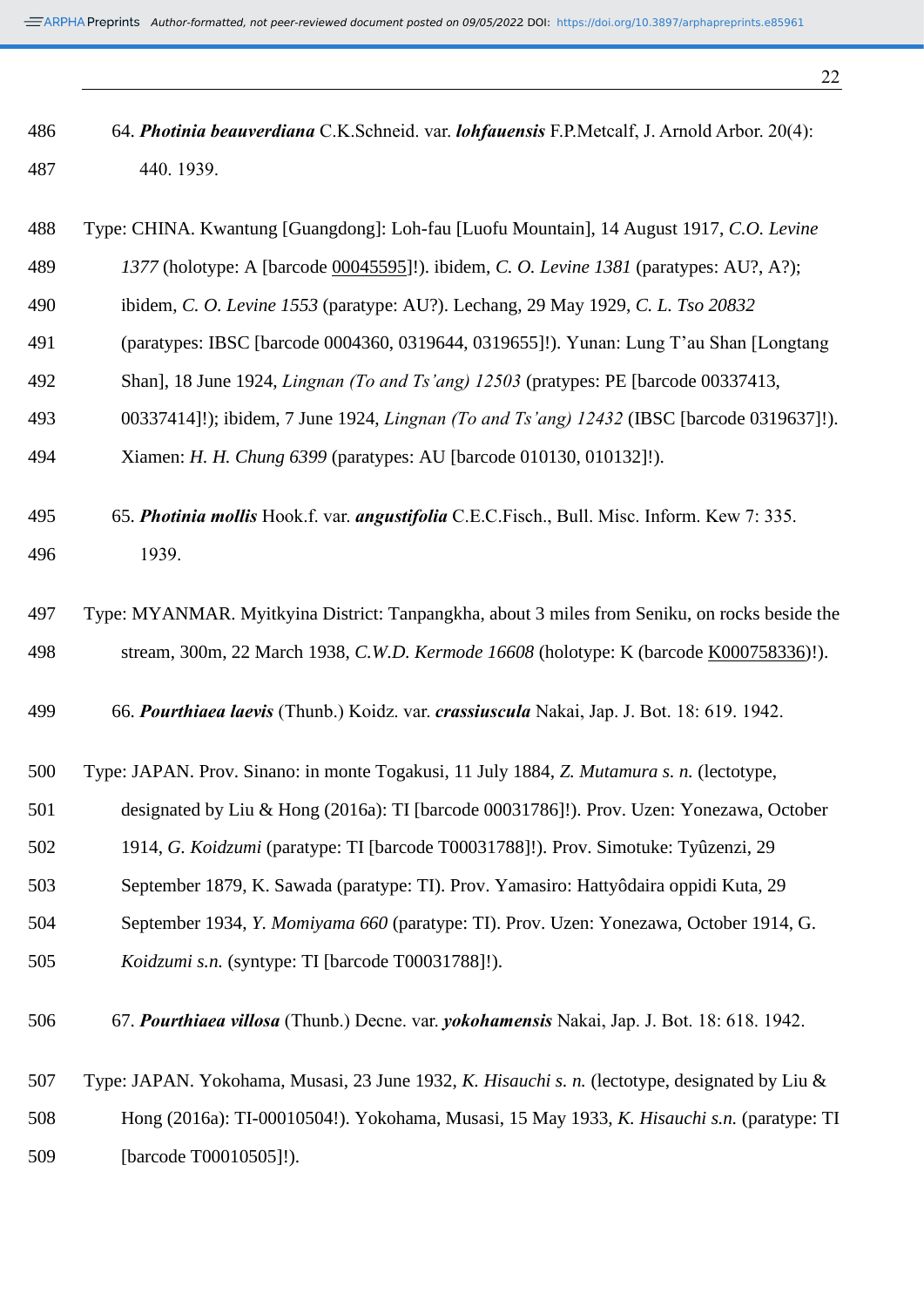| 510 | 68. Pyrus moiorum A.Chev., Rev. Bot. Appl. Agric. Trop. xxii. 375. 1942.                                       |
|-----|----------------------------------------------------------------------------------------------------------------|
| 511 | $\equiv$ <i>Photinia moiorum</i> (A.Chev.) J.E.Vidal, Fl. Cambodge, Laos & Vietnam Fasc. 6, 48. 1968. $\equiv$ |
| 512 | Pourthiaea moiorum (A.Chev.) Iketani & H.Ohashi, J. Jap. Bot. 66(6): 354. 1991. Type: LAOS.                    |
| 513 | "Nord de Pakson plateau des Boloven, Pro. de Bassac", 1300m, 31 October 1928, E. Poilane                       |
| 514 | 16225 (lectotype (selected by Vidal (1968), first step; second step, designated by Liu & Hong                  |
| 515 | (2017)): P [barcode P02143149]!; isolectotypes: A [barcode 00026801], K [barcode                               |
| 516 | K000758355, K000758356)!, L [barcode L0019508]!, P [barcode P02143148, P02143204]!).                           |
| 517 | 69. Photinia benthamiana Hance var. obovata H.L.Li, J. Arnold Arbor. 25(2): 208. 1944.                         |
| 518 | $\equiv$ Pourthiaea benthamiana (Hance) Nakai var. obovata (H.L.Li) Iketani & H.Ohashi, J. Jap. Bot.           |
| 519 | 66(6): 353. 1991. Type: CHINA. Hainan: Lingshui County, 300ft., 20 October 1935, F.C. How                      |
| 520 | 73904 (holotype: A [barcode 00045597]!; isotypes: IBSC [barcode 0318212]!, P [barcode                          |
| 521 | $P03240040$ ]!).                                                                                               |
| 522 | 70. Photinia lancilimbum J.E.Vidal, Notul. Syst. (Paris) 13(4): 298. 1948.                                     |
| 523 | Type: VIETNAM. "Annam: Nui Bach Ma station d'altitude de Huê" [Hué, Bach Ma National Park],                    |
| 524 | 1200-1500m, 13 December 1940, E. Poilane 31128 (lectotype, designated by Liu & Hong                            |
| 525 | (2017): P [barcode P02143249]!; isolectotypes: K [barcode K000758351]!, P [barcode                             |
| 526 | P02143253]!). Lac Duong, "Annam: Nui Bach Ma station d'altitude de Huê" [Hué, Bach Ma                          |
| 527 | National Park], 13 December 1940, <i>E. Poilane 31137</i> (syntypes: P [barcode P03373767,                     |
| 528 | P03373771]!). "massif du Lang Bian" [Đà Lạt Plateau Liang Bian], 1,000–1,200 m, 29 April                       |
| 529 | 1919, A. J. B. Chevalier 40347 (syntypes: P [barcode P03373769, P03373770]!). "Annam: Nui                      |
| 530 | Bach Ma station d'altitude près de Hué Grand cascade – Altitude 1,000 m" [Hué, Bach Ma                         |
| 531 | National Park], 15 April 1939, <i>E. Poilane 29737</i> (syntypes: P [barcode P03373734, P03156772,             |
| 532 | P03373735]!).                                                                                                  |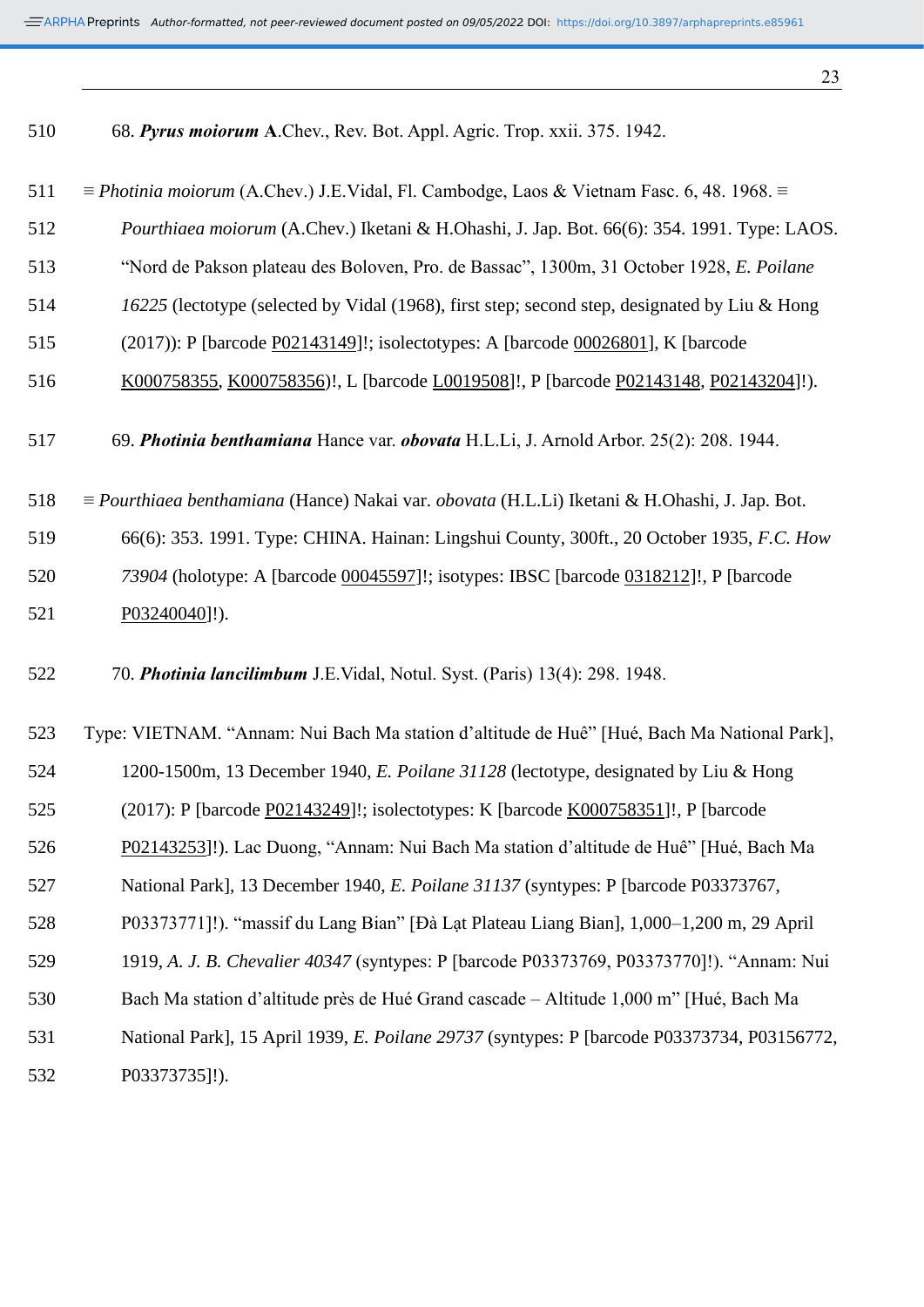71. *Photinia lancilimbum* J.E.Vidal var. *petaloconstricta* J.E.Vidal, Notul. Syst. (Paris) 13(4):

| 534 | 299.1948.                                                                                                    |
|-----|--------------------------------------------------------------------------------------------------------------|
| 535 | Type: LAOS: "M. Xuong, prov. Luang Prabang", 400m, 26 March 1932, E. Poilane 20517                           |
| 536 | (lectotype, designated by Liu & Hong (2017): P [barcode P02143215]!; isolectotypes: K                        |
| 537 | [barcode K000758352]!, P [barcode P02143216]!).                                                              |
| 538 | 72. Photinia lancilimbum J.E.Vidal var. racemosa J.E.Vidal, Notul. Syst. (Paris) 13(4): 299.                 |
| 539 | 1948.                                                                                                        |
| 540 | Type: VIETNAM. "Tonkin: cours de la Rivière Noire en aval de Lai Chau", 21 January 1938, E.                  |
| 541 | <i>Poilane 27159</i> (lectotype, designated by Liu & Hong (2017): P [barcode P02143217]!;                    |
| 542 | isolectotypes: K [barcode K000758353]!, P [barcode P02143218]!).                                             |
| 543 | 73. Photinia lancilimbum J.E.Vidal var. turbinata J.E.Vidal, Notul. Syst. (Paris) 13(4): 299.                |
| 544 | 1948.                                                                                                        |
| 545 | Type: VIETNAM. "Plateau d'altitude de Bach Ma, près Hué" [Hué, Bach Ma National Park], 16                    |
| 546 | June 1944, <i>J.E. Vidal 33A</i> (holotype: P [barcode P02143219]!).                                         |
| 547 | 74. Photinia lancilimbum J.E.Vidal var. urceolocarpa J.E.Vidal, Notul. Syst. (Paris) 13(4): 299.             |
| 548 | 1948.                                                                                                        |
| 549 | $\equiv$ Photinia impressivena Hayata var. urceolocarpa (J.E.Vidal) J.E.Vidal, Fl. Cambodge, Laos &          |
| 550 | Vietnam 6: 51, pl. 6, f. 4–5. 1968. $\equiv$ <i>Pourthiaea impressivena</i> (Hayata) Iketani & H.Ohashi var. |
| 551 | urceolocarpa (J.E.Vidal) Iketani & H.Ohashi, J. Jap. Bot. 66(6): 354. 1991. Type: VIETNAM.                   |
| 552 | "bords du torrent de Muong Xen, Km. 19 Route de Lao Cai à Cha Pa", 1 August 1944, J.E.                       |
| 553 | Vidal 32 (lectotype, designated by Vidal (1968): P [barcode P02143250]!). LAO CAI. "bords                    |
| 554 | du torrent de Muong Xen, Km. 19 Route de Lao Cai à Cha Pa", August 1943, A. Pélelot 8407                     |
| 555 | (syntype: P [barcode P03342482]!). ibidem, 1 August 1944, J. E. Vidal 32A (syntype: P                        |

[barcode P02143172, P02143173]!).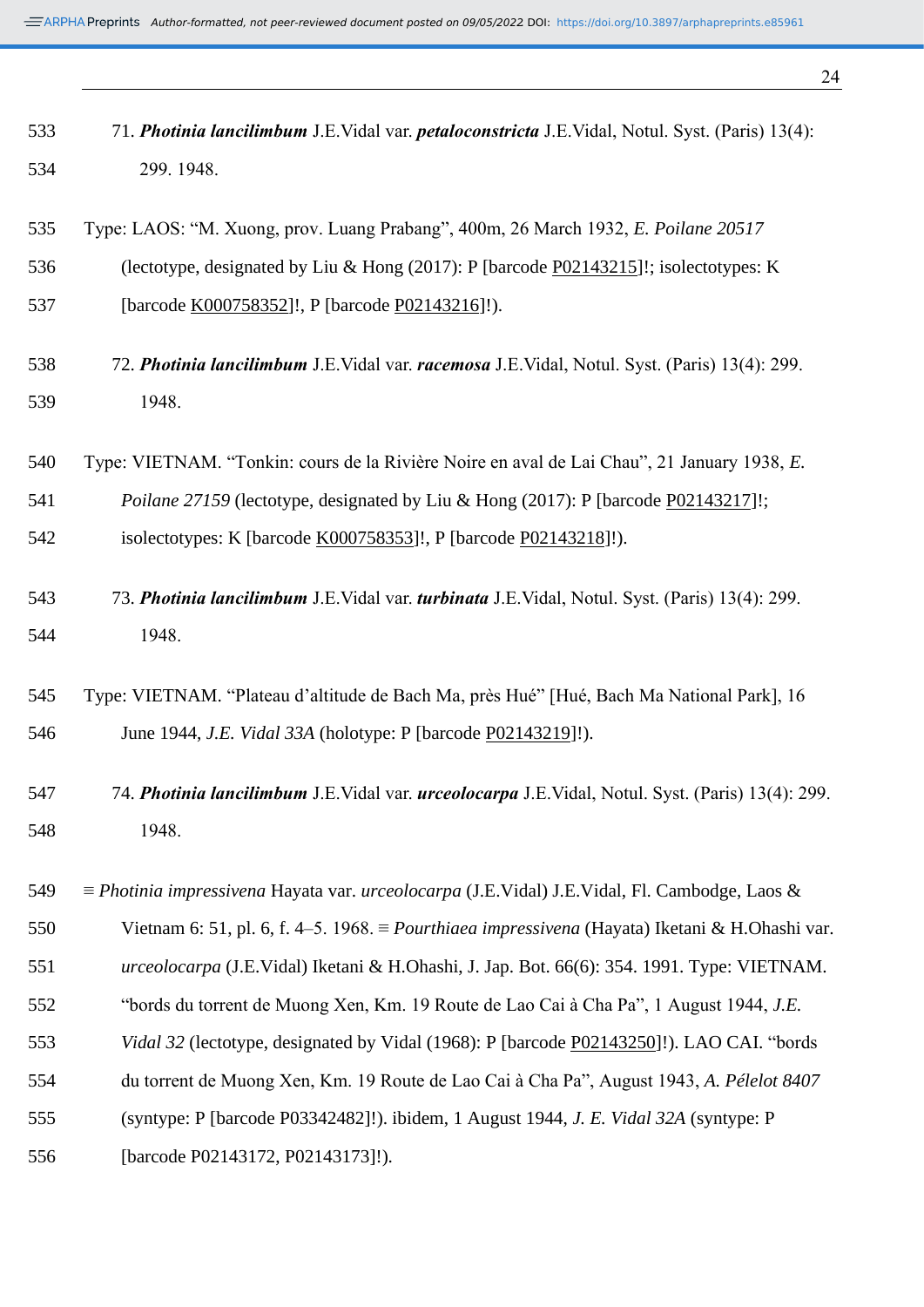| 557 | 75. Pourthiaea villosa (Thunb.) Decne. var. <i>oblongifolia</i> Murata, Acta Phytotax. Geobot. 15: |
|-----|----------------------------------------------------------------------------------------------------|
| 558 | 177. 1954.                                                                                         |

| 559 | $\equiv$ Pourthiaea villosa (Thunb.) Decne. var. laevis (Thunb.) Stapf f. oblongifolia (Murata) Satomi, J.  |
|-----|-------------------------------------------------------------------------------------------------------------|
| 560 | Phytogeogr. Taxon. 28(1): 32. 1980. Type: JAPAN. "Honshiu Prov. Yamato: Inter Misen et                      |
| 561 | Shakadake in Montibus Oomine", 1750m, 16 July 1954, G. Murata & T. Shimizu 122                              |
| 562 | (holotype: KYO [barcode 00081202]!; isotype: KYO [barcode 00081203]!).                                      |
| 563 | 76. Photinia callosa Chun ex T.T.Yu & K.C.Kuan, Acta Phytotax. Sin. 8: 229. 1963.                           |
| 564 | $\equiv$ <i>Pourthiaea callosa</i> (Chun ex T.T.Yu & K.C.Kuan) Iketani & H.Ohashi, J. Jap. Bot. 66(6): 353. |
| 565 | 1991. $\equiv$ Pyrus callosa (Chun ex T.T.Yu & K.C.Kuan) M.F.Fay & Christenh., Global Fl. 4: 99.            |
| 566 | 2018. Type: CHINA. Guangdong: Xinyi County, Dadong, Shuiyinshan, 20 April 1932, Z.                          |
| 567 | Huang 32130 (holotype: IBSC [barcode 0004361]!; isotypes: IBK [barcode IBK00062047,                         |
| 568 | IBK00062048]!, KUN [barcode 607112, 607113]!, PE [barcode 00004608, 00004609]!, SZ                          |
| 569 | [barcode 00196906]!). Xinyi, Daguowei, Huochangping, 4,500 ft, 28 April 1932, Z. Huang                      |
| 570 | 32255 (paratypes: IBK [barcode IBK00062046, IBK00062049]!, IBSC [barcode 0318299]!,                         |
| 571 | KUN [barcode 0641136]!, PE [barcode 00299777]!, SZ [barcode 00196905]!]. Fenshui'ao, 26                     |
| 572 | April 1931, X. P. Gao 51361 (paratypes: IBK [barcode IBK00061932]!, IBSC [barcode                           |
| 573 | 0318293, 0318294, 0318295, 0318296]!]. Fangcheng, 13 April 1956, Guangdong Hepu District                    |
| 574 | Expedition of CAS 2371 (paratypes: IBSC [barcode 0318234]!, PE [barcode 00299778]!.                         |
| 575 | Longsheng, Pingshui, Taoshan, 11 August 1954, Longsheng Expedition 157 (paratypes: IBK                      |
| 576 | [barcode IBK00190806]!, IBSC [barcode 0318300]!). Shangsi, Me-kon, Sch-feng Dar Shan,                       |
| 577 | S. Nanning, ca. 850 m, 3 November 1928, R. C. Ching 8373 (paratypes: IBSC [barcode]                         |
| 578 | 0004362]!, NAS [barcode NAS00071251, NAS00352714, NAS00352716]!, PE [barcode                                |
| 579 | 00299789]!). "Shap Man Taai Shan, near Iu Shan village, S. E. of Shang-sze, Kwangtung                       |
| 580 | Border" [Shangsi, Shiwan Dashan], 2 June 1933, W. T. Tsang 22441 (paratypes: IBK [barcode]                  |
| 581 | IBK00062034]!, IBSC [barcode 0318297]!, P [barcode P03373754]!, SYS [barcode                                |
| 582 | SYS00074925]!). Shiwan Dashan, Denglong village, 9 September 1934, W. T. Tsang 24222                        |
| 583 | (paratypes: IBSC [barcode 0318298]!, SYS [barcode SYS00074926]!). Wuming, Shanglin,                         |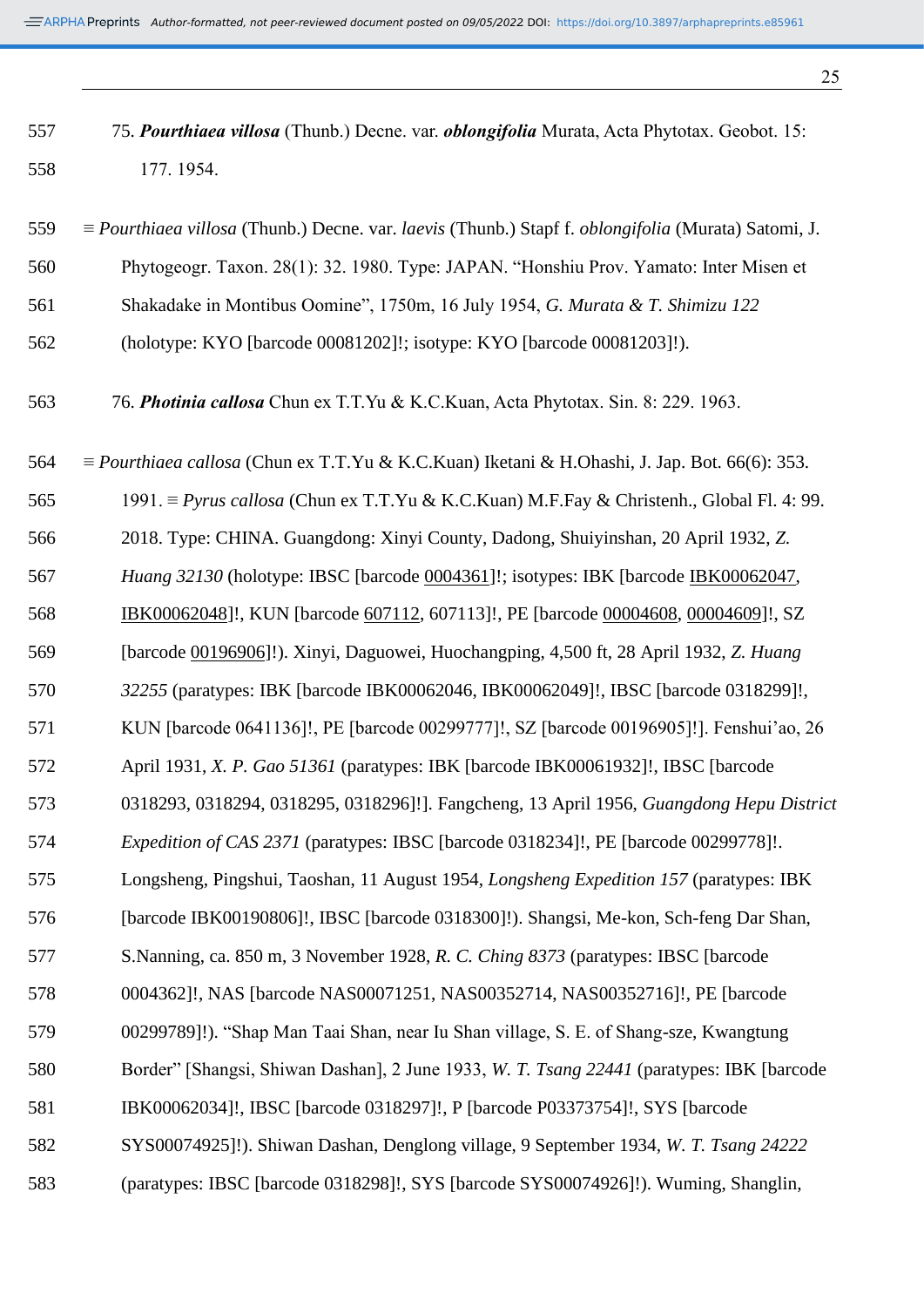| 584 | Damingshan, the seventh district, Lahen, 22 August 1951, T. S. Tsai 5335 (paratypes: IBK                                 |
|-----|--------------------------------------------------------------------------------------------------------------------------|
| 585 | [barcode IBK00190807]!, IBSC [barcode 0318302]!). Yongfu, "Pai-shou district city, near                                  |
| 586 | Shih-lung ts'un" [Yongfu], 20–23 August 1937, Y. W. Taam 25 (paratypes: IBSC [barcode]                                   |
| 587 | 0318301]!, PE [barcode 00299784]!, SYS [barcode SYS00074927]!).                                                          |
| 588 | 77. Photinia hirsuta Hand.-Mazz. var. <i>lobulata</i> T.T.Yu, Acta Phytotax. Sin. 8(3): 231. 1963.                       |
| 589 | Type: CHINA. Fujian: Liancheng, Luodi, 24 October 1932, <i>Y. Ling 4167</i> (holotype: PE [barcode]                      |
| 590 | 00004605]!; isotypes: AU [barcode 010148]!, PE [barcode 00004604]!).                                                     |
| 591 | 78. Photinia pilosicalyx T.T.Yu, Acta Phytotax. Sin. viii. 231. 1963.                                                    |
| 592 | $\equiv$ <i>Pourthiaea pilosicalyx</i> (T.T.Yu) Iketani & H.Ohashi, J. Jap. Bot. 66(6): 354. 1991. $\equiv$ <i>Pyrus</i> |
| 593 | pilosicalyx (T.T.Yu) M.F.Fay & Christenh., Global Fl. 4: 116. 2018. Type: CHINA. Guizhou:                                |
| 594 | Anlong County, Longshan, Qiaoling, 1,200 m, 9 June 1960, Z.S. Zhang & Y.T. Zhang 4035                                    |
| 595 | (holotype: PE [barcode 00934236]!; isotypes: IBSC [barcode 0335502]!, KUN [barcode]                                      |
| 596 | $607037$ ]!).                                                                                                            |
| 597 | 79. Photinia podocarpifolia T.T.Yu, Acta Phytotax. Sin. viii. 230. 1963.                                                 |
| 598 | $\equiv$ Pourthiaea podocarpifolia (T.T.Yu) Iketani & H.Ohashi, J. Jap. Bot. 66(6): 354. 1991. $\equiv$ Pyrus            |
| 599 | podocarpifolia (T.T.Yu) M.F.Fay & Christenh., Global Fl. 4: 116. 2018. Type: CHINA.                                      |
| 600 | Guizhou: Luodian, Bamao, Dating, Hongshui River, 200m, 8 April 1959, Qiannan Expedition                                  |
| 601 | 408 (lectotype, designated by Liu & Hong (2016b): PE [barcode 00004600]!; isolectotypes:                                 |
| 602 | HGAS [barcode 021090]!, KUN [barcode 606957, 747408]!, PE [barcode 00020608,                                             |
| 603 | 01498393, 01498394]!). Hongshui River, riverside, 8 April 1959, <i>Qiannan Expedition 709</i>                            |
| 604 | (paratypes: HGAS [barcode 021089]!, KUN [barcode 606956]!, NAS [barcode 00071260]!, PE                                   |
| 605 | [barcode 00337090, 00337091, 01651162]!). Guangxi: Baise City, Yangxu Zhen, 280m, 25                                     |
| 606 | December 1955, <i>Baise Expedition 1534</i> (paratypes: IBK [barcode IBK-00190813]!, IBSC                                |
| 607 | [barcode 0004370]!, KUN [barcode 606955]!, NAS [barcode 00071259]!, PE [barcode                                          |
| 608 | 00337094]!). Petseu, 1914, <i>J. Cavalerie 4283</i> (paratypes: P [barcode P03342555]!). ibidem,                         |
|     |                                                                                                                          |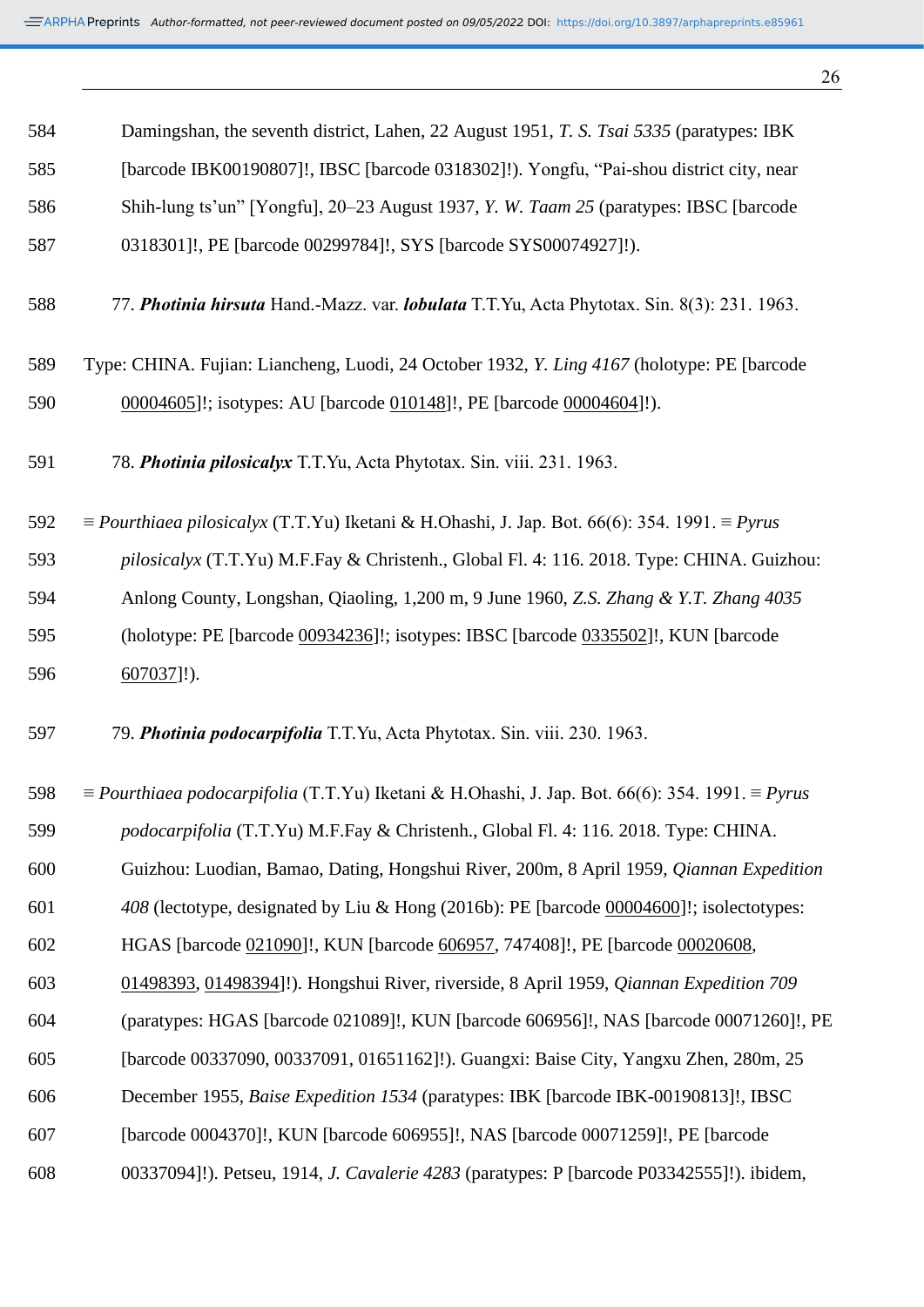| ٠  | ۰.<br>٧<br>I |
|----|--------------|
| ۰. |              |

| 609 | 1900–1920, J. Cavalerie 4498 (paratypes: K [barcode K000758287]!, P [barcode P03373739]!).                      |
|-----|-----------------------------------------------------------------------------------------------------------------|
| 610 | Longlin County, Gebu Xiang, Wuchong Village, on the rocks by river, 13 May 1957, C.F.                           |
| 611 | Liang 32325 (paratypes: IBK [barcode IBK00190814]!, IBSC [barcode 0004369]!). Tian'e                            |
| 612 | County, Baiyang Zhen, Hongshui River, riversides, 150m, 27 March 1960, Guizhou Expedition                       |
| 613 | 14 (paratypes: IBK [barcode 00062433]!, IBSC [barcode 0319277]!, NAS [barcode                                   |
| 614 | 00071258]!, PE [barcode 00337093]!). Liupai Zhen, 21 May 1957, Z.Huang 43389 (paratypes:                        |
| 615 | IBK [barcode IBK00190812]!, IBSC [barcode 0319273]!, KUN [barcode 606954]!). Tianlin                            |
| 616 | County, on the way from Leli Xiang to Lizhou Xiang, on the rocks in valley, 22 November                         |
| 617 | 1957, Z.Q. Zhang 10921 (paratypes: IBK [barcode IBK00062427]!, IBSC [barcode 0319272]!).                        |
| 618 | 80. Pourthiaea chingshuiensis T.Shimizu, Journ. Fac. Text. Sci. & Techn., Shinshu Univ. No.                     |
| 619 | 36, Biol., No. 12 (Stud.Limest. Fl. Jap. & Taiwan, Pt. 2) 36. 1963; et in Acta Phytotax. &                      |
| 620 | Geobot., Kyoto, xxi. 20. 1964.                                                                                  |
| 621 | $\equiv$ Photinia chingshuiensis (T.Shimizu) T.S.Liu & H.J.Su, Fl. Taiwan 3: 74. 1977. $\equiv$ Photinia        |
| 622 | parvifolia (E.Pritz. ex Diels) C.K.Schneid. var. chingshuiensis (T.Shimizu) S.S.Ying, Coloured                  |
| 623 | Illustr. Fl. Taiwan 1: 358. 1985. $\equiv$ <i>Pourthiaea villosa</i> (Thunb.) Decne. var. <i>chingshuiensis</i> |
| 624 | (T.Shimizu) Iketani & H.Ohashi, J. Jap. Bot. 66(6): 354. 1991. $\equiv$ Pyrus chingshuiensis                    |
| 625 | (T.Shimizu) M.F.Fay & Christenh., Global Fl. 4: 100. 2018. Type: CHINA. Taiwan: Hualien,                        |
| 626 | Mt. Chingshui, 600-1400m, 29 March 1961, T. Shimizu & M.T. Kao 11749 (holotype: TAI                             |
| 627 | [barcode 055602]!; isotypes: KYO [barcode KYO00022343]!, SHIN [barcode 155840]!, TI                             |
| 628 | [barcode TI00031789]!).                                                                                         |
| 629 | 81. Stranvaesia amphidoxa C.K.Schneid. var. amphileia (Hand.-Mazz.) T.T.Yu, Fl. Reipubl.                        |
| 630 | Popularis Sin. 36: 214. 1974.                                                                                   |
| 631 | $\equiv$ <i>Photinia amphidoxa</i> (C.K.Schneid.) Rehder & E.H.Wilson var. <i>amphileia</i> Hand.-Mazz., Symb.  |
| 632 | Sin. 7(3): 481. 1933. $\equiv$ <i>Pourthiaea amphidoxa</i> (C.K.Schneid.) Rehder & E.H.Wilson var.              |
| 633 | amphileia (Hand.-Mazz.) B.B.Liu & J.Wen, J. Syst. Evol. 57(6): 687. 2019. $\equiv$ Pourthiaea                   |
| 634 | amphidoxa (C.K.Schneid.) Rehder & E.H.Wilson var. amphileia (Hand.-Mazz.)W.Guo,                                 |
|     |                                                                                                                 |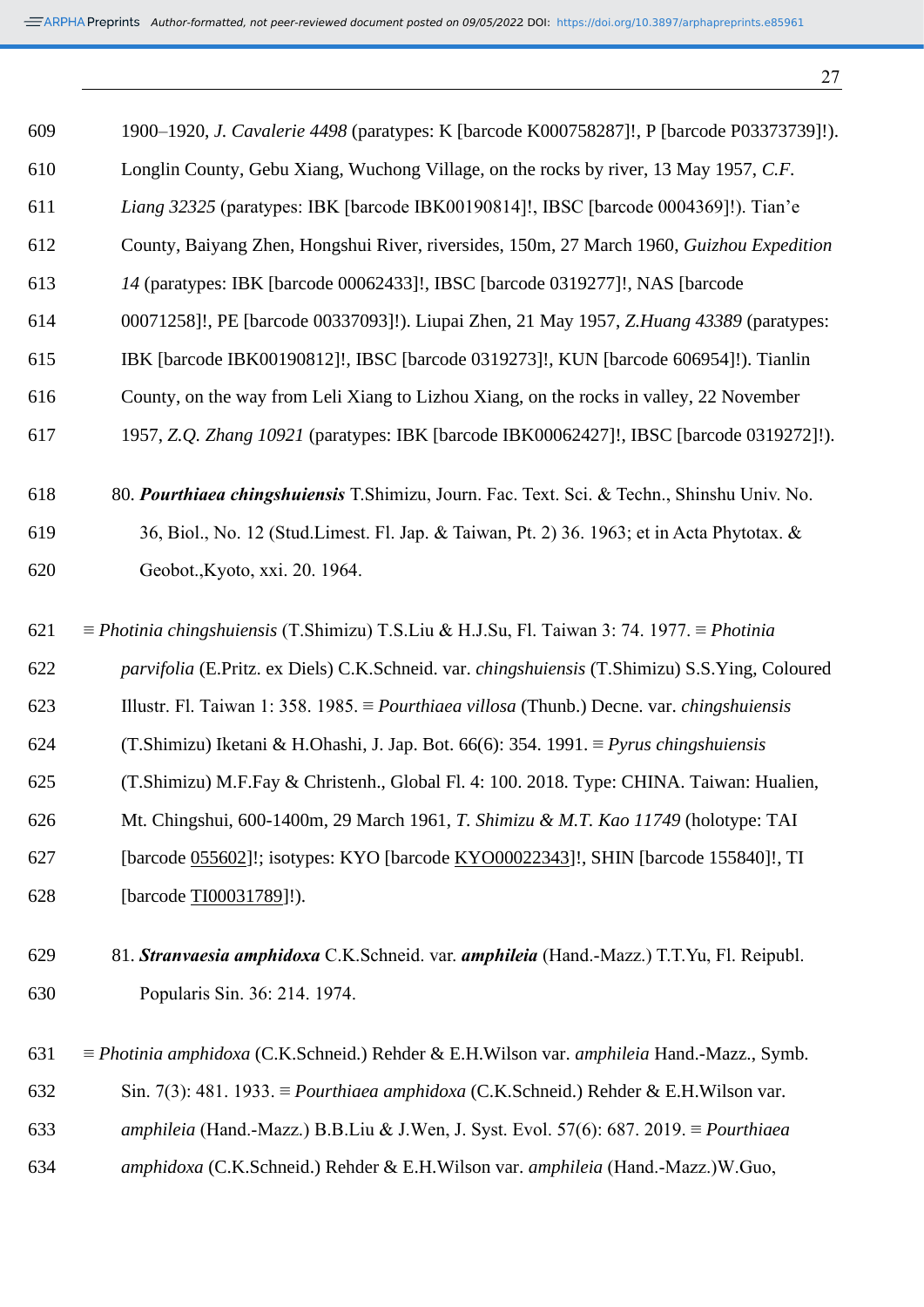W.B.Liao & LongY.Wang, Phytotaxa 447(2): 111. 2020. nom. illeg. superfl. Type: CHINA.

| 636 | Hunan: Wugang, Yunshan, 6-8 August 1917, 1150-1300m, H.R.E. Handel-Mazzetti 11205                                         |
|-----|---------------------------------------------------------------------------------------------------------------------------|
| 637 | (holotype: WU [barcode WU059456]!; isotypes: A [barcode 00045586]!, IBSC [barcode                                         |
| 638 | 0362055]!, NY [barcode 00436109]!).                                                                                       |
| 639 | 82. Stranvaesia tomentosa T.T.Yu & T.C.Ku, Acta Phytotax. Sin. 13(1): 102. 1975.                                          |
| 640 | $\equiv$ Pourthiaea tomentosa (T.T.Yu & T.C.Ku) B.B.Liu & J.Wen, J. Syst. Evol. 57(6): 687. 2019.                         |
| 641 | <i>Pyrus ganymedes</i> M.F.Fay & Christenh., Global Fl. 4: 104. 2018. $\equiv$ <i>Pourthiaea tomentosa</i>                |
| 642 | (T.T.Yu & T.C.Ku) Long Y. Wang, W.Guo & W.B.Liao, Phytotaxa 447(2): 111. 2020. nom.                                       |
| 643 | illeg. superfl. Type: CHINA. Chongqing: Nanchuan, Jinfoshan, Dafengpo, 1350m, 9 July 1964,                                |
| 644 | K.C. Kuan et al. 1319 (holotype: PE [barcode 00026319]!; isotypes: CDBI [barcode]                                         |
| 645 | CDBI0172158]!, PE [barcode 00026320]!).                                                                                   |
| 646 | 83. Photinia villosa (Thunb.) DC. var. tenuipes P.S. Hsu & L.Chu Li, Acta Phytotax. Sin. 18(3):                           |
| 647 | 264.1980.                                                                                                                 |
| 648 | $\equiv$ <i>Photinia parvifolia</i> (E.Pritz. ex Diels) C.K.Schneid. var. <i>tenuipes</i> (P.S.Hsu & L.Chu Li) P. L.Chiu, |
| 649 | J. Zhejiang Forest. Coll. 4(1): 67. 1987. $\equiv$ <i>Pourthiaea villosa</i> (Thunb.) Decne. var. <i>tenuipes</i>         |
| 650 | (P.S.Hsu & L.Chu Li) Iketani & H.Ohashi, J. Jap. Bot. 66(6): 354. 1991. Type: CHINA.                                      |
| 651 | Zhejiang: Lin'an, Changhua, Kuliwan, 20 May 1958, X.Y. He 28542 (holotype: FUS, isotypes                                  |
| 652 | IBSC [barcode 0335093]!, PE [barcode 00394001]!); Jingning: Yingchuan, Laoyue, in the                                     |
| 653 | bushes of the valley, 9 May 1959, S.Y. Zhang 4928 (paratypes: FUS, HHBG [barcode]                                         |
| 654 | HZ016336]!, KUN [barcode 608586]!, NAS [barcode NAS00353328, NAS00353262]!; PE                                            |
| 655 | [barcode 00337971]!); Jingning, Dajun, Quankeng, roadsides of the slope, 9 May 1959, S.Y.                                 |
| 656 | Zhang 5131 (paratypes: FUS, HHBG [barcode HZ016335]!, NAS [barcode NAS00353274,                                           |
| 657 | NAS00353275, NAS00353278]!; PE [barcode 00337983]!; WUK [barcode WUK-0264321]!);                                          |
| 658 | Lishui, Dagangtou, Xiaojing, roadsides of the slope and in the woods beside the stream, 28 July                           |
| 659 | 1959, S.Y. Zhang 6041 (paratypes: FUS, HHBG [barcode HZ016334]!; KUN [barcode                                             |
| 660 | 608587]!, NAS [barcode NAS00353302, NAS00353270]!, PE [barcode 00337997]!); Lishui,                                       |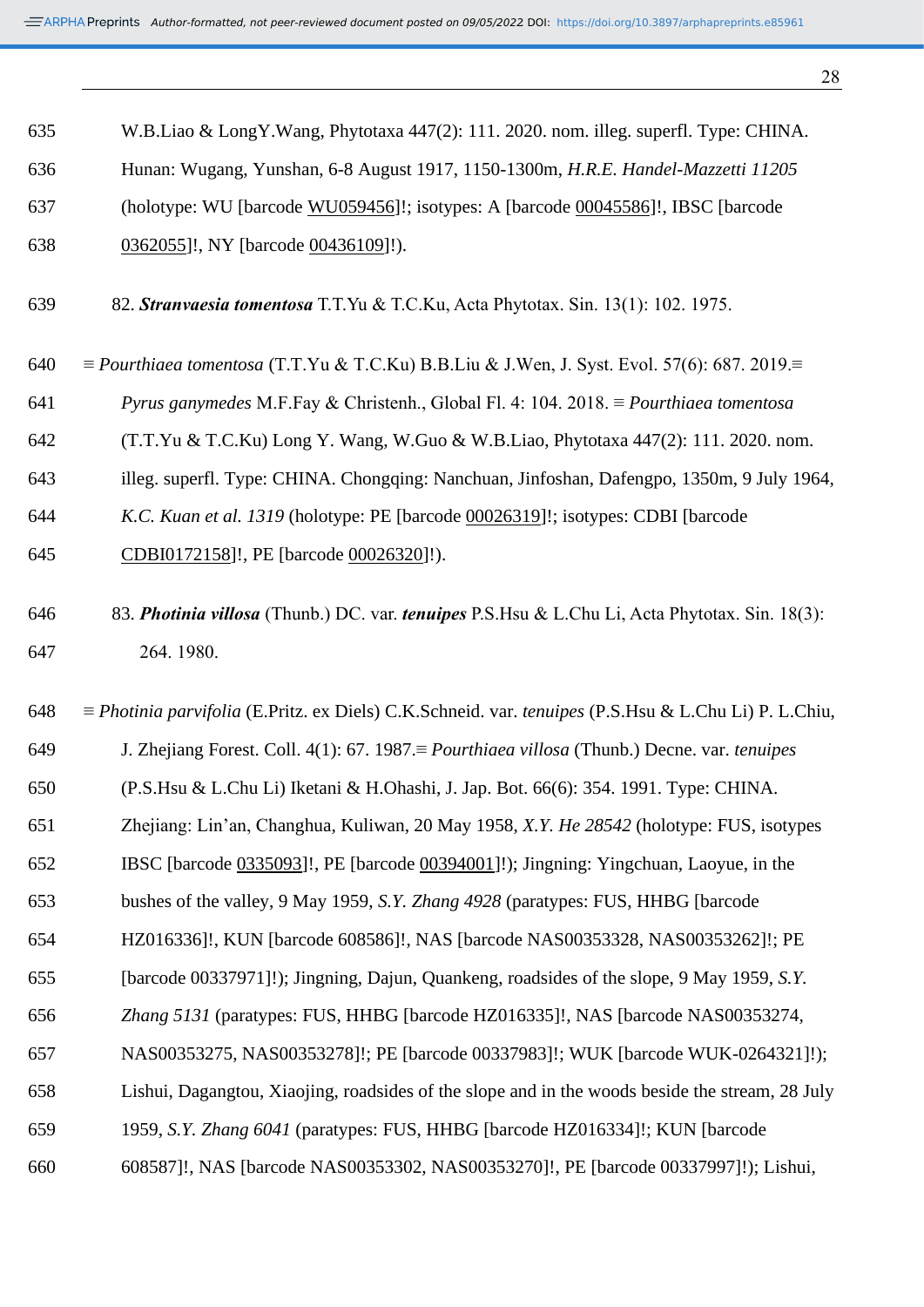| ۰. | I<br>I<br>ę<br>۰.<br>٠ |
|----|------------------------|

| 661 | Yunfeng, roadsides and in the woods on the slope, 17 August 1959, S.Y. Zhang 6387 (paratypes:                  |
|-----|----------------------------------------------------------------------------------------------------------------|
| 662 | FUS, HHBG [barcode HZ016346]!, KUN [barcode 608588]!, NAS [barcode NAS00353325]!,                              |
| 663 | PE [barcode 00337995]!); ibidem, 21 August 1959, S.Y. Zhang 6700 (paratypes: FUS, HHBG                         |
| 664 | [barcode HZ016345]!, KUN [barcode 608594], NAS [barcode NAS00353326,                                           |
| 665 | NAS00353327]!, PE [barcode 00337994]!); Lin'an, Changhua, south-east of Jinkeng in the                         |
| 666 | woods beside the stream, 25 May 1958, X.Y. He 28699 (paratypes: FUS, HHBG [barcode]                            |
| 667 | HZ016316]!, NAS [barcode NAS00353263]!, PE [barcode 00337972]!); Lin'an, Changhua, the                         |
| 668 | centre part of Kuliwan in the woods on a north-western slope, 27 May 1958, X.Y. He 28745                       |
| 669 | (paratypes: FUS, HHBG [barcode HZ016325]!, NAS [barcode NAS00353323, NAS00353264,                              |
| 670 | NAS00353267]!, PE [barcode 00338000]!); Longquan, Jinxi, Xiaozhuang, in the woods in the                       |
| 671 | valley or beside the stream, 20 September 1959, S.Y. Zhang 6869 (paratypes: FUS, HHBG                          |
| 672 | [barcode HZ016338]!, KUN [barcode 608589]!, NAS [barcode NAS00353330,                                          |
| 673 | NAS00353331]!, PE [barcode 00337982]!); Pingyang, Juxi, in the woods of the valley, 26 June                    |
| 674 | 1959, S.Y. Zhang 5805 (paratypes: FUS, KUN [barcode 608591]!, NAS [barcode]                                    |
| 675 | NAS00353277, NAS00353298]!, PE [barcode 00337985]!); Rui'an, Shiyang, Baiyanwan, in the                        |
| 676 | woods beside the stream, 27 July 1959, S.Y. Zhang 5479 (paratypes: FUS, HHBG [barcode]                         |
| 677 | HZ016349]!, KUN [barcode 608590]!, NAS [barcode NAS00353301]!, PE [barcode                                     |
| 678 | 00337996]!); Suichang, Guanshan (Fengping), 24 October 1965, B.L. Qiu 1390 (paratypes:                         |
| 679 | FUS, HHBG [barcode HZ016348]!). Fujian: Yanshan, on the slope, 800 m, 18 August 1958,                          |
| 680 | M.X. Nie & S.S. Lai 4290 (paratypes: FUS, IBSC [barcode 0319956]!, KUN [barcode 607929,                        |
| 681 | 608566]!, LBG [barcode 00010452]!, PE [barcode 00394011]!, WUK [barcode WUK-                                   |
| 682 | 265890]!).                                                                                                     |
| 683 | 84. Photinia zhejiangensis P.L.Chiu, Acta Phytotax. Sin. 18(1): 97, pl. 2. 1980.                               |
| 684 | $\equiv$ Pourthiaea zhejiangensis (P.L.Chiu) Iketani & H.Ohashi, J. Jap. Bot. 66(6): 354. 1991. $\equiv$ Pyrus |

- *zhejiangensis* (P.L.Chiu) M.F.Fay & Christenh., Global Fl. 4: 126. 2018. Type: CHINA.
- Zhejiang: Jingning County, Gulou, 13 November 1958, *S.Y. Zhang 4505* (holotype: HHBG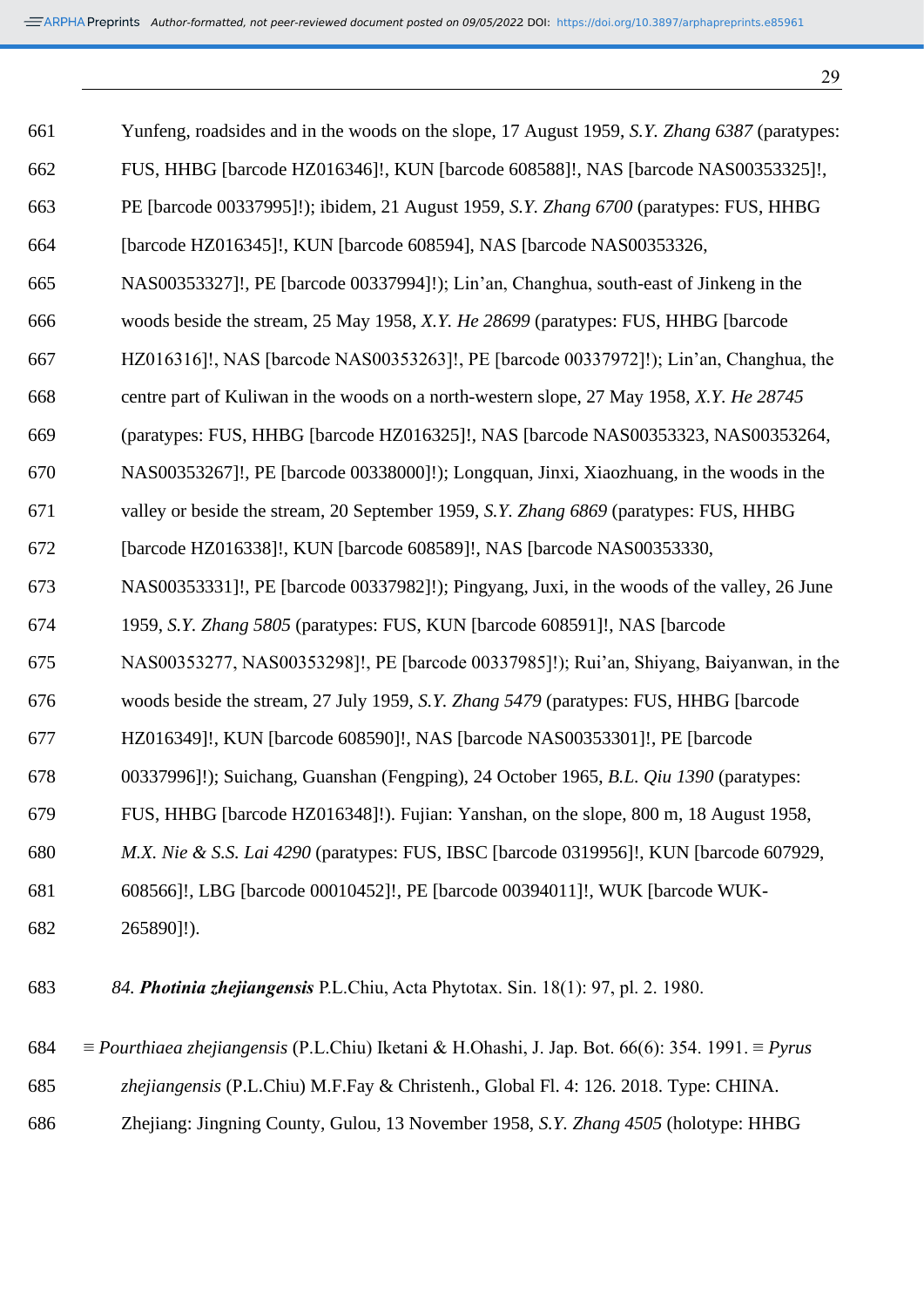| 687 | [specimen accession no. 10236]!, isotypes: KUN [barcode 0642805, 0642806]!, PE [barcode        |
|-----|------------------------------------------------------------------------------------------------|
| 688 | $00020624, 00020625$ ]!).                                                                      |
| 689 | 85. Photinia wuyishanensis Z.X.Yu, J. Jiangxi Agric. Univ. 9(1): 5. 1982.                      |
| 690 | Type: CHINA. Jiangxi: Yanshan, Wuyishan, Xikeng, 1000m, 26 April 1975, Raowu Expedition        |
| 691 | Team 437 (holotype: JXAU; isotypes LBG [barcode 00010454]!, LBG [barcode 00010455]!);          |
| 692 | Wuyishan, Dongkeng, 800 m, 11 May 1975, Raowu Expedition 260 (paratypes: JXAU [barcode]        |
| 693 | JXAU0003629]!, LBG [barcode 00010394]!, LBG [barcode 00010456, 00010457]!); ibidem,            |
| 694 | 810 m, 21 October 1981, Q.G. Zhang W001 (paratypes: JXAU [barcode JXAU0003627,                 |
| 695 | JXAU0003628]!); ibidem, 1,000 m, 24 October 1981, <i>Q.G. Zhang W030</i> (paratypes: JXAU      |
| 696 | [barcode JXAU0003626, JXAU0003630]!); Yushan: Longshou, Huaiyu Shan, 450m. 19                  |
| 697 | September 1977, Huaiyushan Forest Vegetation Expedition 220 (paratypes: JXAU, LBG              |
| 698 | [barcode 00010448, 00010449]!).                                                                |
| 699 | 86. Photinia dabeishanensis M.B.Deng & G.Yao, Bull. Nanjing Bot. Gard. Mem. Sun Yat Sen        |
| 700 | 1984-1985: 126. 1986.                                                                          |
| 701 | $\equiv$ Pourthiaea dabeishanensis (M.B.Deng & G.Yao) B.B.Liu & J.Wen, comb. nov. Type: CHINA. |
| 702 | Anhui: Jinzhai County, Baimazhai Forest Farm, 1100m, 17 May 1984, M.B. Deng 81741              |
| 703 | (lectotype, designated by Liu & Hong (2017): NAS [barcode NAS00072797]!; isolectotype:         |
| 704 | NAS [barcode NAS00072798]!). Baimazhai Forest Farm, Zaoqian'ao, 1,500 m, 18 May 1984,          |
| 705 | G. Yao 8988 (paratypes: NAS [barcode NAS00354378, NAS00354379]!).                              |
| 706 | 87. Photinia magnoliifolia Z.H.Chen, J. Zhejiang Forest. Coll. 3: 35. 1986.                    |
| 707 | Type: CHINA. Zhejiang: Lin'an County, Qingshan Reservoir, 35m, 15 April 1984, Z.H. Chen &      |
| 708 | L.H. Ren 84006 (holotype: HHBG). Lin'an: Qingshan Reservoir, 24 July 1985, Z. H. Chen & L.     |
| 709 | H. Ren 85003 (paratype: HHBG).                                                                 |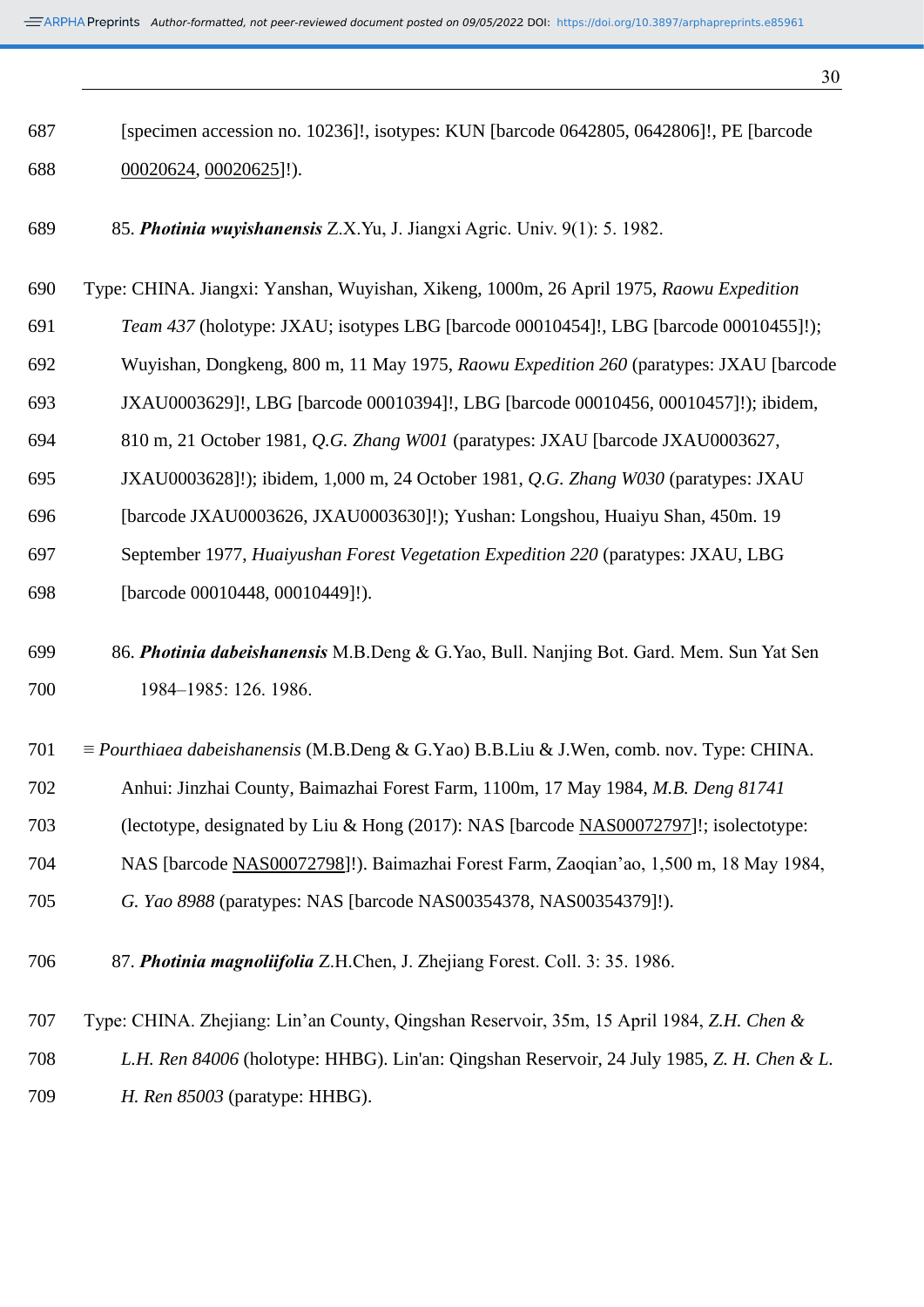|  | 710 |  |  | 88. Photinia subparvifolia Y.K.Li & X.M.Wang, Bull. Bot. Res., Harbin 6(4): 108. 1986. |
|--|-----|--|--|----------------------------------------------------------------------------------------|
|--|-----|--|--|----------------------------------------------------------------------------------------|

- ≡ *Photinia parvifolia* (E.Pritz. ex Diels) C.K.Schneid. var. *subparvifolia* (Y.K.Li & X.M.Wang)
- L.T.Lu & C.L.Li, Acta Phytotax. Sin. 38(3): 278. 2000. Type: CHINA. Guizhou: Libo, Jidong,
- 550m, 17 April 1983, *X.M. Wang 191* (holotype: HGAS; isotype PE[barcode [01432749\]](http://www.cvh.ac.cn/spm/PE/01432749)!).

| 714 | 89. Photinia zhijiangensis T.C.Ku, Acta Phytotax. Sin. 31(2): 192. 1993. |  |  |
|-----|--------------------------------------------------------------------------|--|--|
|     |                                                                          |  |  |

- ≡ *Pyrus zhijiangensis* (T.C.Ku) M.F.Fay & Christenh., Global Fl. 4: 126. 2018. Type: CHINA.
- Hunan: Zhijiang County, Dashu'ao Xiang, Zhupo village, 600m, 17 October 1988, *Wulingshan*
- *Expedition 2302* (holotype: PE [barcode 01896033]!; isotype: IBSC [barcode [0344337\]](http://www.cvh.ac.cn/cvh6/view/spms/info.php?id=c4123bd6)!). nom.
- 718 illegit. (refering to Liu & Hong (2017)).

 90. *Photinia villosa* (Thunb.) DC. var. *glabricalycina* L.T.Lu & C.L.Li, Acta Phytotax. Sin. 38(3): 279. 2000.

 Type: CHINA. Jiangxi: Shangyou, Wuzhifeng, 1 May 1972, *Jiangxi Expedition Team 1002* (holotype: PE [barcode [00337886\]](http://www.cvh.ac.cn/spm/PE/00337886)!; isotype: PE [barcode [01641097\]](http://www.cvh.ac.cn/spm/PE/01641097)!); Anfu, Wugong Shan, Kenzhichang, Yantian, the foot of the mountain, 10 August 1959, *S.S. Lai 1765* (paratypes: KUN [barcode 608499]!, LBG [barcode 00010381]!, PE [barcode 00337906]!); Ji'an, Donggu, Yingxu, Yangtian Shan, the forest edge, 16 May 1970, *s.coll. 272* (paratype: PE [barcode 00337923]!); Jinggangshan, along road between Xiaojing and Ciping, on the slope, 860 m, 13 October 1971, *Jiangxi Expedition 894* (paratypes: PE [barcode 00337912, 00337913]!); Nanfeng, Qia Cun, roadsides in the bushes, 23 April 1958, *M.X. Nie 2265* (paratypes: LBG [barcode 00010363]!, LBG [barcode 00014991]!, PE [barcode 00337934]!); ibidem, roadsides in the bushes, 25 April 1958, *M.X. Nie & S.S. Lai 2350* (paratypes: KUN [barcode 608524]!, LBG [barcode 00014974, 00014975]!, PE [barcode 00337933]!); Pingxiang, Xindian, sunny slope on the forest edge of *Camellia oleifera* plantation, 300 m, 28 April 1954, *W.T. Wang 28* (paratype: PE [barcode 00337915]!); ibidem, sunny slope on the forest edge of *Camellia oleifera* plantation, 300 m, 28 April 1954, *W.T. Wang 29* (paratype: PE [barcode 00337914]!);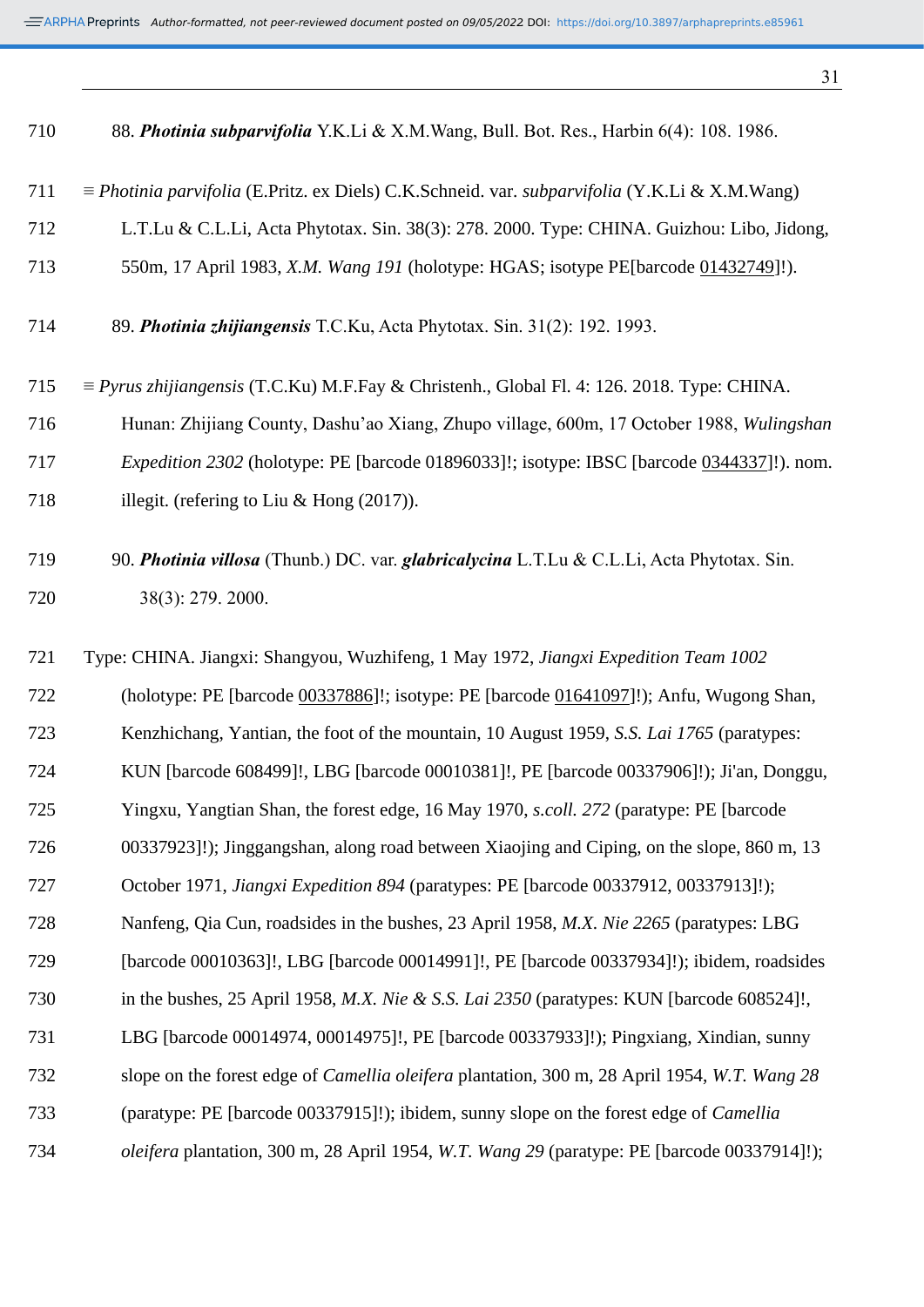| 735 | Ruijin: Liantang, longwangting, roadsides in the woods, 9 August 1958, Q.M. Hu 4148            |
|-----|------------------------------------------------------------------------------------------------|
| 736 | (paratypes: IBSC [barcode 0335603]!, KUN [barcode 608607]!, KUN [barcode 608539]!, LBG         |
| 737 | [barcode 00010431]!, PE [barcode 00337929]!); Xunwu, along road between Zhonghe and            |
| 738 | Guizhumao, 500 m, 1958, Q.M. Hu 1252 (paratypes: IBSC [barcode 0335623]!, KUN [barcode         |
| 739 | 608525]!, LBG [barcode 00014988]!, PE [barcode 00337918]!); Xunwu, the valley in the east      |
| 740 | of Guizhumao, 700 m, 1 May 1958, <i>Q.M. Hu 1462</i> (paratypes: IBSC [barcode 0319949]!, KUN  |
| 741 | [barcode 608518]!, LBG [barcode 00010412]!, PE [barcode 00337931]!); Xunwu, vicinity of        |
| 742 | Guizhumao Forest Farm, 700 m, 3 May 1958, Q.M. Hu 1584 (paratypes: KUN [barcode]               |
| 743 | 608536, 608517], LBG [barcode 00010386]!, PE [barcode 00337930, 00337932]!). Guangxi:          |
| 744 | Lingui, Wantian, 120 m, 19 April 1955, C.F. Liang 31703 (paratypes: IBK [barcode]              |
| 745 | IBK00062287]!, IBSC [barcode 0319934]!, PE [barcode 00337965]!, SZ [barcode 00197053]!);       |
| 746 | Xing'an, Simen, May 1953, Guangxi Team 4 (paratypes: PE [barcode 00337963, 00337964,           |
| 747 | 00337966, 01641095]!); Huajiang, 27 May 1953, Guangxi Team 841 (paratype: PE [barcode]         |
| 748 | 00337968]!). Guizhou: Leishan, vicinity of Wudong, 950 m, 6 May 1959, South Guizhou            |
| 749 | <i>Expedition 1310</i> (paratypes: KUN [barcode 608544]!, NAS [barcode NAS00354188,            |
| 750 | NAS00354321]!, PE [barcode 00337961, 01641101]!); Leishan, Xijiang, Leigongping, in the        |
| 751 | bushes on the slope, 1,100 m, 22 May 1959, South Guizhou Expedition 2107 (paratypes: HGAS      |
| 752 | [barcode 021267]!, PE [barcode 00337869, 00337955]!); Leishan, Taoyao, Jieli, in the bushes    |
| 753 | on the slope, E 108°8'20", N 26°22'30", 950 m, 21 May 1965, Z.B. Jian et al. 50082 (paratypes: |
| 754 | HGAS [barcode 021282], KUN [barcode 608543], PE [barcode 00337958, 01498535]);                 |
| 755 | Leishan, Wudong, Xiaoshuiyan, in the woods on the slope, E 108°9', N 26°21'30", 1,140 m, 22    |
| 756 | May 1965, Z.B. Jian et al. 50167 (paratypes: KUN [barcode 608541]!, PE [barcode 00337962,      |
| 757 | 01498532]!); Rongjiang, Bakai, Jihua, Baila, vicinity of Shangbaila, on the slope, 900 m, E    |
| 758 | 108°14'20", N 25°39'30", 8 August 1965, Z.B. Jian et al. 51682 (paratypes: HGAS [barcode]      |
| 759 | 021277]!, KUN [barcode 608655]!, PE [barcode 00337957, 01498533]!]); Tianzhu, 15 June          |
| 760 | 1937, B.Q. Zhong 1090 (paratypes: PE [barcode 00337956, 00337959]!). Hunan: Hongjiang,         |
| 761 | Qianyang, District One or Two, 18 April 1953, Anjiang Agricultural School 182 [paratypes:      |
| 762 | IBSC [barcode 0335715]!, PE [barcode 00337947]!]; ibidem, 12 August 1953, Anjiang              |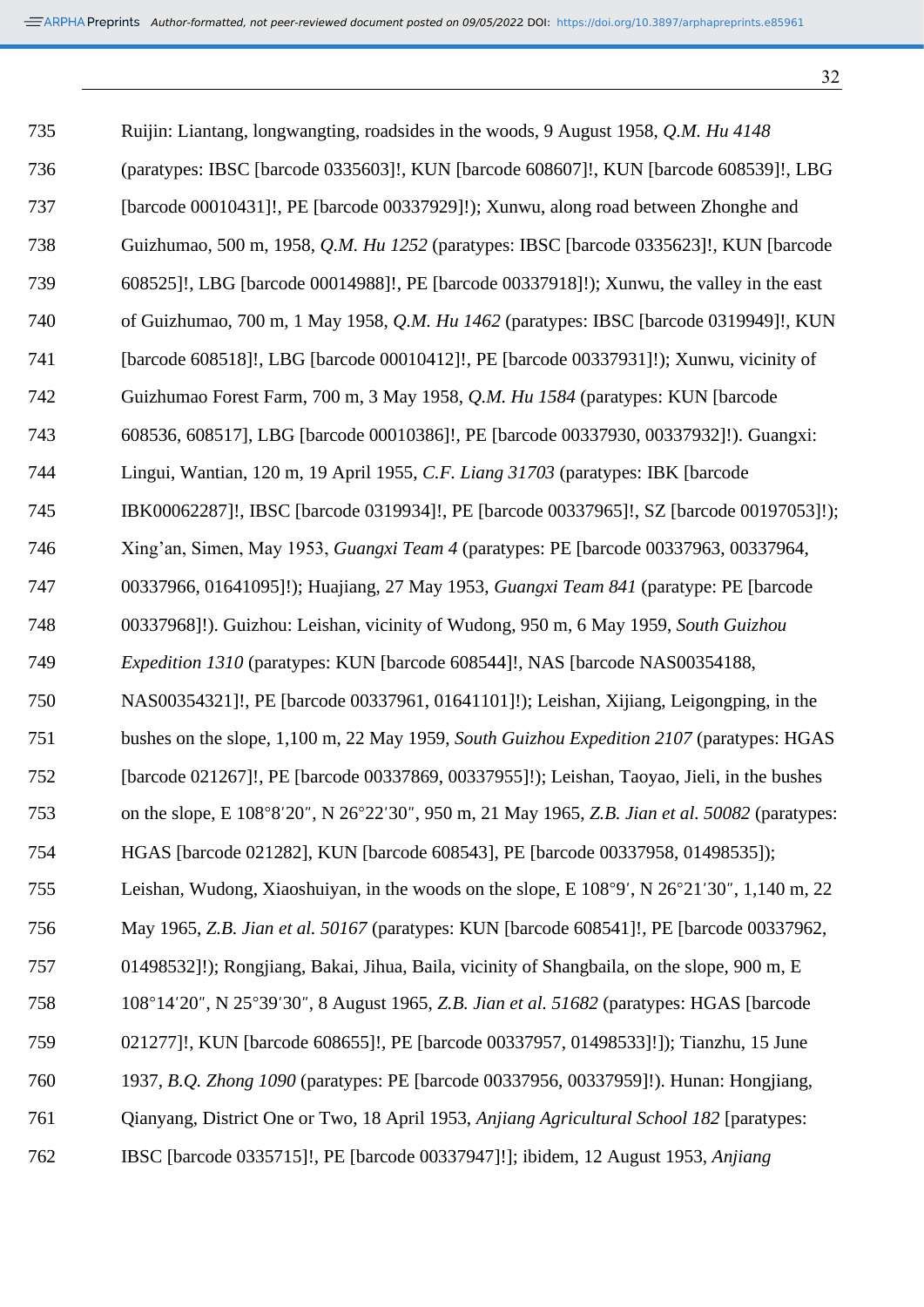| 763 | Agricultural School 645 (paratypes: IBSC [barcode 0319171]!, PE [barcode 00337943,                     |
|-----|--------------------------------------------------------------------------------------------------------|
| 764 | 00337944]!). Jiangsu: Lianyungang, Yuntai Shan, Liuhe, 80 m, 27 August 1958, F.X. Liu et al.           |
| 765 | 10848 (paratypes: IBSC [barcode 0335666, 0335668]!, NAS [barcode NAS00116611], PE                      |
| 766 | [barcode 00337887, 00337888, 00337890, 00337891]!); Qiaya, Shendongcun, 260 m, 21 June                 |
| 767 | 1956, F.X. Liu et al. 2171 (paratypes: HHBG [barcode HZ016566]!, IBSC [barcode 0335662]!,              |
| 768 | NAS [barcode NAS00116596]!, PE [barcode 00337889]!). Zhejiang: Lin'an, Changhua, the tea               |
| 769 | plantation of Longtang Shan, in the stone crevices of the valley, 217 m, 2 October 1957, X.Y.          |
| 770 | He 29819 (paratypes: HHBG [barcode HZ016611]!, NAS [barcode NAS00354049]!, PE                          |
| 771 | [barcode 00337896]!); Ningbo, s.coll. 1536 (paratype: PE); Yinxian, G.R. Chen 2265                     |
| 772 | (paratypes: PE [barcode 00337893, 00337897]!).                                                         |
| 773 | 91. Photinia sorbifolia W.B.Liao & W.Guo, Ann. Bot. Fenn. 47(5): 394. 2010.                            |
| 774 | $\equiv$ Pourthiaea sorbifolia (W.B.Liao & W.Guo) B.B.Liu & D.Y.Hong, Phytotaxa 325(1): 18. 2017.      |
| 775 | Type: CHINA. Hunan: Xinhuang County, Tianlei Shan Forest Farm, 760m, 23 May 2008, W.                   |
| 776 | Guo & R.J. Shen 840 (holotype: SYS [barcode SYS00164356]!; isotypes: IBSC, SYS [barcode                |
| 777 | SYS00164354, SYS00164355]!). ibidem, 760 m, 10 May 2008, W. Guo & R. J. Shen 841                       |
| 778 | (paratypes: IBSC, SYS); Mibei, Shiyangdong, Gualoupo, 900 m, 17 July 1988, Wuling                      |
| 779 | Expedition 909 (paratypes: IBSC [barcode 0335431]!, PE [barcode 01364106]!). Zhijiang:                 |
| 780 | Longping, Baishuidong, 28 May 1959, P. X. Tan 60949 (paratypes: IBK [barcode                           |
| 781 | IBK00062671]!, IBSC [barcode 0317981]!)].                                                              |
| 782 | <b>Naked names:</b>                                                                                    |
| 783 | 1. Photinia latouchei Franch. ex Cardot, Bull. Mus. Natl. Hist. Nat. xxvi. 570, 1920. nom. nud.        |
| 784 | 2. Photinia villosa (Thunb.) DC. var. typica C.K.Schneid., Ill. Handb. Laubholzk. i. 711. 1906.        |
| 785 | $\equiv$ <i>Pourthiaea villosa</i> (Thunb.) Decne. var. typica (C.K.Schneid.) Nakai, Bot. Mag. (Tokyo) |
| 786 | 30: 24. 1916. nom. nud.                                                                                |
| 787 | 3. Photinia variabilis Hemsl., J. Linn. Soc., Bot. 23: 263. 1887. $\equiv$ Pourthiaea variabilis       |
| 788 | (Hemsl.) Palib., Trudy Imp. S.-Peterburgsk. Bot. Sada xvii. I. 76. 1899. nom. nud.                     |
| 789 | 4. Pourthiaea lanata Nakai, Bull. Natl. Sci. Mus., Tokyo No. 31, 62. 1952. nom. nud.                   |
| 790 | 5. Pourthiaea laevis (Thunb.) Koidz. var. attenuata Nakai, Bull. Natl. Sci. Mus., Tokyo No. 31,        |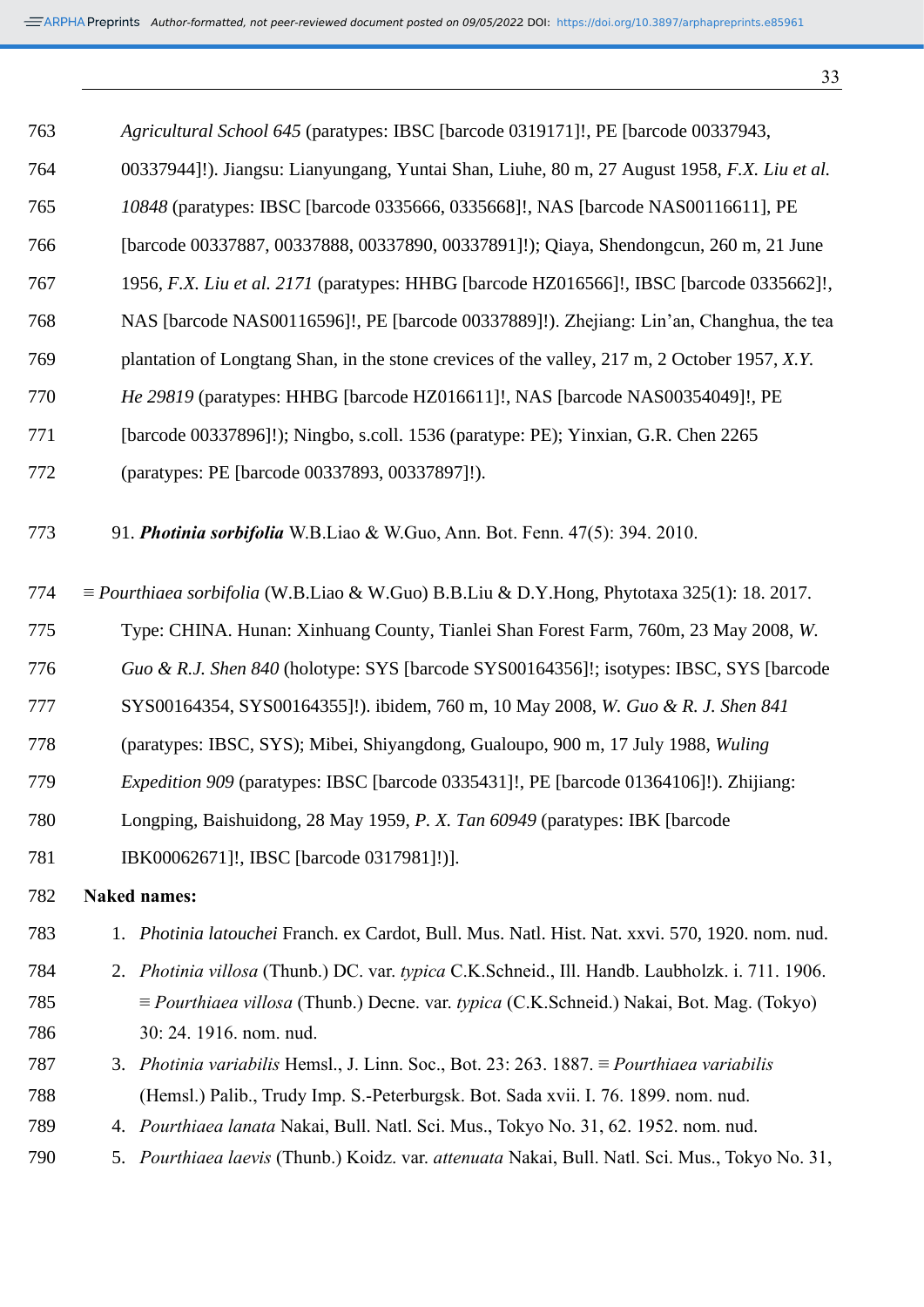*Author-formatted, not peer-reviewed document posted on 09/05/2022*. DOI: https://doi.org/10.3897/arphapreprints.e85961

| 792 | 6. Rhaphiolepis laevis Lodd. ex G.Don, Gen. Hist. 2: 602. 1832. nom. nud.                      |
|-----|------------------------------------------------------------------------------------------------|
| 793 | <b>Superfluous names:</b>                                                                      |
| 794 | 1. Cotoneaster esquirolii H.Lév., Fl. Kouy-Tcheou 345. 1914-15. nom. superfl. ≡ Photinia       |
| 795 | esquirolii (H.Lév.) Rehder, J. Arnold Arbor. 17: 334. 1936. = Photinia arguta Lindl. var.      |
| 796 | sinensis Cardot, Notul. Syst. (Paris) 3: 377. 1914.                                            |
| 797 | 2. Crataegus cavaleriei H.Lév., Fl. Kouy-Tchéou 346. 1915. nom. superfl. = Viburnum            |
| 798 | komarovii H.Lév. & Vaniot, Repert. Spec. Nov. Regni Veg. 9: 78. 1910, non H.Lév. &             |
| 799 | Vaniot, Bull. Soc. Bot. France 55: 58. 1908.                                                   |
| 800 | 3. Photinia cardotii F.P.Metcalf, J. Arnold Arbor. 20(4): 440. 1939. nom. superfl. = Photinia  |
| 801 | subumbellata Rehder & E.H. Wilson var. villosa Cardot, Notul. Syst. (Paris) 3: 379. 1914.      |
| 802 | 4. Photinia birmanensis C.K.Schneid., Ill. Handb. Laubholzk. i. 709. 1906. nom. superfl. =     |
| 803 | Pourthiaea arguta (Lindl.) Decne. var. latifolia Hook.f., Fl. Brit. India [J. D. Hooker] 2(5): |
| 804 | 382.1878.                                                                                      |
| 805 | 5. Photinia pirocarpa J.E.Vidal, Notul. Syst. (Paris) 13(4): 300. 1948. nom. superfl. = Pyrus  |
| 806 | moiorum A.Chev., Rev. Bot. Appl. Agric. Trop. xxii. 375. 1942.                                 |
|     |                                                                                                |

# **Acknowledgements**

62. 1952. nom. nud.

808 National Natural Science Foundation of China supports this research (Grant No.: 32000163 & 31620103902).

**References**

## **REFERENCES**

- Campbell CS, Greene CW, Dickinson TA (1991) Reproductive Biology in Subfam. Maloideae (Rosaceae). Systematic Botany 16: 333-349.
- Campbell CS, Evans RC, Morgan DR, Dickinson TA, Arsenault MP (2007) Phylogeny of subtribe
- Pyrinae (formerly the Maloideae, Rosaceae): Limited resolution of a complex evolutionary
- history. Plant Systematics and Evolution 266: 119-145.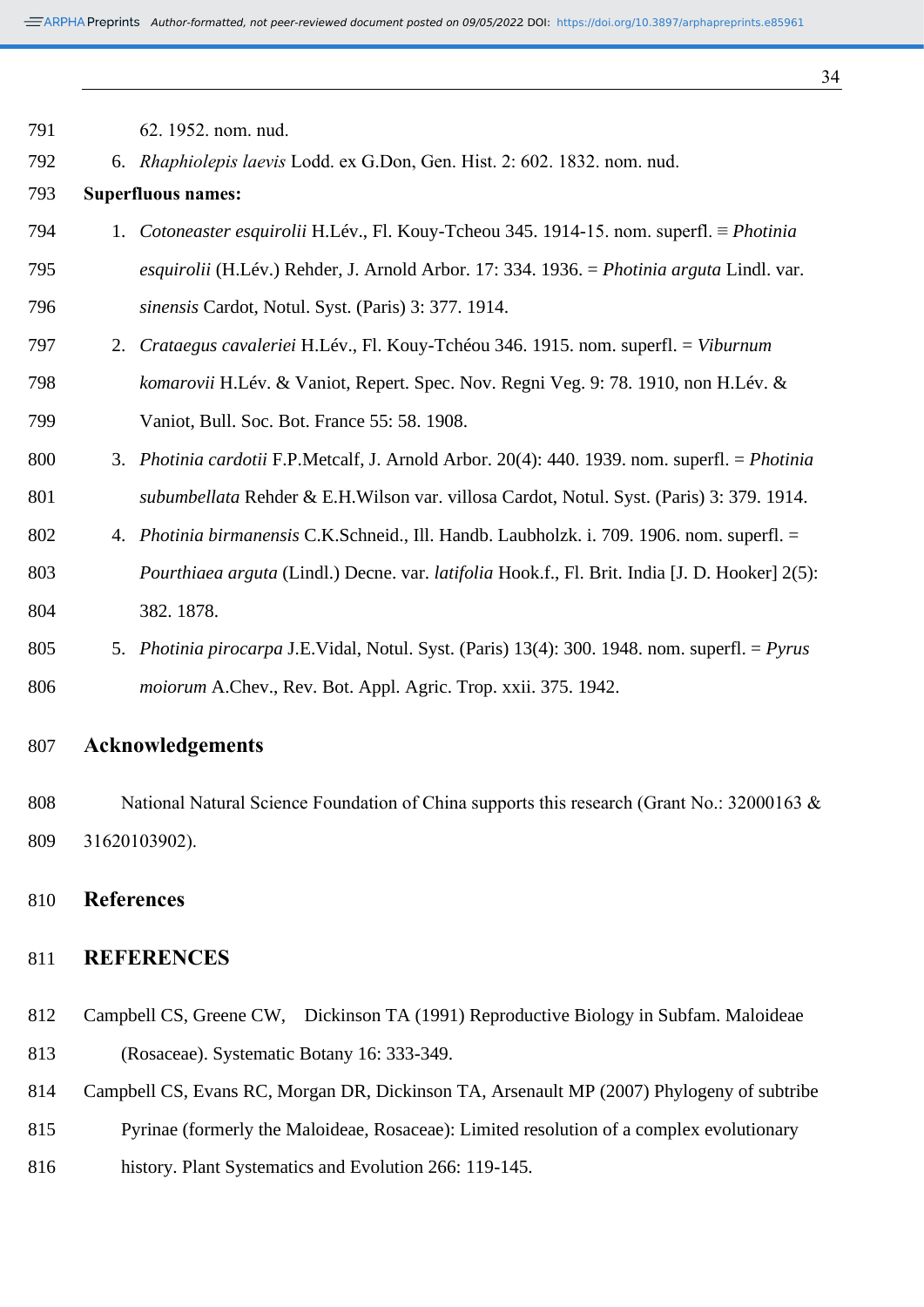|  | 817 Gu CZ, Spongberg SA (2003) Rosaceae. In: Wu ZY, Raven PH, Hong DY (Eds) Flora of China |  |  |  |  |  |  |
|--|--------------------------------------------------------------------------------------------|--|--|--|--|--|--|
|  |                                                                                            |  |  |  |  |  |  |

- (Vol. 9) Pittosporaceae through Connaraceae. Science Press, Beijing & Missouri Botanical
- Garden Press, St. Louis, 46-434.
- Guo W, Yu Y, Shen R-J, Liao W-B, Chin S-W, Potter D (2011) A phylogeny of *Photinia* sensu lato
- (Rosaceae) and related genera based on nrITS and cpDNA analysis. Plant Systematics and Evolution 291: 91-102.
- Guo W, Fan Q, Zhang XZ, Liao WB, Wang LY, Wu W, Potter D (2020) Molecular reappraisal of relationships between *Photinia*, *Stranvaesia* and *Heteromeles* (Rosaceae, Maleae). Phytotaxa 447: 103-115.
- Iketani H, Ohashi H (1991) *Pourthiaea* (Rosaceae) distinct from *Photinia*. Journal of Japanese Botany 66: 352-355.
- 828 Kalkman C (2004) Rosaceae. In: Kubitzki K (Ed.) The Families and Genera of Vascular Plants. Springer, Berlin, 138-141. https://doi.org/10.1007/978-3-662-07257-8\_39
- Kuan KC, Yu TT (1974) *Photinia* Lindl. In: Yu TT (Ed.) Flora Reipublicae Popularis Sinicae Tomus 36 Angiospermae Dicotyledonae Rosaceae (1) Spiraeoideae-Maloideae. Science Press, Beijing, 216-260.
- Liu B-B, Hong D-Y, Zhou SL, Xu C, Dong WP, Johnson G, Wen J (2019) Phylogenomic analyses
- of the *Photinia* complex support the recognition of a new genus *Phippsiomeles* and the
- resurrection of a redefined *Stranvaesia* in Maleae (Rosaceae). Journal of Systematics and Evolution 57: 678-694.
- Liu B-B, Campbell CS, Hong D-Y, Wen J (2020a) Phylogenetic relationships and chloroplast
- capture in the *Amelanchier-Malacomeles-Peraphyllum* clade (Maleae, Rosaceae): evidence
- from chloroplast genome and nuclear ribosomal DNA data using genome skimming. Molecular phylogenetics and evolution 147: 106784.
- Liu B-B, Liu G-N, Hong D-Y, Wen J (2020b) *Eriobotrya* belongs to *Rhaphiolepis* (Maleae,
- Rosaceae): evidence from chloroplast genome and nuclear ribosomal DNA data. Frontiers in
- plant science 10: 1731.